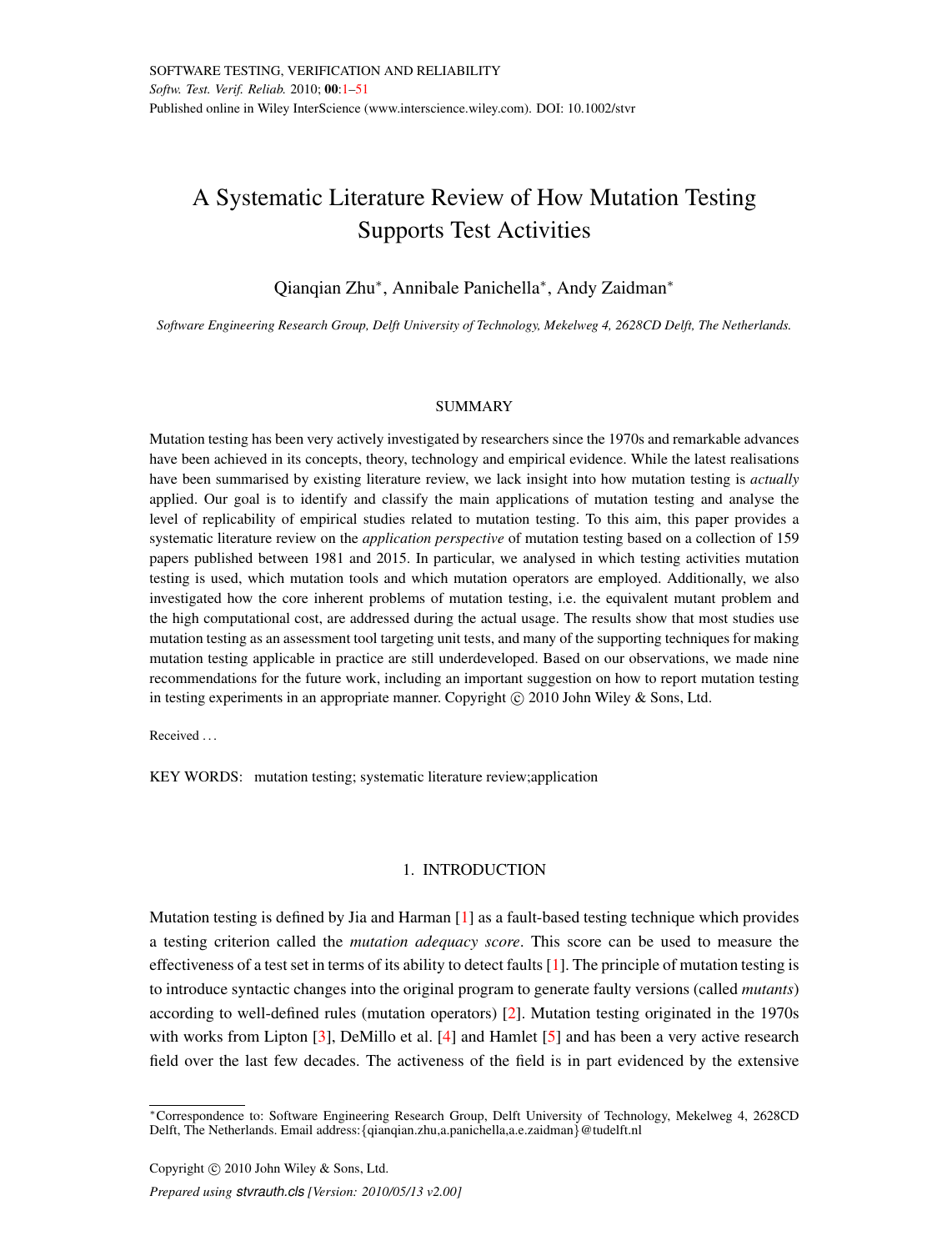survey of more than 390 papers on mutation testing that Jia and Harman published in 2011 [\[1\]](#page-45-0). Jia and Harman's survey highlights the research achievements that have been made over the years, including the development of tools for a variety of languages and empirical studies performed [\[1\]](#page-45-0). Additionally, they highlight some of the actual and inherent problems of mutation testing, amongst others: (1) the high computational cost caused by generating and executing the numerous mutants and (2) the tremendous time-consuming human investigation required by test oracle problem and equivalent mutants detection.

While Jia and Harman's survey provides us with a great overview of the latest realisations in research, we lack insight into how mutation testing is actually *applied*. Specifically, we are interested in analysing in which testing activities mutation testing is used, which mutation tools are employed and which mutation operators are used. Additionally, we want to investigate how the aforementioned problems of the high computational cost and the considerable human effort required are dealt with when applying mutation testing. In order to steer our research, we aim to fulfil the following objectives:

- to identify and classify the applications of mutation testing in testing activities;
- to analyse how the main problems are coped with when applying mutation testing;
- to provide guidelines for applying mutation testing in testing experiments;
- to identify gaps in current research and to provide recommendations for future work.

As systematic literature reviews have been shown to be good tools to summarise existing evidence concerning a technology and identify gaps in current research [\[6\]](#page-45-5), we will follow this approach for reaching our objectives. We only consider the articles which provide sufficient details on how mutation testing is used in their studies, which require at least brief specification about the adopted mutation tool, mutation operators or mutation score. Moreover, we selected only papers that use Mutation Testing as a tool for evaluating or improving other testing activities rather than focusing on the development of mutation tools, operators or challenges and open issues for mutation analysis. This resulted in a collection containing 159 papers published from 1981 to 2015. We analysed this collection in order to answer the following two research questions:

### RQ1: *How mutation testing is used in testing activities?*

This research question aims to identify and classify the main software testing tasks where mutation testing is applied. In particular, we are interested in the following key aspects: (1) in which circumstances mutation testing is used (e.g. assessment tool), (2) which testing activities are involved (e.g. test data generation, test case prioritisation), (3) which test level it targets (e.g. unit level) and (4) which testing strategies it supports (e.g. structural testing). The above four detailed aspects are defined to characterise the essential features related to usage of mutation testing and the testing activities involved. With these elements in place, we can provide an in-depth analysis of the applications of mutation testing.

### RQ2: *How are empirical studies related to the mutation testing designed and reported?*

The objective of this question is to synthesise empirical evidence related to mutation testing. The case studies or experiments play an inevitable role in a research study. The design and demonstration of the evaluation methods should ensure the replicability. The replicability means that the subject, the basic methodology, as well as the result, should be clearly pointed out in the article. In particular, we are interested in how the articles report the following information related to mutation testing: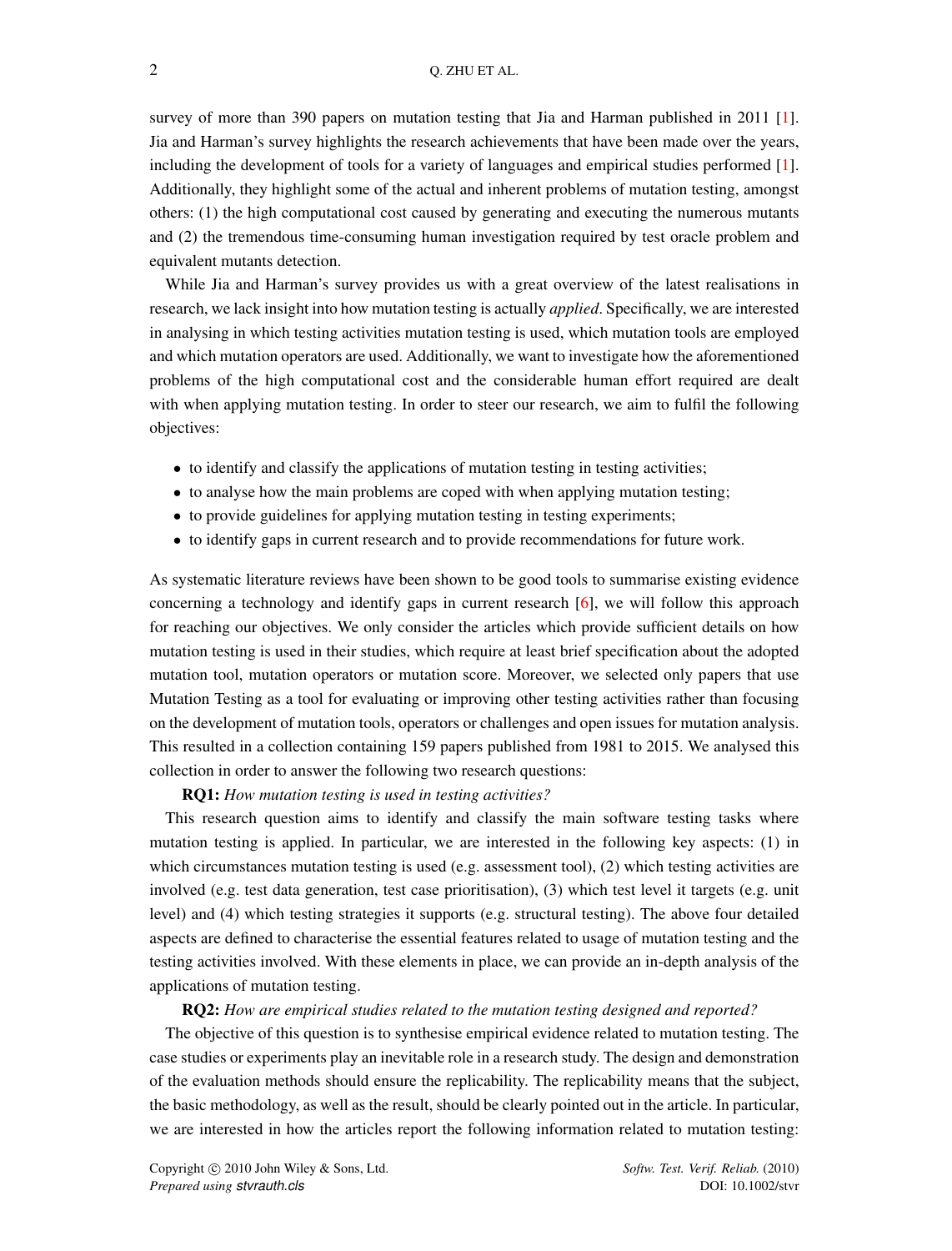(1) mutation tools, (2) mutation operators, (3) mutant equivalence problem, (4) techniques for reduction of computational cost and (5) subject programs used in the case studies. After gathering this information, we can draw conclusions from the distributions of related techniques adopted under the above five facets and thereby provide guidelines for applying mutation testing.

The remainder of this review is organised as follows: Section [2](#page-2-0) provides an overview on background notions on Mutation testing. Section [3](#page-6-0) details the main procedures we followed to conduct the systematic literature review and describes our inclusion and exclusion criteria. Section [4](#page-19-0) presents the discussion of the our findings, particularly Section [4.3](#page-38-0) summarises the answers to the research questions while Section [4.4](#page-39-0) provides the recommendation for the future research. Section [5](#page-41-0) discusses the threats to validity, and the Section [6](#page-43-0) concludes the paper.

### 2. BACKGROUND

<span id="page-2-0"></span>In order to level the playing field, we first provide the basic concepts related to mutation testing, i.e., its fundamental hypothesis and generic process, including the *Competent Programmer Hypothesis*, the *Coupling Effect*, *mutation operators* and the *mutation score*. Subsequently, we discuss the benefits and limitations of mutation testing. After that, we present a historical overview of mutation testing where we mainly address the studies that concern the application of mutation testing.

### *2.1. Basic Concepts*

*2.1.1. Fundamental Hypothesis* Mutation testing starts with the assumption of the *Competent Programmer Hypothesis* (introduced by Demillo et al. [\[4\]](#page-45-3) in 1978): "The competent programmers create programs that are close to being correct." This hypothesis implies that the potential faults in the programs delivered by the competent programmers are just very simple mistakes; these defects can be corrected by a few simple syntactical changes. Inspired by the above hypothesis, mutation testing typically applies small syntactical changes to original programs, thus implying that the faults that are seeded resemble faults made by "competent programmers".

At first glance, it seems that the programs with complex errors cannot be explicitly generated by mutation testing. However, the *Coupling Effect*, which was coined by Demillo et al. [\[4\]](#page-45-3) states that "Test data that distinguishes all programs differing from a correct one by only simple errors is so sensitive that it also implicitly distinguishes more complex errors". This means complex faults are *coupled* to simple faults. This hypothesis was later supported by Offutt [\[7,](#page-45-6) [8\]](#page-45-7) through empirical investigations over the domain of mutation testing. In his experiments, he used first order mutants, which are created by applying the mutation operator to the original program once, to represent simple faults. Conversely, higher-order mutants, which are created by applying the mutation operator to the original program more than once, stand for complex faults. The results showed that the test data generated for 1-order mutants killed a higher percentage of mutants when applied to higher-order mutants thus yielding positive empirical evidence about the *Coupling Effect*. Besides, there has been a considerable effort in validating the coupling effect hypothesis, amongst others the theoretical studies of Wah  $[9-11]$  $[9-11]$  and Kapoor [\[12\]](#page-45-10).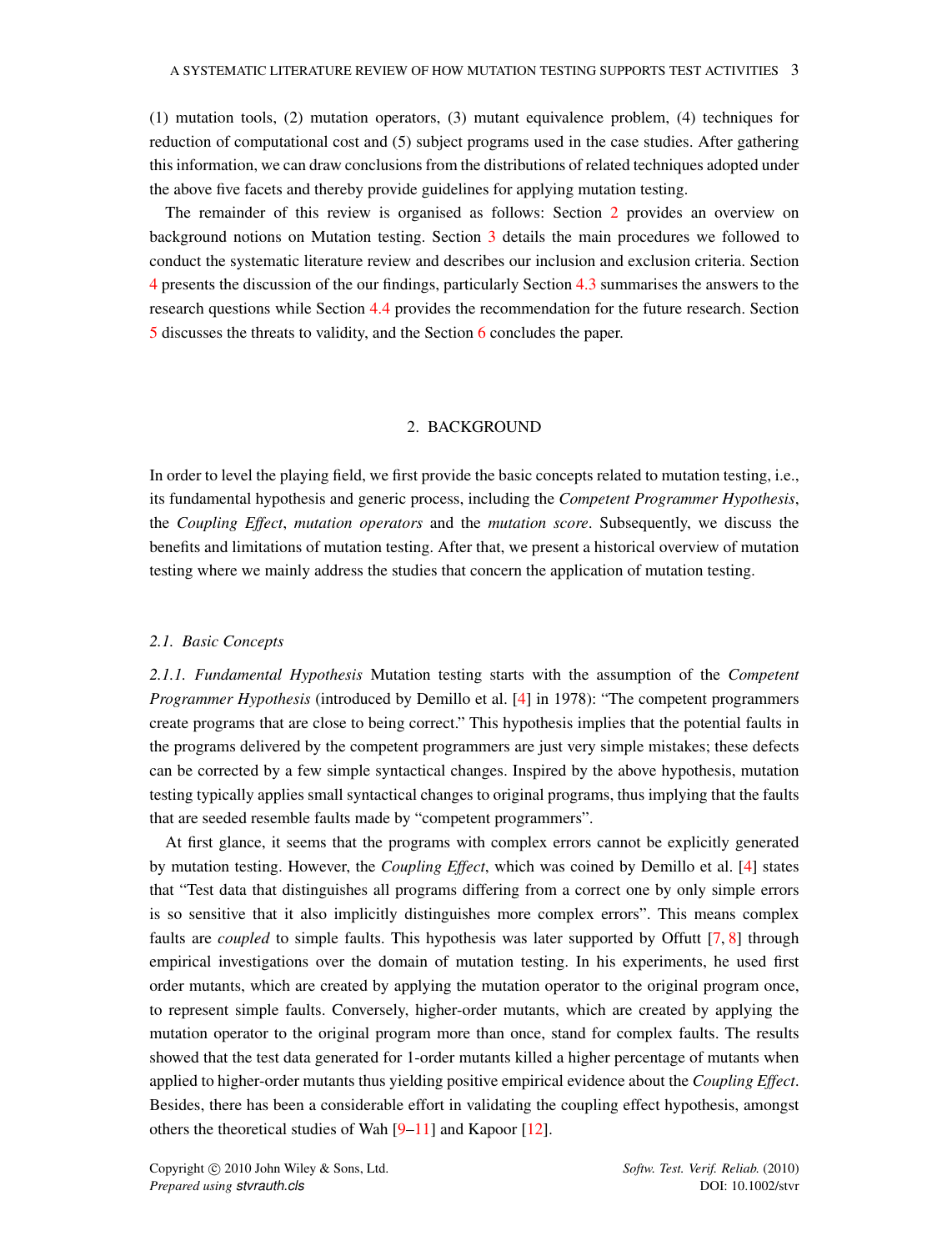*2.1.2. The Generic Mutation Testing Process* After introducing the fundamental hypotheses of mutation testing, we are going to give a detailed description of the *generic process* of mutation testing:

*Given a program P and a test suite T, a mutation engine makes syntactic changes (defined as mutation operators) to the program P, thereby generating a set of mutant programs*  $M$ *. After that, each mutant*  $P_m \in M$  *is executed against*  $T$  *to verify whether tests fail or not.*

Here is an example of a mutation operator, i.e. Arithmetic Operator Replacement (AOR), on a statement "X = a + b". The produced mutants include "X = a - b", "X = a  $\times$  b" and "X = a  $\div$  b".

The execution results of *T* on  $P_m \in \mathbb{M}$  are compared with *P*: (1) if the output of  $P_m$  is different from *P*, then  $P_m$  is *killed* by *T*; (2) otherwise, i.e. the output of  $P_m$  is same as *P*, this leads to either (2.1) *P<sup>m</sup>* is *equivalent* to *P*, which means that they are syntactically different but functionally equivalent; or  $(2.2)$  *T* is not adequate to detect the mutants, which requires test case augmentation.

The result of mutation testing can be represented as the *mutation score* (also referred as mutation coverage or mutation adequacy), which is defined as:

$$
mutation score = \frac{\# killed \, mutants}{\# nonequivalent \, mutants}
$$
\n<sup>(1)</sup>

From the above equation, we can see that mutant equivalence detection is done before calculating the mutation score, as the denominator explicitly mentions nonequivalent mutants. Budd and Angluin [\[13\]](#page-45-11) have theoretically proven that deciding the equivalence of two programs is not measurable. Meanwhile, in their systematic literature survey Madeyski et al. [\[14\]](#page-45-12) have also indicated that the equivalent mutant problem takes an enormous amount of time in practice.

A mutation testing system in large part can be regarded as a language system [\[15\]](#page-45-13) since the programs under test must be parsed, modified and executed. The main components of mutation testing consist of the mutant creation engine, the equivalent mutant detector and the test execution runner. The first prototype of a mutation testing system for Fortran was proposed by Budd and Sayward [\[16\]](#page-45-14) in 1977. Since then, numerous mutation tools have been developed for different languages, such as Mothra [\[17\]](#page-45-15) for Fortran, Proteum [\[18\]](#page-45-16) for C, Mujava [\[19\]](#page-45-17) for Java, and SQLMutation [\[20\]](#page-45-18) for SQL.

*2.1.3. Benefits & Limitations* Mutation testing is widely considered as a "high end" test criterion [\[15\]](#page-45-13). This is in part due to the fact that mutation testing is extremely hard to satisfy because of the massive number of mutants. However, many empirical studies found that it is much stronger than other test adequacy criteria in terms of fault exposing capability, e.g. Mathur and Wong [\[21\]](#page-45-19), Frankl et al. [\[22\]](#page-45-20) and Li et al. [\[23\]](#page-45-21). In addition to comparing mutation testing with other test criteria, there have also been empirical studies comparing real faults and mutants. The most well-known research work on such a topic is by Andrews et al. [\[24\]](#page-45-22): they suggest that when using carefully selected mutation operators and after removing equivalent mutants, mutants can provide a good indication of the fault detection ability of a test suite. As a result, we consider the benefits of mutation testing to be:

• better fault exposing capability compare to other test coverage criteria, e.g. all-use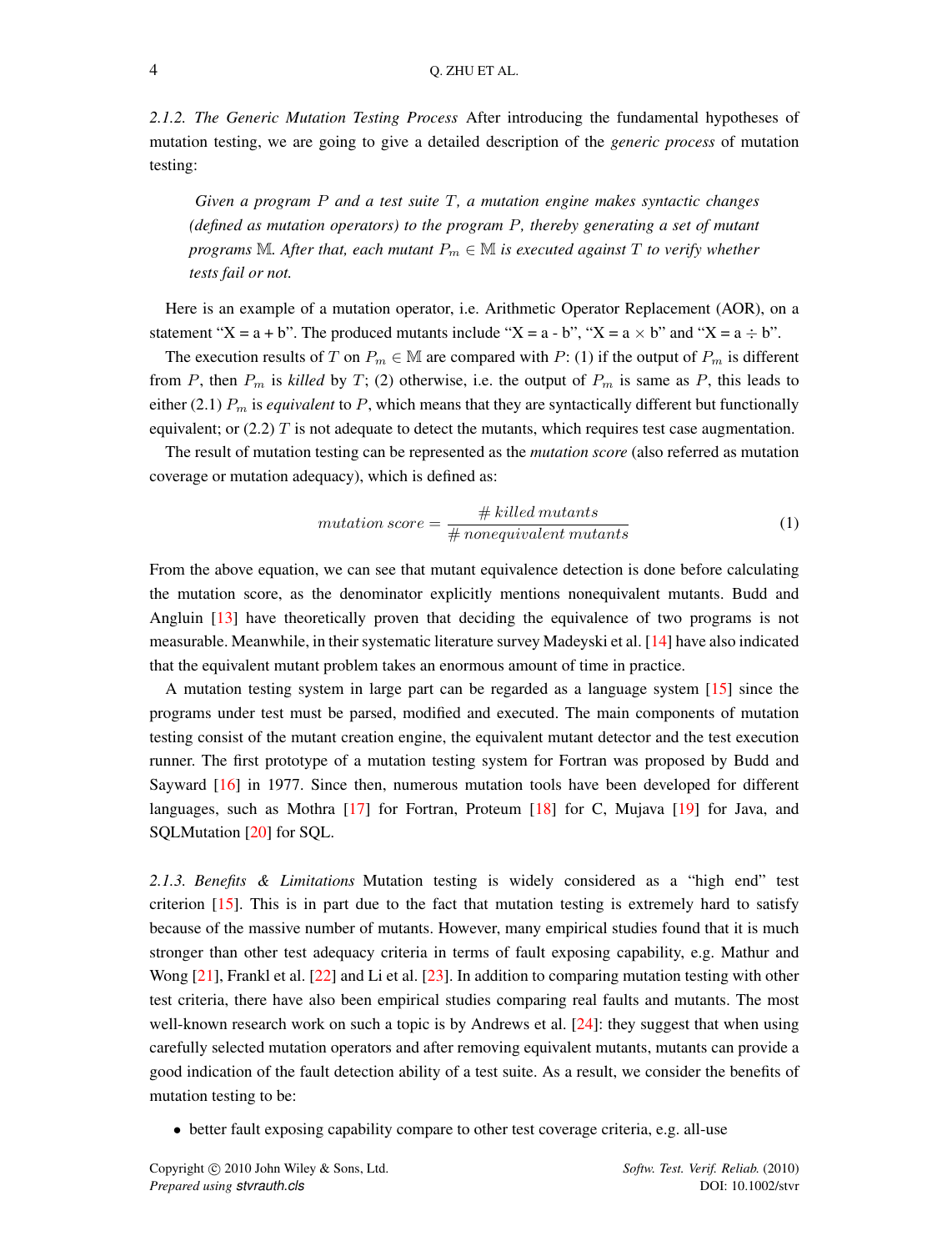• a good alternative to real faults which can provide a good indication of the fault detection ability of a test suite

The limitations of mutation testing are inherent. Firstly, both the generation and execution of a vast number of mutants are computationally expensive. Secondly, the equivalent mutants detection is also an inevitable stage of mutation testing which is a prominent undeterminable problem, thereby requiring human effort to investigate. We thus consider the major limitations of mutation testing to be:

- the high computational cost caused by the tremendous amount of mutants
- the undecidable Equivalent Mutant Problem resulting in the difficulty of fully automating the equivalent mutant analysis

In order to deal with the above two limitations, many efforts have been made to reduce the computational cost and propose heuristic methods to detect equivalent mutants. As for the high computational cost, Offutt and Untch [\[25\]](#page-45-23) performed a literature review in which they summarised the approaches to reduce computational cost into three strategies: *do fewer*, *do smarter* and *do faster*. These three types were later classified into two classes by Jia and Harman [\[1\]](#page-45-0): reduction of the generated mutants and reduction of the execution cost. Mutant sampling (e.g. [\[26,](#page-45-24) [27\]](#page-45-25)), mutant clustering (e.g.  $[28, 29]$  $[28, 29]$  $[28, 29]$ ) and selective mutation (e.g.  $[30-32]$  $[30-32]$ ) are the most well-known techniques for reducing the number of mutants while maintaining efficacy of mutation testing to an acceptable degree. For reduction of the execution expense, researchers have paid much attention to weak mutation (e.g. [\[33](#page-46-1)[–35\]](#page-46-2)) and mutant schemata (e.g. [\[36,](#page-46-3) [37\]](#page-46-4)).

To overcome the Equivalent Mutant Problem, there are mainly three categories classified by Madeyski et al. [\[14\]](#page-45-12): (1) detecting equivalent mutants, such as Baldwin and Sayward [\[38\]](#page-46-5) (using compiler optimisations), Hierons et al. [\[39\]](#page-46-6) (using program slicing), Martin and Xie [\[40\]](#page-46-7) (through change-impact analysis), Ellims et al. [\[41\]](#page-46-8) (using running profile), and du Bousquet and Delaunay [\[42\]](#page-46-9) (using model checker); (2) avoiding equivalent mutant generation, such as Mresa and Bottaci [\[31\]](#page-46-10) (through selective mutation), Harman et al. [\[43\]](#page-46-11) (using program dependence analysis), and Adamopoulos et al. [\[44\]](#page-46-12) (using co-evolutionary search algorithm); (3) suggesting equivalent mutants, such as bayesian learning [\[45\]](#page-46-13), dynamic invariants analysis [\[46\]](#page-46-14), and coverage change examination (e.g. [\[47\]](#page-46-15)).

### *2.2. Historical Overview*

In this part, we are going to present a chronological overview of important research in the area of mutation testing. As the focus of our review is the application perspective of mutation testing, we mainly address the studies that concern the application of mutation testing. In the following paragraphs, we will first give a brief summary of the development of mutation testing, and — due to the sheer size of the research body — we will then highlight some notable studies on applying mutation testing.

Mutation testing was initially introduced as a fault-based testing method which was regarded significantly better in detecting errors than the *covering measure* approach [\[48\]](#page-46-16). Since then mutation testing has been actively investigated and studied thereby resulting in remarkable advances in its concepts, theory, technology and empirical evidence. The main interests on mutation testing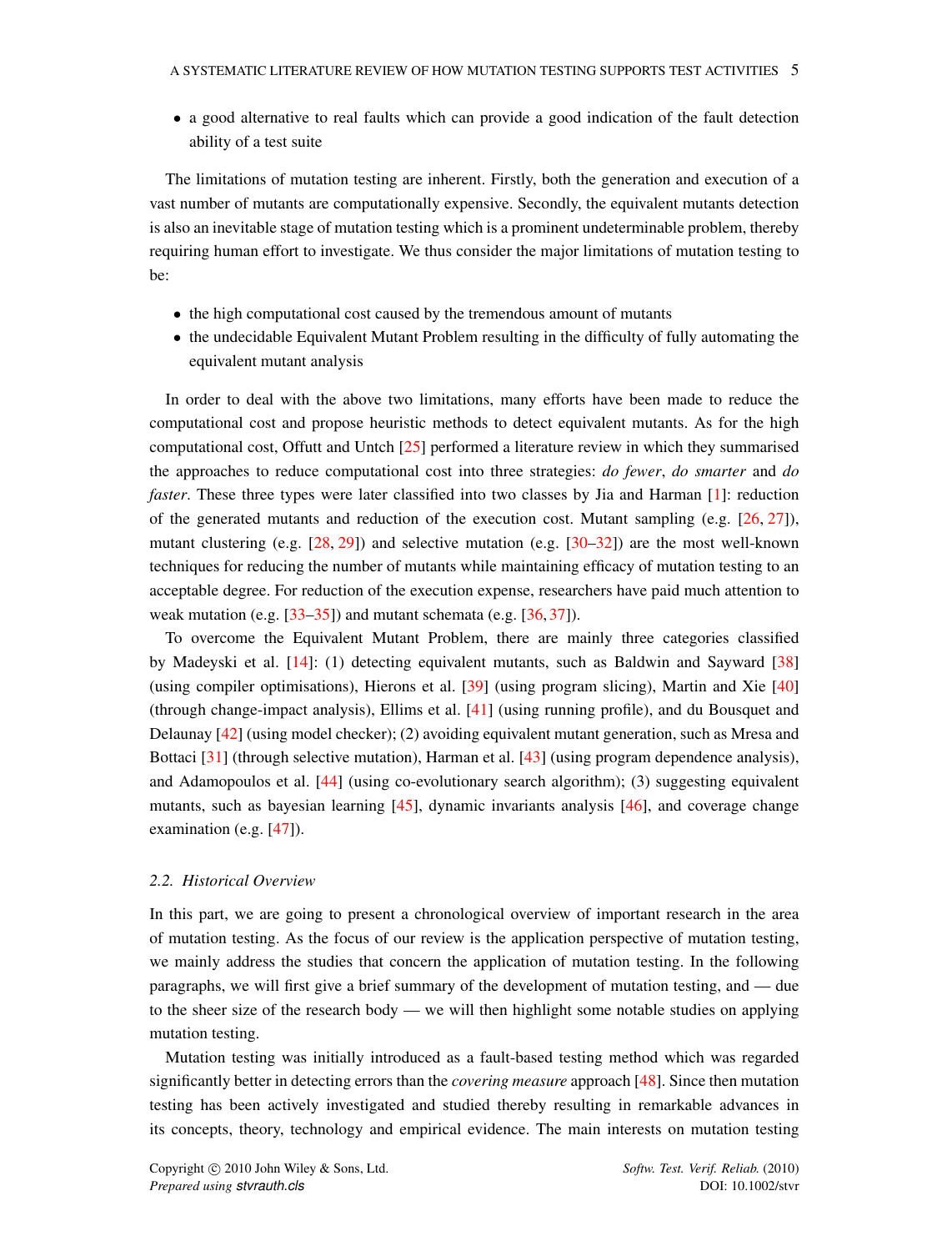includes (1) defining mutation operator [\[49\]](#page-46-17), (2) developing mutation testing systems [\[17](#page-45-15)[,19,](#page-45-17)[33\]](#page-46-1), (3) reducing the cost of mutation testing  $[30, 36]$  $[30, 36]$  $[30, 36]$ , (4) overcoming the equivalent mutant detection  $[14]$ , and (5) empirical studies with mutation testing [\[24\]](#page-45-22). For more literature on mutation testing, we refer to the existing surveys of DeMillo [\[50\]](#page-46-18), Offutt and Untch [\[25\]](#page-45-23), Jia and Harman [\[1\]](#page-45-0) and Offutt [\[2\]](#page-45-1).

In the meanwhile, mutation testing has also been applied to support other testing activities, such as test data generation and test strategy evaluation. The early application of mutation testing can be traced back to the 1980s [\[51–](#page-46-19)[54\]](#page-46-20)). Ntafos is one of the very first researchers to use mutation analysis as a measure of test set effectiveness. Ntafos applied mutation operators (e.g. constant replacement) to the source code of 14 Fortran programs [\[52\]](#page-46-21). The generated test suites were based on three test strategies, i.e. random testing, branch testing and data-flow testing, and were evaluated regarding mutation score.

DeMillo and Offutt [\[35\]](#page-46-2) are the first to automate test data generation guided by fault-based testing criteria. Their method is called Constraint-based testing (CBT). They transformed the conditions under which mutants will be killed (necessity and sufficiency condition) to the corresponding algebraic constraints (using constraint template table). The test data then was automatically generated by solving the constraint satisfaction problem using heuristics. Their proposed constraintbased automatic test data generator is limited and was only validated on five laboratory-level Fortran programs. Other remarkable approaches of the automatic test data generation includes a paper by Zhang et al. [\[55\]](#page-46-22), who adopted Dynamic Symbolic Execution, and a framework by Papadakis and Malevris [\[56\]](#page-46-23) in which three techniques, i.e. Symbolic Execution, Concolic testing and Searchbased testing, were used to support the automatic test data generation.

Apart from test data generation, mutation testing is widely adopted to assess the cost-effectiveness of different test strategies. The work above by Ntafos [\[52\]](#page-46-21) is one of the early studies on applying mutation testing. Recently, there has been a considerable effort in the empirical investigation of structural coverage and fault-finding effectiveness, including Namin and Andrews [\[57\]](#page-46-24) and Inozemtseva et al. [\[58\]](#page-46-25). Also of interest is assertion coverage proposed by Zhang and Mesbah [\[59\]](#page-47-0) and observable modified condition/decision coverage (OMC/DC) presented by Whalen et al. [\[60\]](#page-47-1); these novel test criteria were also evaluated via mutation testing.

Test case prioritisation is one of the practical approaches to reducing the expense of regression testing by rescheduling test cases to expose the faults more quickly. Mutation testing has also been applied in supporting test case prioritisation. Among these studies are influential papers by Rothermel et al. [\[61\]](#page-47-2) and Elbaum et al. [\[62\]](#page-47-3) who proposed a new test case prioritisation method based on the rate of mutants killing. Moreover, Do and Rothermel [\[63,](#page-47-4) [64\]](#page-47-5) measured the effectiveness of different test case prioritisation strategies via mutation faults, since Andrews et al. [\[24\]](#page-45-22)'s empirical study suggested that mutation faults can be representative of real faults.

The test-suite reduction is another test activity we identified which is supported by mutation testing. The research work of Offutt et al. [\[65\]](#page-47-6) is the first to target test-suite reduction strategies especially for mutation testing. They proposed *Ping-Pong* reduction heuristics to select test cases based on their mutation scores. Another notable work is Zhang et al. [\[66\]](#page-47-7) that investigated test-suite reduction techniques on Java programs with real-world JUnit test suites via mutation testing.

Another portion of the application of mutation testing is debugging, such as fault localisation. Influential examples include an article by Zhang et al. [\[67\]](#page-47-8) in which mutation analysis is adopted to investigate the effect of coincidental correctness upon coverage-based fault localiser, and a novel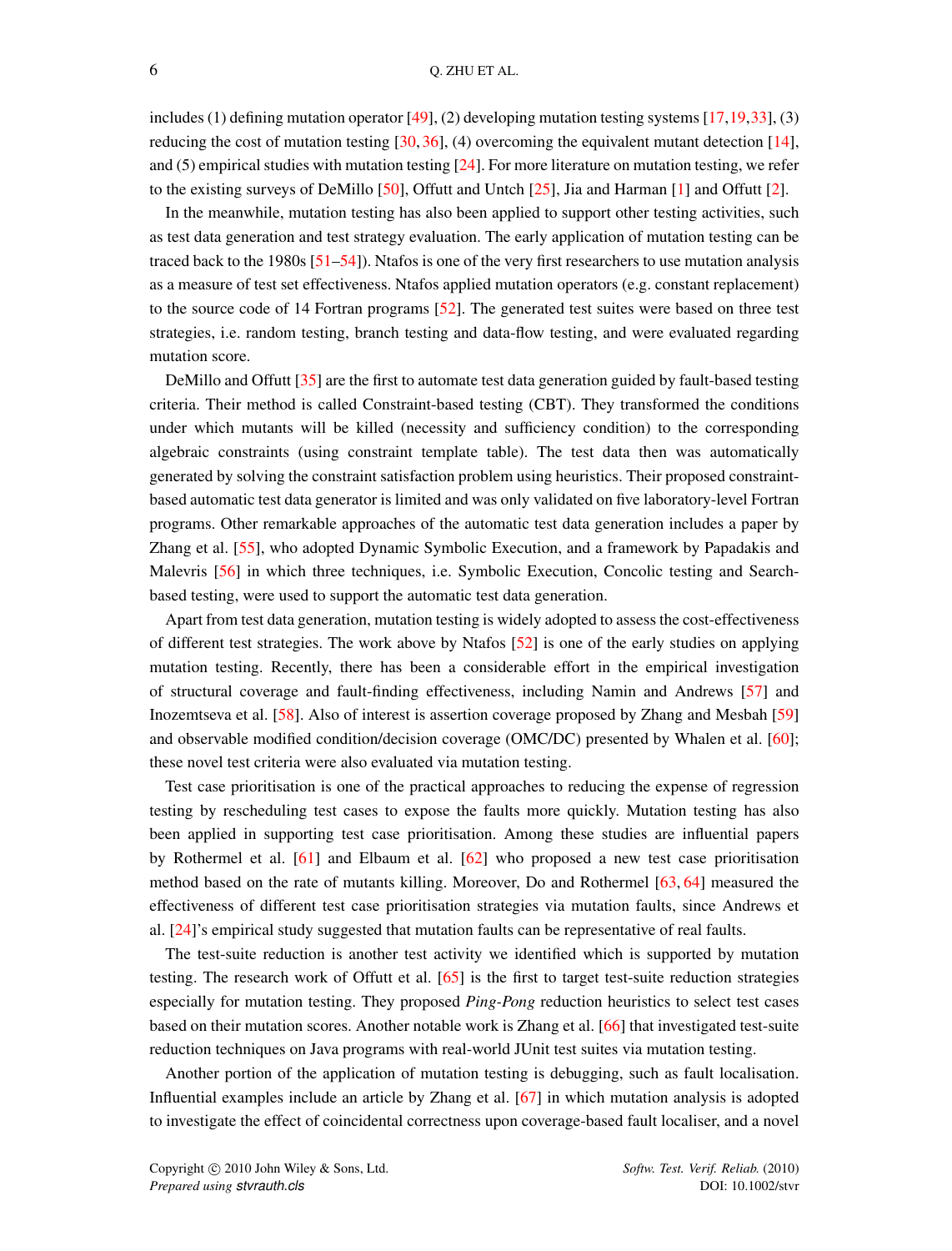<span id="page-6-1"></span>

Figure 1. Overview of Systematic Review Process [\[72\]](#page-47-9)

fault localisation method by Papadakis et al. [\[68\]](#page-47-10), [\[69\]](#page-47-11) who used mutants to identify the faulty program statements.

### 3. RESEARCH METHOD

<span id="page-6-0"></span>In this section, we describe the main procedures we took to conduct this review. We adopted the methodology of the systematic literature review. A systematic literature review [\[6\]](#page-45-5) is a means of aggregating and evaluating all the related primary studies under a research scope in an unbiased, thorough and trustworthy way. Unlike the general literature review, systematic literature review aims to eliminate bias and incompleteness through a systematic mechanism [\[70\]](#page-47-12). Kitchenham [\[6\]](#page-45-5) presented comprehensive and reliable guidelines for applying the systematic literature review to the field of software engineering. The guidelines cover three main phases: (i) planning the review, (ii) conducting the review, and (iii) reporting the review. Each step is well-defined and well-structured. By following these guidelines, we can reduce the likelihood of generating biased conclusions and sum all the existing evidence in a manner that is fair and seen to be fair.

The principle of the systematic literature review [\[71\]](#page-47-13) is to convert the information collection into a systematic research study; this research study first defines several specific research questions and then searches for the best answers accordingly. These research questions and search mechanisms (consisting of study selection criteria and data extraction strategy) are included in a review protocol, a detailed plan to perform the systematic review. After developing the review protocol, the researchers need to validate this protocol for further resolving the potential ambiguity.

Following the main stages of the systematic review, we will introduce our review procedure in four parts: we will first specify the research questions, and then present the study selection strategy and data extraction framework. In the fourth step, we will show the validation results of the review protocol. The overview of our systematic review process is shown in Figure [1.](#page-6-1)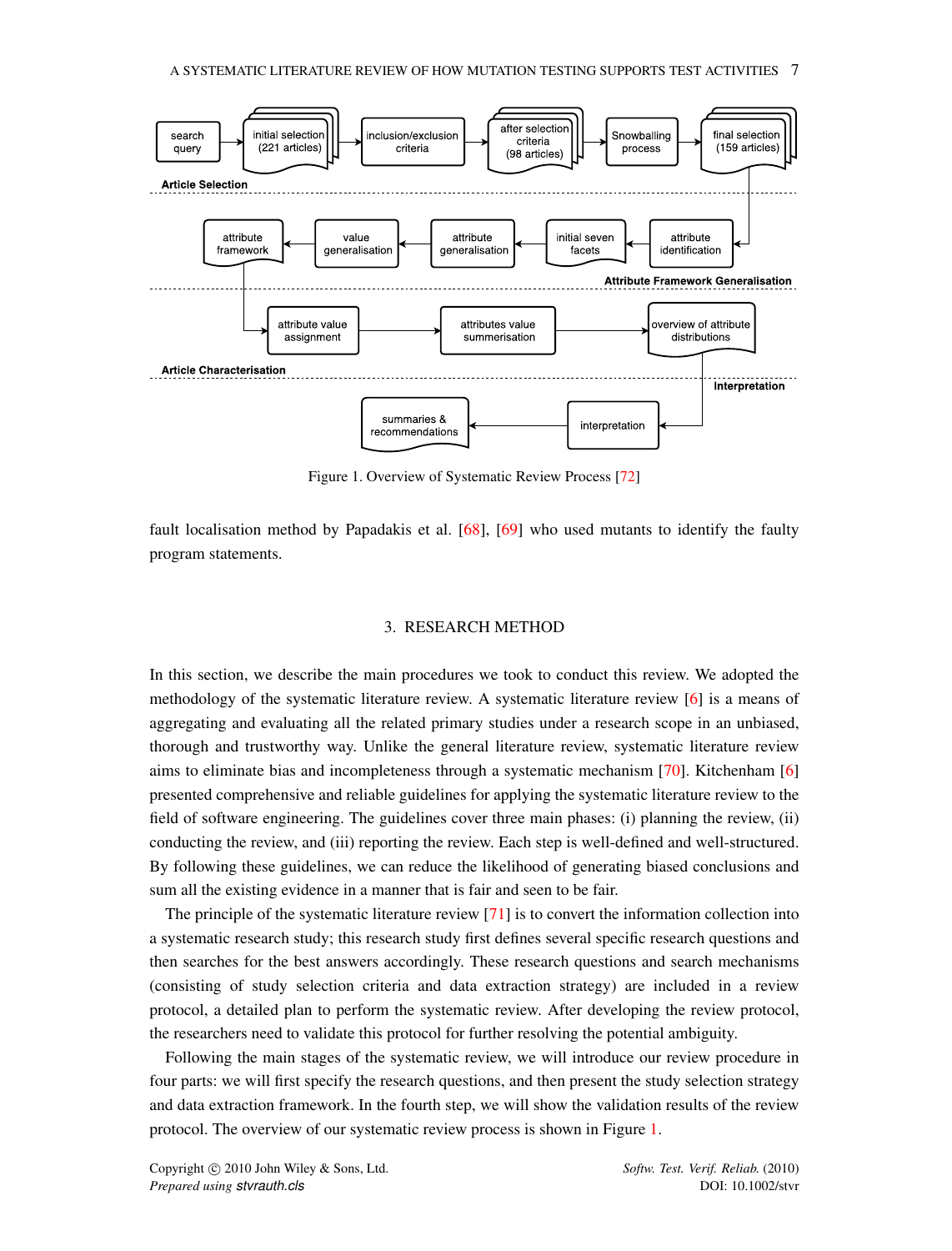### *3.1. Research Questions*

The research questions are the most critical part of the review protocol. The research questions determine study selection strategy and data extraction strategy. In this review, our objective is to examine the primary applications of mutation testing and identify the problems and gaps, therefore, we can provide guidelines for applying mutation testing and recommendations for future work. To achieve these goals and starting with our most vital interest, the application perspective of mutation testing, we naturally further divide it into two aspects: (1) how mutation testing is used and (2) how the relevant empirical studies are reported. For the first aspect, we aim to identify and classify the main applications of mutation testing:

### RQ1: How is mutation testing used in testing activities?

In order to understand how mutation testing is used, we should first determine in which circumstances it is used. The usages might range from using mutation testing as a way to assess how other testing approaches perform or mutation testing might be a building block of an approach altogether. This leads to RQ1.1:

### RQ1.1: *Which role does mutation testing play in testing activities?*

There is a broad range of specific testing activities in which mutation testing can be of help, e.g. fault localisation, test data generation, etc. RQ1.2 seeks to uncover these activities.

### RQ1.2: *Which testing activities does mutation testing usually support?*

In Jia and Harman's survey [\[1\]](#page-45-0) of mutation testing, they found that most approaches work at the unit testing level. In RQ1.3 we will investigate whether the application of mutation testing is also mostly done at the unit testing level, or whether other levels of testing are also considered important.

### RQ1.3: *Which test level does mutation testing usually target?*

Jia and Harman [\[1\]](#page-45-0) have also indicated that mutation testing is most often used in a white box testing context. In RQ1.4 we explore what other strategies can also benefit from the application of mutation testing.

#### RQ1.4: *Which testing strategies does mutation testing frequently support?*

For the second aspect, we are going to synthesise empirical evidence related to mutation testing:

# RQ2: How are empirical studies related to the mutation testing designed and reported?

A plethora of mutation testing tools exist and have been surveyed by Jia and Harman [\[1\]](#page-45-0). Little is known which ones are most applied and why these are more popular. RQ2.1 tries to fill this knowledge gap by providing insight into which tools are used more frequently in a particular context.

RQ2.1: *Which mutation tools have been frequently used?*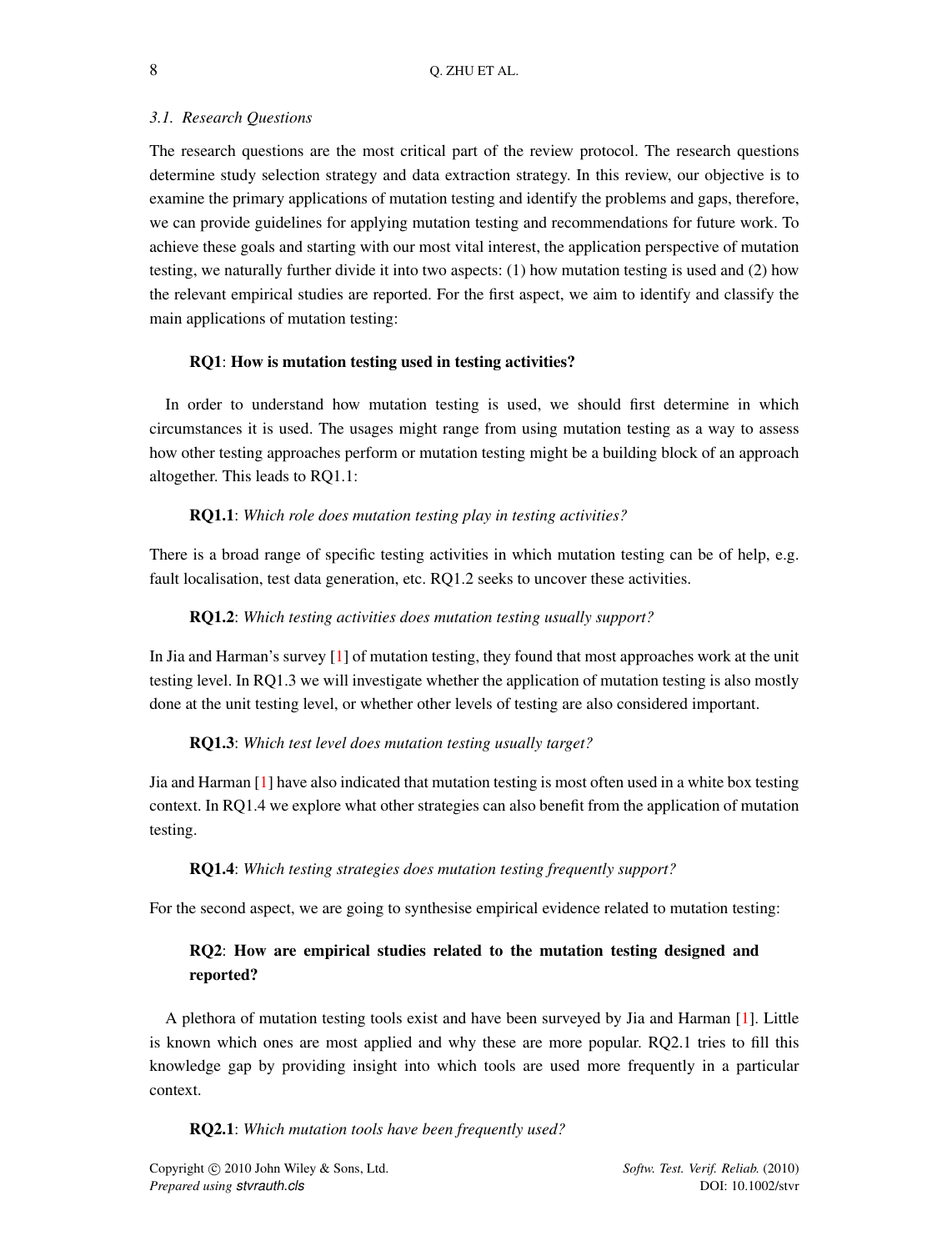The mutation tools that we surveyed implement different mutation operators. Also, the various mutation approaches give different names to virtually the same mutation operators. RQ2.2 explores what mutation operators each method or tool has to offer and how mutation operators can be compared.

### RQ2.2: *Which mutation operators have been used more frequently?*

The equivalent mutant problem, i.e. the situation where a mutation leads to change that is not observable in behaviour, is one of the most significant open issues in mutation testing. Both Jia and Harman [\[1\]](#page-45-0) and Madeyski et al. [\[14\]](#page-45-12) highlighted some of the most remarkable achievements in the area, but we have a lack of knowledge when it comes to how the equivalent mutant problem is coped with during the actual application of mutation testing. RQ2.3 aims to seek answers for exactly this question.

# RQ2.3: *Which approaches are used to overcome the equivalent mutant problem more often when applying mutation testing?*

As mutation testing is computationally expensive, techniques to reduce costs are important. Selective Mutation and Weak Mutation are the most widely studied cost reduction techniques [\[1\]](#page-45-0), but it is unclear which reduction techniques are actually used when applying mutation testing, which is the exact topic of RQ2.4.

# RQ2.4: *Which techniques are used to reduce the computational cost more frequently when applying mutation testing?*

In order to better understand in which context mutation testing is applied, we want to look into the programming languages that have been used in the experiments. But also the size of the case study systems is of interest, as it can be an indication of the maturity of certain tools. Finally, we are also explicitly looking at whether the case study systems are available for replication purposes (in addition to the check for availability of the mutation testing tool in RQ2.1).

RQ2.5: *What are the most common subjects used in the experiments (in terms of programming language, size and data availability)?*

### *3.2. Study Selection Strategy*

### Initial Study Selection:

We started with searching queries in online platforms, including Google Scholar, Scopus, ACM Portal, IEEE explore as well as Springer, Wiley, Elsevier Online libraries, to collect papers containing the keywords "mutation testing" or "mutation analysis" in their titles, abstracts and keywords. Meanwhile, to ensure the high quality of the selected papers, we only considered the articles published in seven top journals and ten top conferences (as listed in Table [I\)](#page-9-0) dating from 1971 as data sources. The above 17 venues are chosen because we regard them to be the leaders in Software Engineering and the major venues that report a high proportion of research on software testing, debugging, software quality and validation. Moreover, we excluded article summaries, interviews, reviews, workshops, panels and poster sessions from the search. If the paper's language is not English or its full-text is not available, we also excluded such a paper. After this step, 221 papers were initially selected.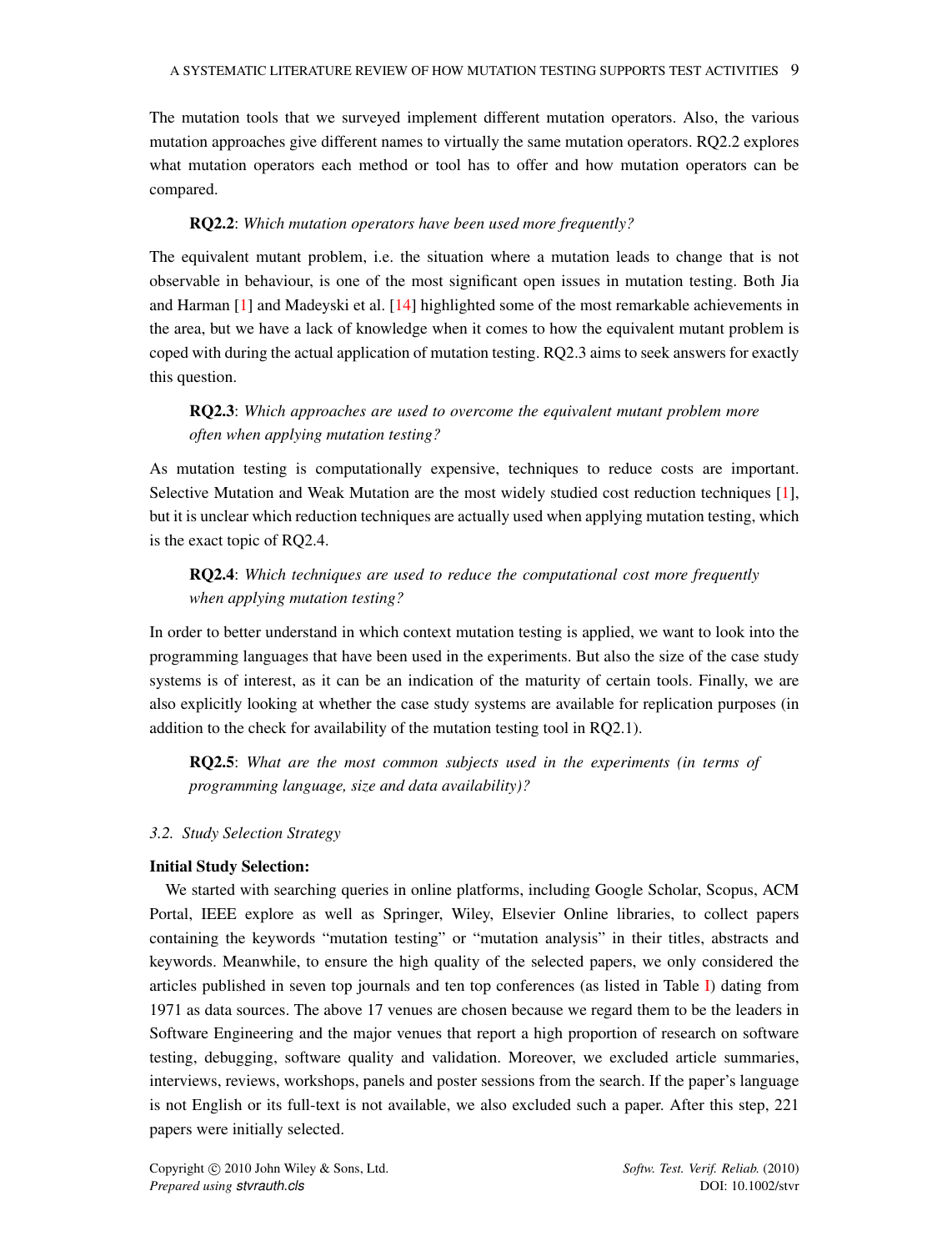<span id="page-9-0"></span>

| <b>Type</b> | <b>Venue Name</b>                                                                                                                | No. of<br>papers<br>After<br><b>Applying</b><br><b>Search</b><br>queries | No. of<br>papers<br>After<br><b>Applying</b><br>In./Ex.<br><b>Criteria</b> | No. of<br>papers<br>After<br>Snow-<br>balling<br>proce-<br>dure |
|-------------|----------------------------------------------------------------------------------------------------------------------------------|--------------------------------------------------------------------------|----------------------------------------------------------------------------|-----------------------------------------------------------------|
| Journal     | Transaction on Software Engineering (TSE)                                                                                        | 19                                                                       | 9                                                                          | 19                                                              |
|             | Journal of Empirical Software Engineering (EMSE)<br>Journal on Software Testing, Verification and Reliabil-<br>ity (STVR)        | 4<br>33                                                                  | 3<br>16                                                                    | 5<br>19                                                         |
|             | Journal Software Maintenance and Evolution (JSME)                                                                                | $\mathbf{0}$                                                             | 0                                                                          | $\theta$                                                        |
|             | Transaction on Reliability (TR)<br>Transaction on Software Engineering and Methodol-<br>ogy (TOSEM)                              | 1<br>3                                                                   | 1<br>2                                                                     | 1<br>3                                                          |
|             | Journal of Systems and Software (JSS)                                                                                            | 17                                                                       | 8                                                                          | 8                                                               |
|             | <b>Information and Software Technology (IST)</b>                                                                                 | $\mathbf{0}$                                                             | 0                                                                          | $\overline{c}$                                                  |
|             | <b>Software Quality Journal (JSQ)</b>                                                                                            | $\Omega$                                                                 | 0                                                                          | $\overline{2}$                                                  |
| Conference  | International Conference on Software Engineering<br>(ICSE)                                                                       | 29                                                                       | 9                                                                          | 16                                                              |
|             | European Software Engineering Conference / Inter-<br>national Symposium on the Foundations of Software<br>Engineering (ESEC/FSE) | 6                                                                        | 1                                                                          | 8                                                               |
|             | International Conference on Software Testing, Verifi-<br>cation, Validation (ICST)                                               | 46                                                                       | 24                                                                         | 21                                                              |
|             | International Symposium on Software Testing and<br>Analysis (ISSTA)                                                              | 14                                                                       | 3                                                                          | 9                                                               |
|             | International Conference on Automated Software<br>Engineering (ASE)                                                              | 7                                                                        | 3                                                                          | 6                                                               |
|             | International Conference on Software Maintenance<br>and Evolution (ICSME/ICSM)                                                   | 6                                                                        | 3                                                                          | 9                                                               |
|             | International Symposium on Empirical Software<br>Engineering and Measurement (ESEM/ISESE)                                        | 2                                                                        | 1                                                                          | 3                                                               |
|             | Proceedings International Symposium on Search<br>Based Software Engineering (SSBSE)                                              | $\Omega$                                                                 | $\Omega$                                                                   | $\Omega$                                                        |
|             | Proceedings International Conference on Quality<br>Software (QSIC)                                                               | 8                                                                        | 5                                                                          | 6                                                               |
|             | International Symposium on Software Reliability<br>Engineering (ISSRE)                                                           | 26                                                                       | 10                                                                         | 20                                                              |
|             | Proceedings Asia Pacific Software Engineering<br>Conference (APSEC)                                                              | $\mathbf{0}$                                                             | $\overline{0}$                                                             | $\mathbf{1}$                                                    |
|             | Proceedings of the International Conference on<br><b>Testing Computer Software (TCS)</b>                                         | $\mathbf{0}$                                                             | $\mathbf{0}$                                                               | $\mathbf{1}$                                                    |
|             | Total                                                                                                                            | 221                                                                      | 98                                                                         | 159                                                             |

Note: the venues marked in bold font are not initially selected, but where added after the Snowballing procedure. Table I. Venues Involved in study selection

### Inclusion/Exclusion Criteria:

Since we are interested in how mutation testing is *applied* in practice, we need selection criteria to include the papers that use mutation testing as a tool for evaluating or improving other testing activities and exclude the papers focusing on the development of mutation tools and operators, or challenges and open issues for mutation analysis. Moreover, the selected articles should also provide sufficient evidence for answering the research questions. Therefore, we define two inclusion/exclusion criteria for study selection. The inclusion/exclusion criteria are as follows:

1. The article must focus on the supporting role of mutation testing in testing activities. This criterion excludes the research *solely* on mutation testing itself, such as defining mutation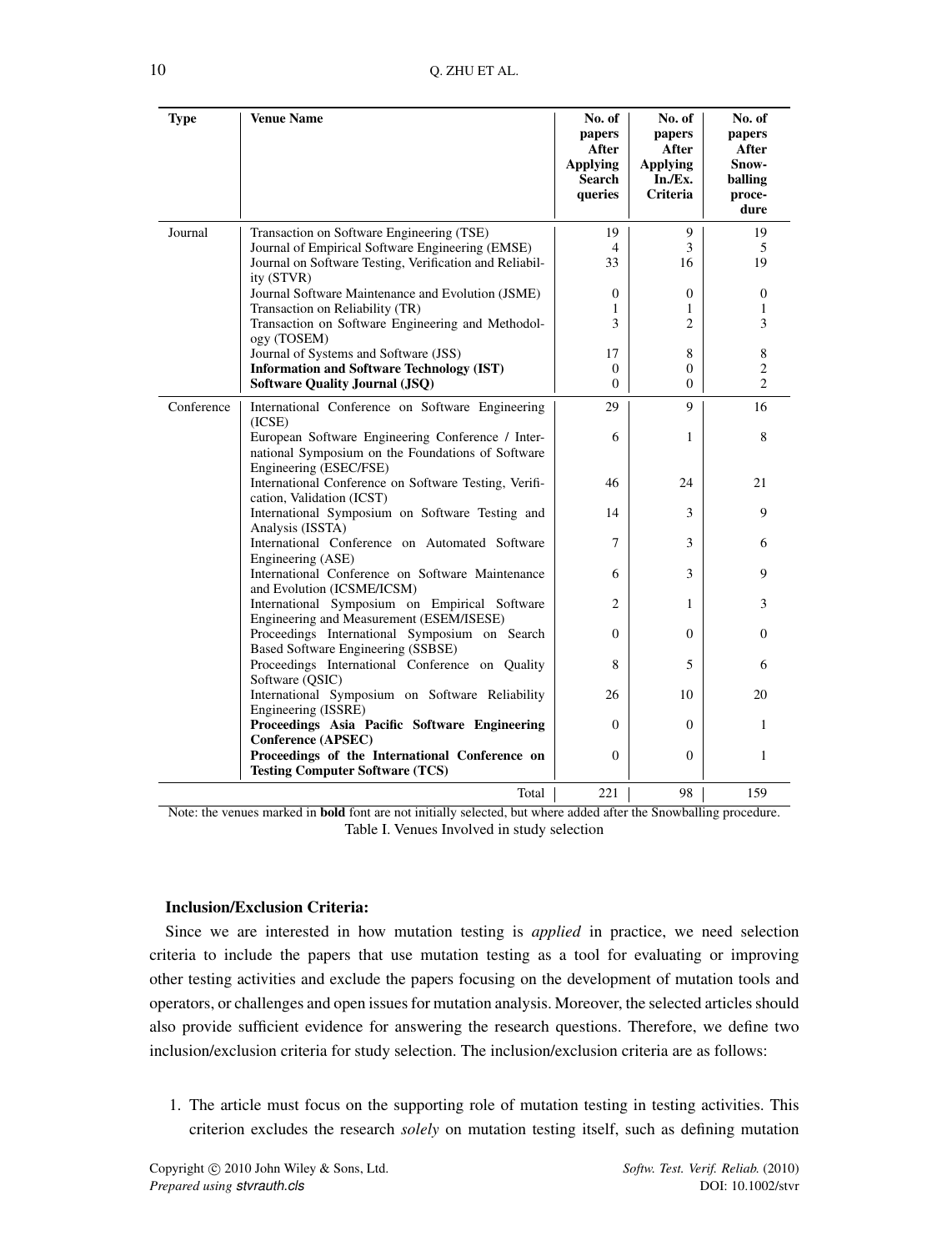operators, developing mutation systems, investigating ways to solve open issues related to mutation analysis and comparisons between mutation testing and other testing techniques.

2. The article exhibits sufficient evidence that mutation testing is used to support testing related activities. The sufficient evidence means that the article must clearly describe how the mutation testing is involved in the testing activities. The author(s) must state at least one of the following details about the mutation testing in the article: mutation tool, mutation operators, mutation score. This criterion also excludes theoretical studies on mutation testing.

The first author then carefully read the titles and abstracts to check whether the papers in the initial collection belong to our set of selected papers based on the inclusion/exclusion criteria. If it is unclear from the titles and abstracts whether mutation testing was applied, the entire article especially the experiment part was read as well. After we have applied the inclusion/exclusion criteria, 98 papers remained.

### Snowballing Procedure:

After selecting 98 papers from digital databases and applying our selection criteria, there is still a high potential to miss articles of interest. According to Brereton et al. [\[71\]](#page-47-13)'s work, they pointed out that most online platforms do not provide adequate support for systematic identification of relevant papers. To overcome this shortfall of online databases, we then adopted a both backward and forward snowballing strategies [\[73\]](#page-47-14) to find missing papers. Snowballing refers to using the list of references in a paper or the citations to the paper to identify additional papers [\[73\]](#page-47-14). Using the references and the citations respectively is referred to as backward and forward snowballing [\[73\]](#page-47-14).

We used the 98 papers as the start set and performed a backward and forward snowballing procedure recursively until no further papers could be added to our set. During the snowballing procedure, we extended the initially selected venues to minimise the chance of missing related papers. The snowballing process resulted in another 61 articles (and four additional venues).

### <span id="page-10-0"></span>*3.3. Data Extraction Strategy*

Data extracted from the papers are used to answer the research questions we proposed. Based on our research questions, we draw seven facets of interest that are highly relevant to the information we need to answer the questions. The seven facets are: (1) the roles of mutation testing in testing activities; (2) the testing activities; (3) the mutation tools used in experiments; (4) the mutation operators used in experiments; (5) the description of equivalent mutant problem; (6) the description of cost reduction techniques for mutation testing; (7) the subjects involved in experiments. An overview of these facets is given in Table [II.](#page-17-0)

For each facet, we first just read the corresponding details in each paper and extracted the exact text from the papers. During the reading procedure, we started to identify and classify more specific attributes of interest under each facet and assigned values to each attribute. The values of each attribute were generalised and modified during the reading process: we combined some values together or divided one into several smaller groups. In this way, we generated an attribute framework, and then we used the framework to characterise each paper. Therefore, we can show quantitative results for each attribute to support our answers. And the attribute framework can also be further used for validation and replication of the review work.

### (1) roles of mutation testing in testing activities: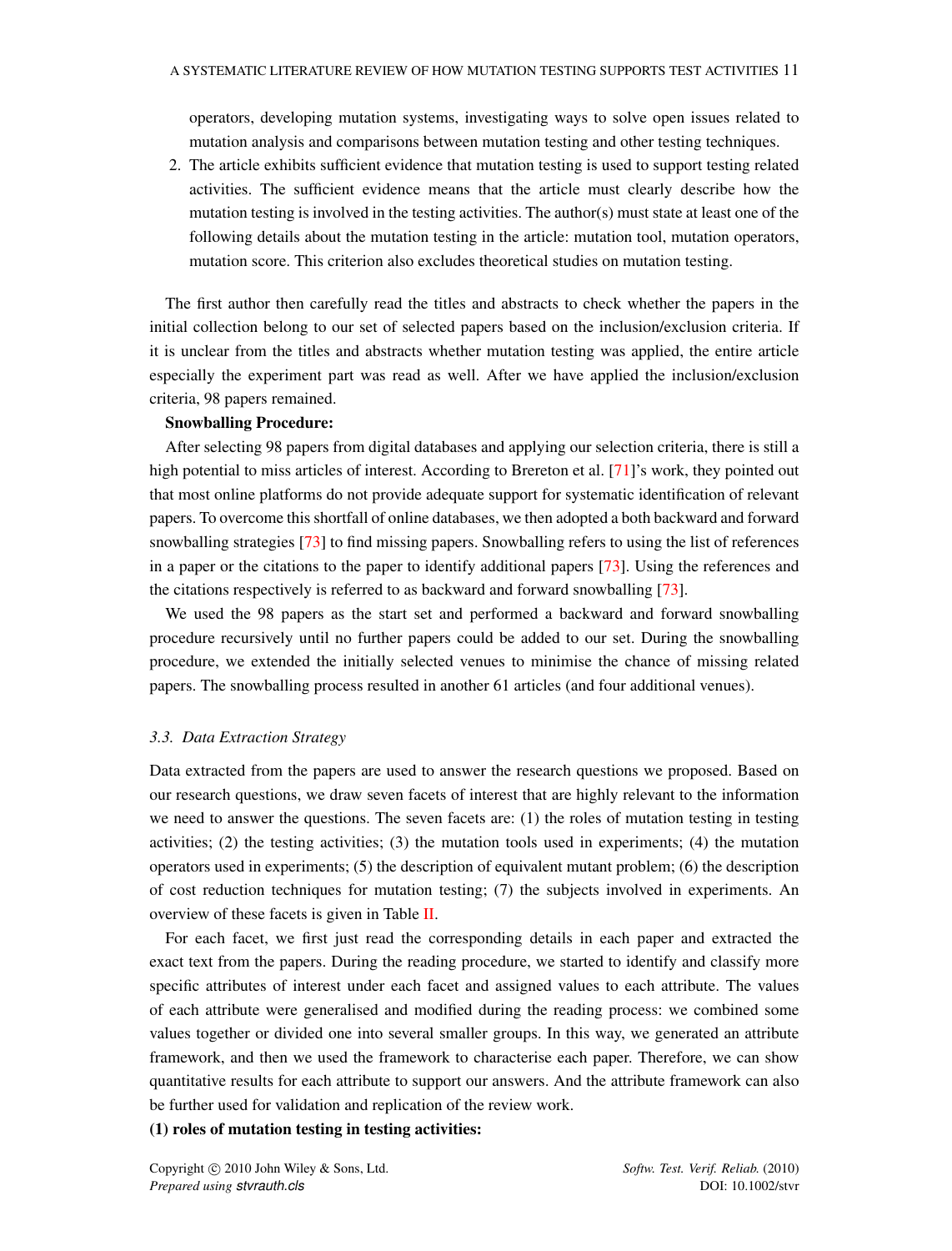The first facet concerns the role of mutation testing in testing activities drawn from RQ1.1. We identified two classes for the function of mutation testing: assessment and guide. When mutation testing is used as a measure of test effectiveness concerning fault-finding capability, we classify this role as "assessment". While for the "guide" role, mutation testing is adopted to improve the testing effectiveness as guidance, i.e., it is an inherent part of an approach.

To identify and classify the role of mutation testing, we mainly read the description of mutation testing in *experiment part* of each paper. If we find the phrases which have the same meanings as "evaluate fault-finding ability" or "assess the testing effectiveness" in a paper, we then classify the paper into the class of "assessment". In particular, when used as a measure of testing effectiveness, mutation testing is usually conducted at the end of the experiment; this means mutation testing is not involved in the generation or execution of test suites. Unlike the "assessment" role, if mutation testing is adopted to help to generate test suites or run test cases, we then classify these paper into the "guide" set. In this case, mutation testing is not used in the final step of the experiment.

### (2) testing activities:

The second facet focuses on testing activities. Three attributes are relevant to testing activities: the categories of testing activities (RQ1.2), test levels (RQ1.3) and testing strategies (RQ1.4). To identify the categories of testing activities, we group similar testing activities based on information in title and abstract. The testing activities we identified so far consist of 11 classes: test data generation, test-suite reduction/selection, test strategy evaluation, test case minimisation, test case prioritisation, test oracle, fault localisation, programming repairing, development scheme evaluation, model clone detection and model review. We classify the papers by reading the description appeared in *title and abstract*.

For test level, the values are based on the concept of test level and the authors' specification. More precisely, we are considering five test levels: unit, integration, system, others and n/a. To characterise the test level, we search the exact words "unit", "integration", "system" in the article, as these four test levels are regular terms and cannot be replaced by other synonyms. If there is no relevant result after searching in a paper, we then classify the paper's test level into "n/a", i.e. no specification regarding the test level. In addition, for the paper which is difficult for us to categorise into any of the four phases, such as testing of the grammar of a programming language and spreadsheet testing, we mark this situation as "others".

For testing strategies, coarse-grained classification is adequate to gain an overview of the distribution of testing strategies. We identified five classes according to the test design techniques: structural testing, specification-based testing, similarity-based testing, hybrid testing and others [\[74,](#page-47-15) [75\]](#page-47-16). Among the structural testing and specification-based testing classes, we further divided into traditional version and enhanced one based on whether the regular testing is improved by other methods.

To be classified into the "structural testing" class, the paper should either contain the keywords of "structure-based", "code coverage-based" or "white box", or use structural test design techniques, such as statement testing, branch testing and condition testing. For the "specification-based testing" class, the articles should either contain the keywords of "black box", "requirement-based" or "specification-based", or use specification-based test design techniques, such as equivalence partitioning, boundary value analysis, decision tables and state transition testing. The similaritybased method aims to maximise the diversity of test cases to improve the test effectiveness;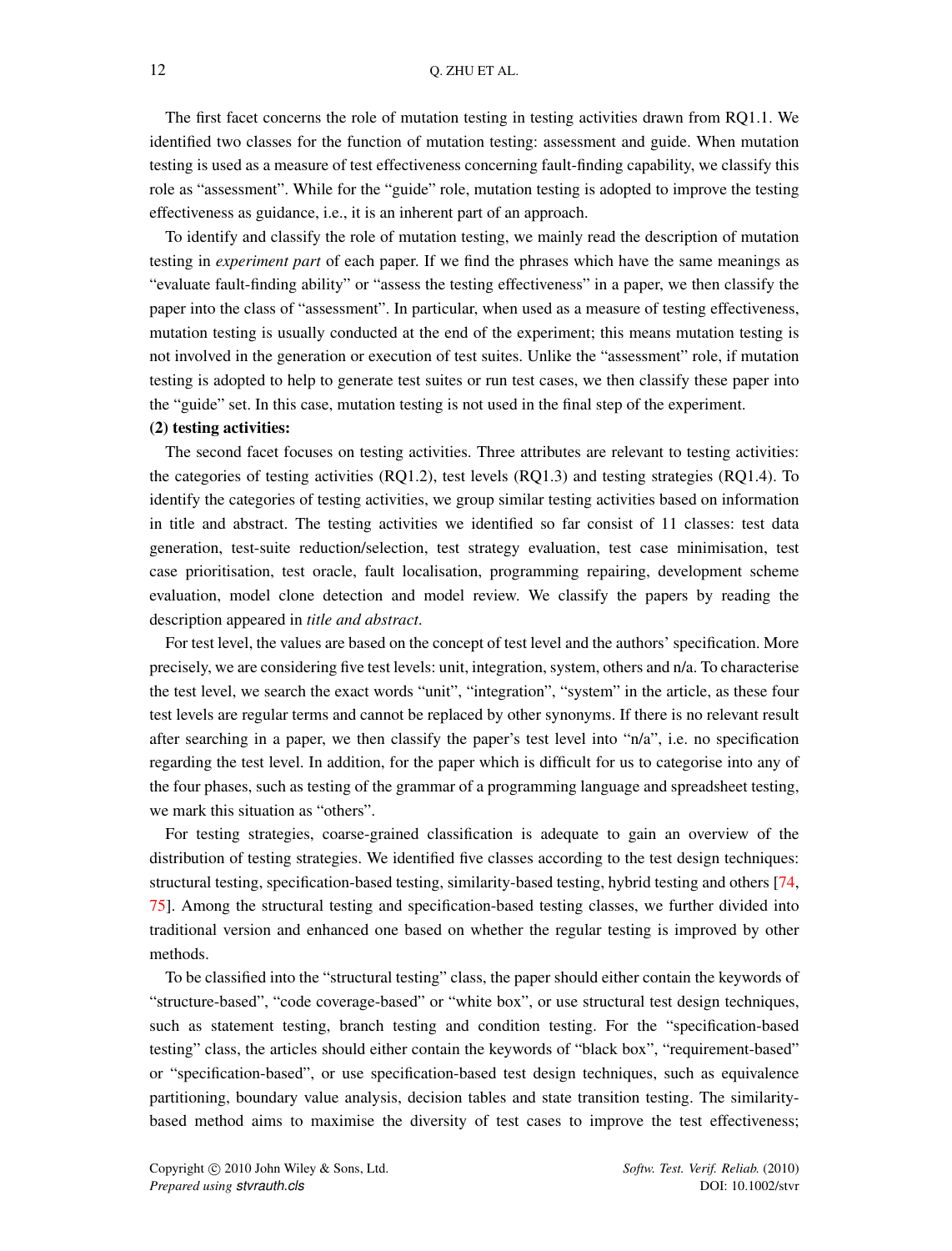this technique is mainly based on test case relationship rather than software artefacts. Therefore, similarity-based testing does not belong to either structural testing or specification-based testing. The hybrid testing combines structural testing and specification testing together. Besides, several cases are using static analysis, code review or other techniques which cannot fit the above classes; in such situations, we mark the value as "others".

Furthermore, to classify "enhanced" version of structural and specification-based testing we rely on whether other testing methods were adopted to improve the traditional testing. For instance, Whalen et al. [\[60\]](#page-47-1) combined the MC/DC coverage metric with a notion of *observability* to ensure the fault propagation conditions. Papadakis and Malevris [\[76\]](#page-47-17) proposed an automatic mutation test case generation via dynamic symbolic execution. To distinguish such instances from the traditional structural and specification-based testing, we marked as "enhanced".

#### (3) mutation tools used in experiment:

For the mutation tools (derived from RQ2.1), we are interested in their types, but also in their availability. Our emphasis on tool availability is instigated to address possible replication of the studies. The values of "Yes" or "No" for the tool availability depends on whether the mutation tool is open to the public. The tool type intends to provide further analysis of mutation tool, which is based on the whether the tool is self-developed and whether the tool itself is a complete mutation testing system. We identified five types of mutation tools: existing, partially-based, self-written, handseeded and n/a. The "existing" tool must be a complete mutation testing system, while "partiallybased" means these tools are used as a base or a framework for mutation testing. The example for "partially-based" tools are EvoSuite, jFuzz, TrpAutoRepair and GenProg. The self-written tool category represents those tools that have been developed by the authors of the study. The "handseeded" value means the mutants were generated manually in the studies. Besides, we defined "n/a" value in addition to the "tool types" attribute; the value of "n/a" marks the situation where lacks of a description of mutation tools including tool names/citations and whether hand-seeded or not.

#### (4) mutation operators used in experiment:

As for the mutation operators (related to RQ2.2), we focus on two attributes: description level and generic classification. The former is again designed to assess the repeatability issue related to mutation testing. The description degree depends on the way that the authors presented the mutation operators used in their studies, consisting of three values: "well-defined", "not sufficient" and "n/a". If the paper showed that the complete list of mutation operators is available, then we classify such paper into "well-defined". The available full list includes two main situations: (1) the authors listed each name(s) of mutation operators and/or specified how the mutation operators make changes to programs in the articles; (2) the studies adopted existing tools and mentioned the used mutation operator (including the option were all or the default set of mutation operators provided by that tool were used). The well-defined category thus enables the traceability of the complete list of mutation operators. For the remaining set, the incomplete list, if there is some information about the mutation operators in the article but not enough for replication of the whole list of mutation operators, then we classify the paper into "not sufficient". The typical example is that the author used such words as "etc.", "such as" or "e.g." in the specification of the mutation operators; this indicates that only some mutation operators are explicitly listed in the paper, but not all. The last value, "n/a", means no description of the mutation operators was given in the paper at all.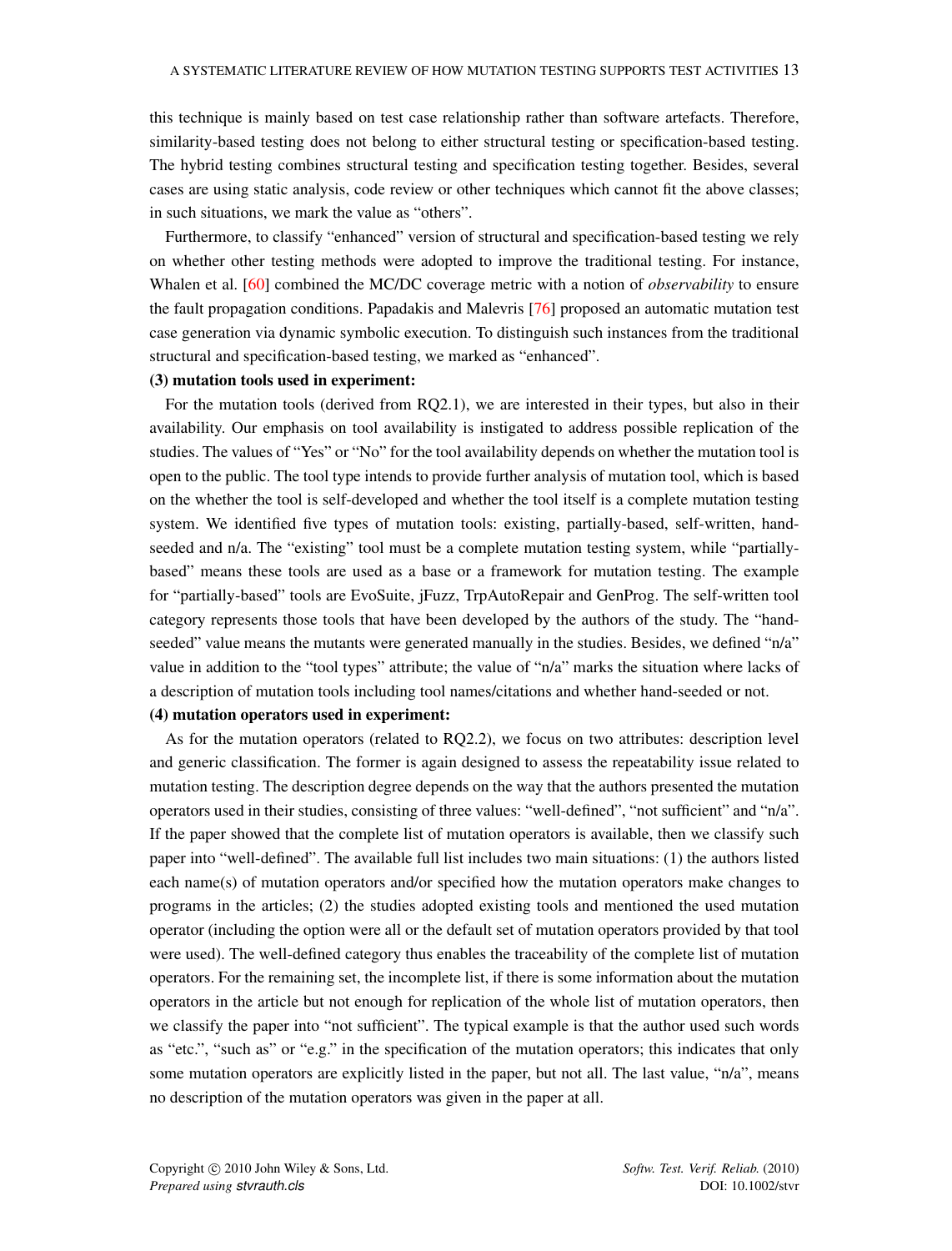In order to compare the mutation operators from different tools to analyse the popularity of involved mutation operators amongst the papers, we collected the information about mutation operators mentioned in the articles. Notably, we only consider the articles which are classified as "well-defined". We excluded the papers with "not sufficient" label as their lists of mutation operators are not complete as this might result in biased conclusions based on incomplete information. Moreover, during the reading process, we found that different mutation testing tools use slightly different names for their mutation operators. For example, in MuJava [\[19\]](#page-45-17), the mutation operator which replaces relational operators with other relational operators is called "Relational Operator Replacement", while that is named "Conditionals Boundary Mutator" in PIT [\[77\]](#page-47-18). Therefore, we saw a need to compose a generic classification of mutation operators, which enables us to more easily compare mutation operators from different tools or definitions.

The method we adopted here to generate the generic classification is to group the similar mutation operators together among all the existing mutation operators in the literature based on how they mutate the programs. Firstly, mutation testing can be applied to both program source code and program specification. Thus, we classified the mutation operators into two top-level groups: program mutation and specification mutation operators. In particular, we are more interested in the program mutation, so we further divided program mutation testing into three sub-categories: expression-level, statement-level and others. The expression-level mutation operators focus on the inner components of the statements, such as operators and operands, while the statement-level ones mutate the at least one single statement. For the "others" class, it includes mutation operators related to the programming language's unique features, e.g. Objected-Oriented specific mutation operators. Our generic classification of mutation operators is as follows:

- 1. Specification mutation
- 2. Program mutation
	- (a) Expression-level
		- i. arithmetic operator: it mutates the arithmetic operators (including addition"+", subtraction"-", multiplication"\*", division "/", modulus "%", unary operators "+", "-", and short-cut operators " $++$ ", " $---$ ")<sup>[†](#page-13-0)</sup> by replacement, insertion or deletion.
		- ii. relational operator: it mutates the relational operators (including "*>*", "*>*=", "*<*", " $\leq$ =", "==", "!=") by replacement.
		- iii. conditional operator: it mutates the conditional operators (including and "&", or "*|*", exclusive or "<sup>\*\*</sup>", short-circuit operator " $\&&\&\",\$  "*||*", and negation"!") by replacement, insertion or deletion.
		- iv. shift operator: it mutates the shift operators (including "*>>*", "*<<*" and "*>>>*") by replacement.
		- v. bitwise operator: it mutates the bitwise operators (including bitwise and "&", bitwise or "|", bitwise exclusive or "^" and bitwise negation "<sup>^"</sup>") by replacement, insertion or deletion.
		- vi. assignment operator: it mutates the assignment operators (including the plain operator "=" and short-cut operators "+=", " $-$  =", "\*=", "/=", "%=", "&=", "|=",

<span id="page-13-0"></span>*<sup>†</sup>*The syntax of these operators might vary slightly in different languages. Here we just used the operators in Java as an example. So as the same in (ii) - (vi) operators.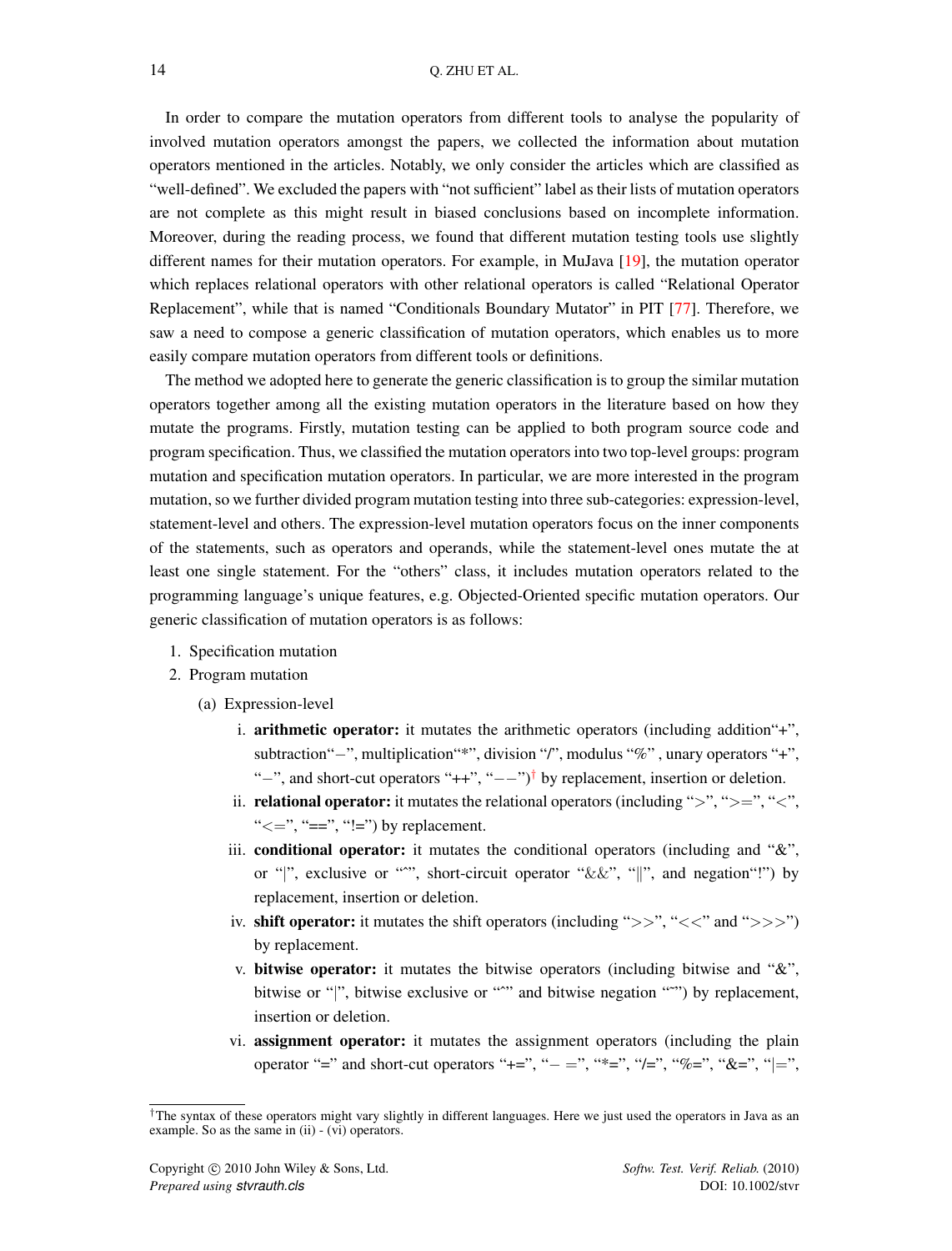"<sup>\*</sup>=", "<<=", ">>=", ">>>=") by replacement. Besides, the plain operator "=" is also changed to "==" in some cases.

- vii. absolute value: it mutates the arithmetic expression by preceding unary operators including ABS (computing the absolute value), NEGABS (compute the negative of the absolute value) and ZPUSH (testing whether the expression is zero. If the expression is zero, then the mutant is killed; otherwise execution continues and the value of the expression is unchanged)*[‡](#page-14-0)*.
- viii. constant: it changes the literal value including increasing/decreasing the numeric values, replacing the numeric values by zero or swapping the boolean literal (true/false).
- ix. variable: it substitutes a variable with another already declared variable of the same type and/or of the compatible type.
- x. type: it replaces a type with the other compatible types including type casting.*[§](#page-14-1)*
- xi. conditional expression: it replaces the conditional expression by  $true/false$  so that the statements following the conditional always execute or skip.
- xii. parenthesis: it changes the precedence of the operation by deleting, adding or removing the parentheses.
- (b) Statement-level
	- i. **return** statement: it mutates return statement in the method calls including return value replacement or return statement swapping.
	- ii. **switch** statement: it mutates switch statements by making different combinations of the switch labels (case/default) or the corresponding block statement.
	- iii. **if** statement: it mutates if statements including removing additional semicolons after conditional expressions, adding an else branch or replacing last else if symbol to else.
	- iv. statement deletion: it deletes statements including removing the method calls or removing each statement*[¶](#page-14-2)*.
	- v. statement swap: it swaps the sequences of statements including rotating the order of the expressions under the use of the *comma* operator, swapping the contained statements in if-then-else statements and swapping two statements in the same scope.
	- vi. brace: it moves the closing brace up or down by one statement.
	- vii. **goto** label: it changes the destination of the goto label.
	- viii. **loop trap:** it introduces a guard (trap after  $n<sup>th</sup>$  loop iteration) in front of the loop body. The mutant is killed if the guard is evaluated the  $n<sup>th</sup>$  time through the loop.

<span id="page-14-0"></span><sup>&</sup>lt;sup>‡</sup>The definition of this operator is from the Mothra [\[17\]](#page-45-15) system. In some cases, this operator only applies the absolute value replacement.

*<sup>‡</sup>*The types of the variables varies in different programming languages.

<span id="page-14-1"></span>*<sup>§</sup>*The changes between the objects of the parent and the child are excluded which belongs to "OO-specific"

<span id="page-14-2"></span>*<sup>¶</sup>*To maintain the syntactical validity of the mutants, semicolons or other symbols, such as continue in Fortran, are retained.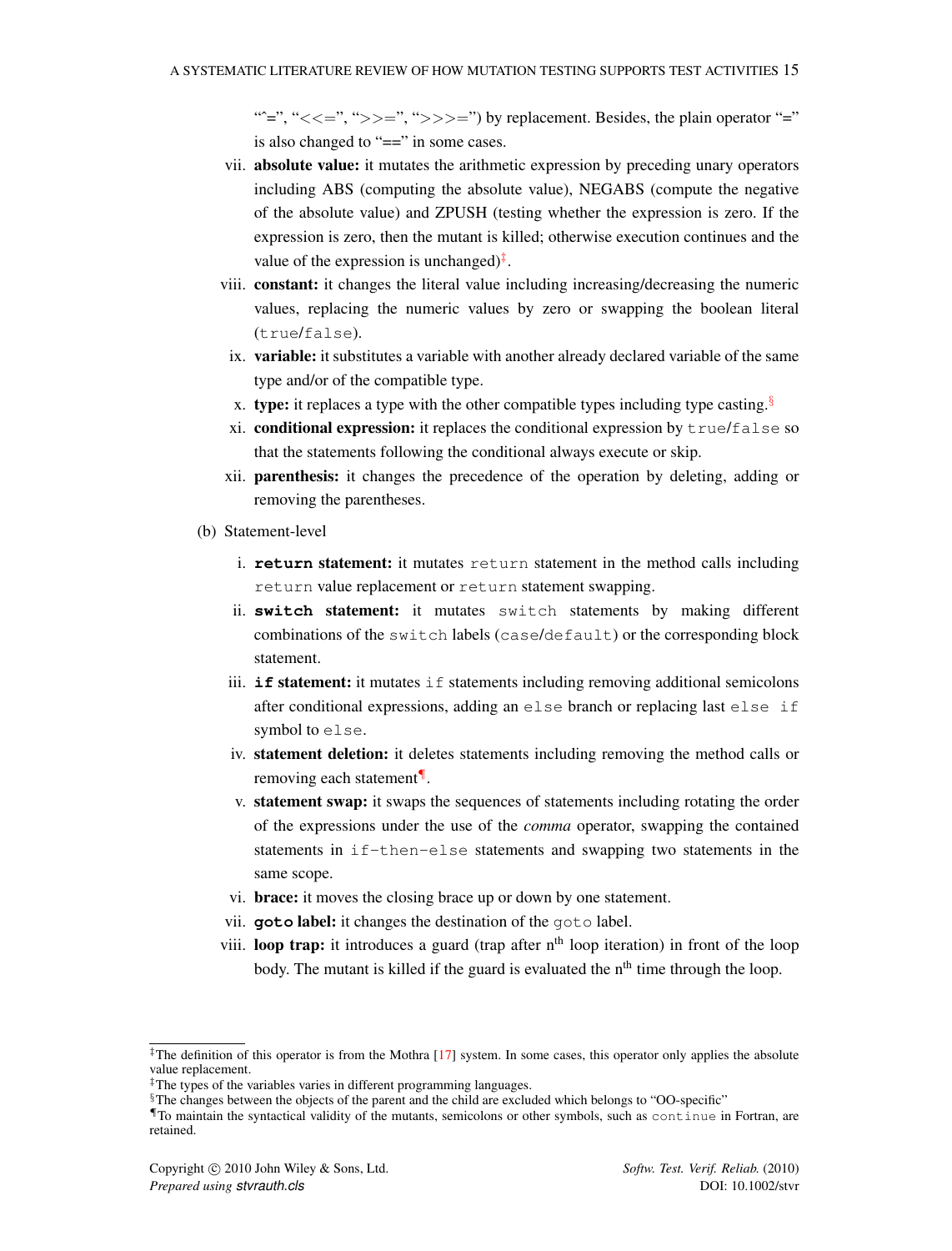- ix. **bomb statement:** it replaces each statement by a special Bomb() function. The mutant is killed if the Bomb() function is executed which ensures each statement is reached.
- x. control-flow disruption (break/continue): it disrupts the normal control flow by adding, removing, moving or replacing continue/break labels.
- xi. exception handler: it mutates the exception handlers including changing the throws, catch or finally clauses.
- xii. method call: it changes the number or position of the parameters/arguments in a method call, or replace a method name with other method names that have the same or compatible parameters and result type.
- xiii. **do** statement: it replaces do statements with while statements.
- xiv. **while** statement: it replaces while statements with do statements.
- (c) Others
	- i. OO-specific: the mutation operators related to O(bject)-O(riented) Programming features [\[78\]](#page-47-19), such as Encapsulation, Inheritance and Polymorphism, e.g. super keyword insertion.
	- ii. SQL-specific: the mutation operators related to SQL-specific features [\[20\]](#page-45-18), e.g. replacing SELECT to SELECT DISTINCT.
	- iii. **Java-specific**: the mutation operators related to Java-specific features [\[78\]](#page-47-19) (the operators in Java-Specific Features), e.g. this keyword insertion.
	- iv. JavaScript-specific: the mutation operators related to JavaScript-specific features [\[79\]](#page-47-20) (including DOM, JQUERY, and XMLHTTPREQUEST operators), e.g. var keyword deletion.
	- v. SpreadSheet-specific: the mutation operators related to SpreadSheet-specific features [\[80\]](#page-47-21), e.g. changing range of cell areas.
	- vi. AOP-specific: the mutation operators related to A(spect)-O(riented)- P(rogramming) features [\[81,](#page-47-22) [82\]](#page-47-23), e.g. removing pointcut.
	- vii. concurrent mutation: the mutation operators related to concurrent programming features [\[83,](#page-47-24) [84\]](#page-47-25), e.g. replacing notifyAll() with notify().
	- viii. Interface mutation: the mutation operators related to Interface-specific features [\[85,](#page-48-0) [86\]](#page-48-1), suitable for use during integration testing.

# (5) description of the equivalent mutant problem & (6) description of cost reduction techniques for mutation testing:

The fifth and sixth facets aim to show how the most significant problems are coped with when applying mutation testing (related to RQ2.3 and RQ2.4 respectively). We composed the list of techniques based on both our prior knowledge and the descriptions given in the papers. We identified seven methods for dealing with the equivalent mutant problem and five for reducing computational cost except for "n/a" set (more details are given in Table  $II$ ).

<span id="page-15-0"></span> $\parallel$ This set of mutation operators originated from Java features but not limited to Java language, since other languages can share certain features, e.g., this keyword is also available in C++ and C#, and static modifier is supported by C and C++ as well.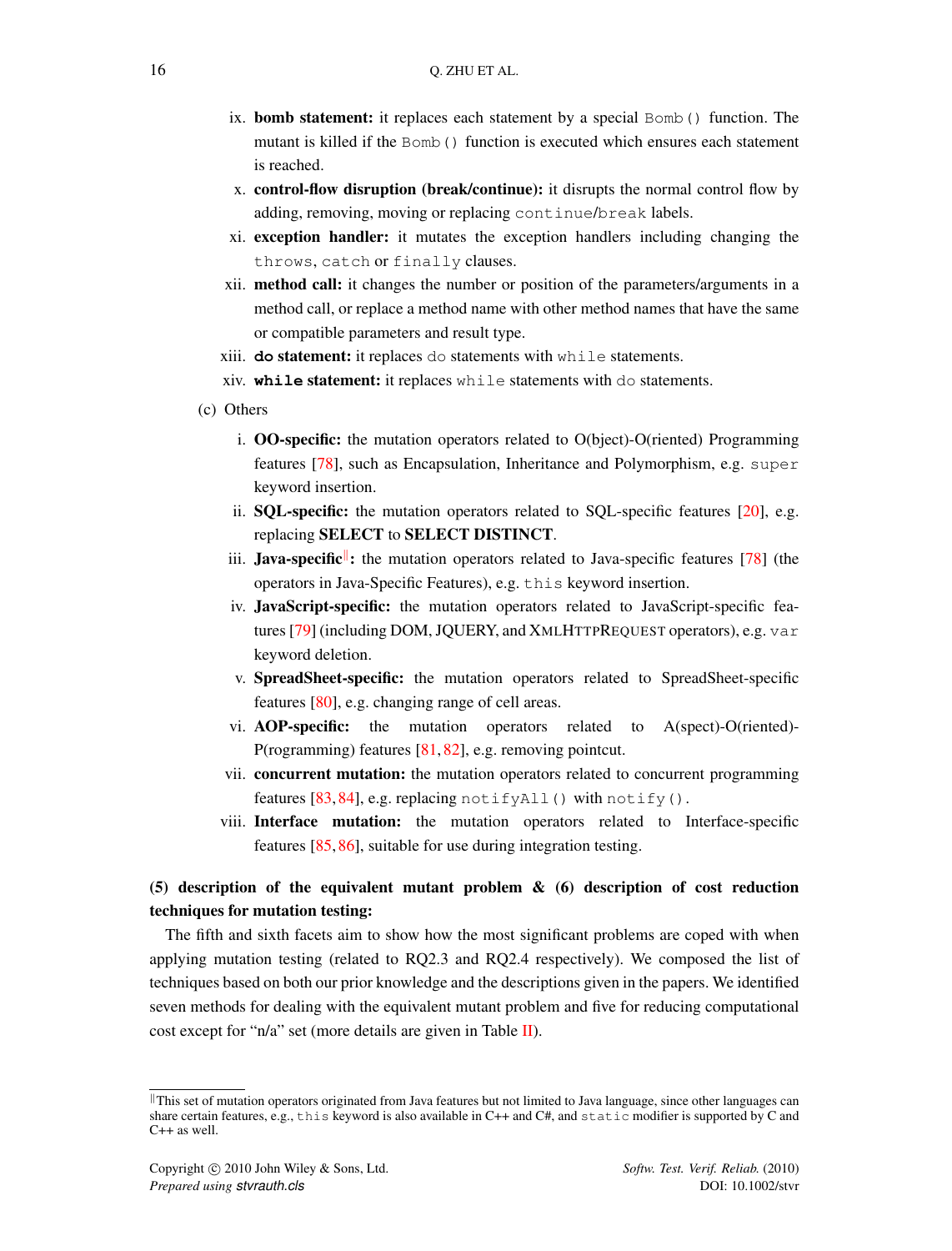For the equivalent mutant problem, we started by searching the keywords "equivalen\*" and "equal" in each paper to target the context of equivalent mutants issue. Then we extracted the corresponding text from the articles. If there are no relevant findings in a paper, we mark this article as "n/a" which means the authors did not mention how they overcame the equivalent mutant problem. Here it should be noted that we only considered the description related to the equivalent mutant problem given by the authors; this means we excluded the internal heuristic mechanisms adopted by the existing tools if the author did not point out such internal approaches. For example, the tool of JAVALANCHE [\[87\]](#page-48-2) ranks mutations by impact to help users detect the equivalent mutants. But if the authors who used JAVALANCHE did not specify that internal feature, we will not label the paper into the class that used the approach of "ranking the mutations".

For the cost reduction techniques, we read the experiment part carefully to extract the reduction mechanism from the papers. In addition, we excluded the runtime optimisation and selective mutation. Because the former one, runtime optimisation, is an internal optimisation adopted during the tool implementation, thereby such information is more likely to be reported in the tool documentation. We did not consider the runtime optimisation to avoid incomplete statistics. As for the second one, selective mutation, we assume it is adopted by all papers since it is nearly impossible to implement and use all the operators in practice. If a paper does not contain any description of the reduction methods in the experiment part, we mark this article as "n/a".

### (7) subjects involved in the experiment:

For the subject programs in the evaluation part, we are interested in three aspects: programming language, size and data availability. From the programming language, we can obtain an overall idea of how established mutation testing is in each programming language domain and what the current gap is. From the subject size, we can see the scalability issue related to mutation testing. From the data availability situation, we can assess the replicability of the studies.

For the programming language, we extracted the programming language of the subjects involved in the experiment in these articles, such as Java, C, SQL, etc. If the programming language of the subject programs is not clearly pointed out, we mark it as "n/a". Note, more than one languages might be involved in a single experiment.

For the subject size, we defined four categories according to the lines of code (LOC): preliminary, small, medium and large. If the subject size is less than 100 LOC, then we classify it into the "preliminary" category. If the size is between 100 to 10K LOC, we consider it "small", while between 10K and 1M LOC we appraised it as "medium". If the size is greater than 1M LOC, we consider it as "large". Since our size scale is based on LOC, if the LOC of the subject is not given, or other metrics are used, we mark it as "n/a". To assign the value to a paper, we always take the biggest subjects used in the papers.

For the data available, we defined two classes: Yes and No. "Yes" means *all* subjects in the experiments can be openly accessible; this can be identified either from the keywords "open source", SIR [\[88\]](#page-48-3), GitHub<sup>\*\*</sup>, SF100 [\[89\]](#page-48-4) or SourceForge<sup>[††](#page-16-1)</sup>, or from the open link provided by the authors. It is worth noting that if one of the subjects used in a study is not available, we classify the paper into "No".

<span id="page-16-0"></span><sup>⇤⇤</sup><https://github.com/>

<span id="page-16-1"></span>*<sup>††</sup>*<https://sourceforge.net/>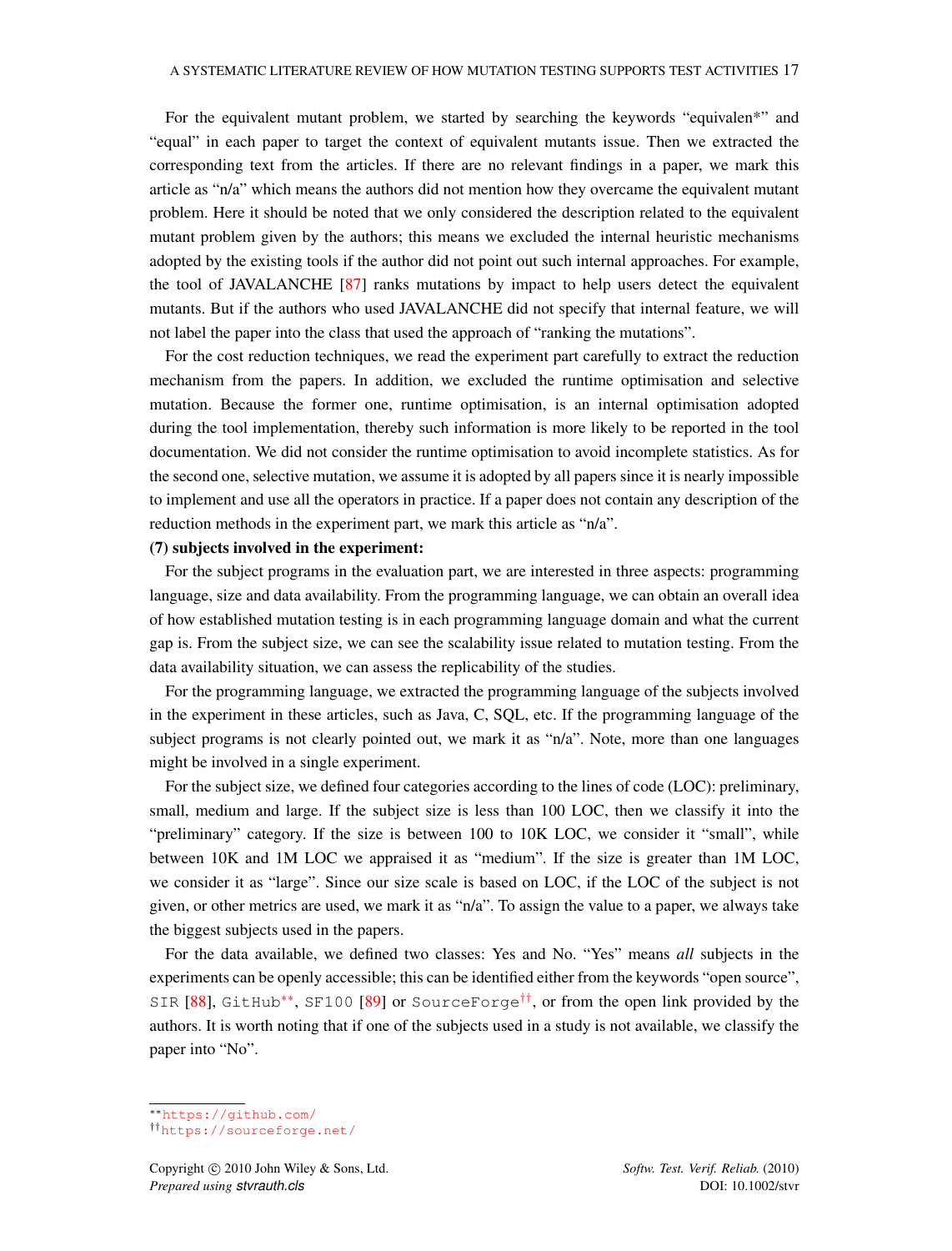| The above facets of interest and corresponding attributes and detailed specification of values are |  |  |
|----------------------------------------------------------------------------------------------------|--|--|
| listed in Table II.                                                                                |  |  |

<span id="page-17-0"></span>

| Facet                     | Attribute              | Value                                                         | <b>Description</b>                                                                                                                                                                        |
|---------------------------|------------------------|---------------------------------------------------------------|-------------------------------------------------------------------------------------------------------------------------------------------------------------------------------------------|
| Roles                     | classification         | assessment<br>guide                                           | assessing the fault-finding effectiveness<br>improving other testing activities as guidance                                                                                               |
| <b>Testing Activities</b> | category               | test data generation<br>test-suite reduction/selection        | creating test input data<br>reducing the test suite size while maintaining its fault<br>detection ability                                                                                 |
|                           |                        | test strategy evaluation                                      | evaluating test strategies by carrying out the corresponding<br>whole testing procedure, including test pool creation, test<br>case selection and/or augmentation and testing results     |
|                           |                        | test-case minimisation                                        | analysis.<br>simplifying the test case by shortening the sequence and<br>removing irrelevant statements                                                                                   |
|                           |                        | test case prioritisation<br>test oracle<br>fault localisation | reordering the execution sequence of test cases<br>generating or selecting test oracle data<br>identifying the detective part of a program given the test<br>execution information        |
|                           |                        | program repairing<br>development scheme evaluation            | generating patches to correct detective part of a program<br>evaluating the practice of software development process via<br>observational studies or controlled experiments, such as Test |
|                           |                        | model clone detection<br>model review                         | driven development (TDD)<br>identifying similar model fragments within a given context<br>determining the quality of the model at specification level<br>using static analysis techniques |
|                           | test level             | unit                                                          | testing activities focus on unit level. Typical example of unit<br>testing includes: using unit testing tools, such as Junit and<br>Nunit, intra-method testing, intra-class testing.     |
|                           |                        | integration                                                   | testing activities focus on integration level. Typical example<br>of integration testing includes: caller/callee and inter-class<br>testing                                               |
|                           |                        | system                                                        | testing activities focus on system level. Typical examples<br>of system testing includes: high-level model-based testing<br>techniques and high-level specification abstraction methods   |
|                           |                        | others<br>n/a                                                 | testing activities are not related to source code. Typical<br>example includes: grammar.<br>no specification about the testing level in the article.                                      |
|                           | testing strategy       | structural                                                    | white-box testing, uses the internal structure of the software<br>to derive test cases, such as statement testing, branch testing                                                         |
|                           |                        | enhanced structural                                           | and condition testing<br>adopting other methods to improve the traditional structural<br>testing, mutation-based techniques, information retrieval                                        |
|                           |                        | specification-based                                           | knowledge, observation notations and assertion coverage<br>viewing software as a black box with input and output,<br>such as equivalence partitioning, boundary value analysis,           |
|                           |                        | enhanced specification-based                                  | decision tables and state transition testing<br>adopting other methods to improve the traditional<br>specification-based testing, such as mutation testing.                               |
|                           |                        | similarity-based<br>hybrid                                    | maximising the diversity of test cases to improve the test<br>effectiveness<br>combining structural testing and specification testing                                                     |
|                           |                        | others                                                        | together<br>using static analysis, or focusing on other testing techniques<br>which cannot fit in above six classes                                                                       |
| <b>Mutation Tools</b>     | availability           | Yes/No                                                        | Yes: open to the public; No: no valid open access                                                                                                                                         |
|                           | type                   | existing tool                                                 | a complete mutation testing system                                                                                                                                                        |
|                           |                        | partially-based                                               | used as a base or framework for mutation testing                                                                                                                                          |
|                           |                        | self-written<br>hand-seeded                                   | developed by the authors and the open link of the tool is also<br>accessible<br>generating mutants manually based on the mutation<br>operators                                            |
|                           |                        | n/a                                                           | no description of the adopted mutation testing tool                                                                                                                                       |
| <b>Mutation Operators</b> | description Level      | well-defined<br>not sufficient                                | the complete list of mutation operators is available<br>the article provides some information about mutation<br>operators but the information is not enough for replication               |
|                           |                        | n/a                                                           | no description of the mutation operators                                                                                                                                                  |
|                           | generic classification | refer to Section $3.3(4)$                                     | refer to Section $3.3(4)$                                                                                                                                                                 |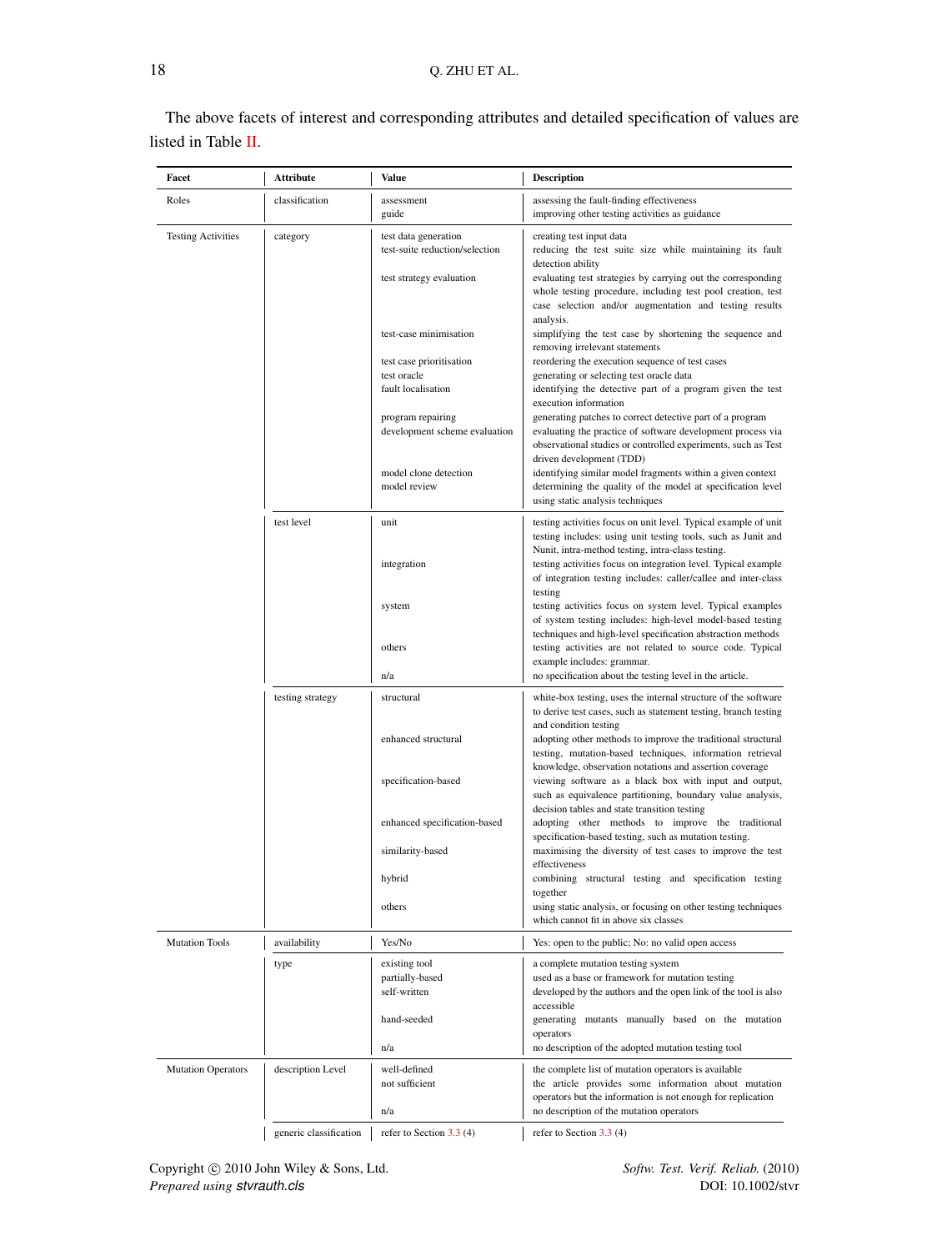| Equivalence Solver         | methods        | not killed as equivalent    | treating mutants not killed as equivalent                      |
|----------------------------|----------------|-----------------------------|----------------------------------------------------------------|
|                            |                | not killed as nonequivalent | treating mutants not killed as nonequivalent                   |
|                            |                | no investigation            | no distinguishing between equivalent mutants and nonequiv-     |
|                            |                |                             | alent ones                                                     |
|                            |                | manual                      | manual investigation                                           |
|                            |                | model checker               | using model checker to remove functionally equivalent          |
|                            |                |                             | mutants                                                        |
|                            |                | reduce likelihood           | generating mutants that are less likely to be equivalent, such |
|                            |                |                             | as using behaviour-affecting variables, carefully-designed     |
|                            |                |                             | mutation operators and constraints binding                     |
|                            |                | deterministic model         | adopting the deterministic model to make the equivalence       |
|                            |                |                             | problem decidable                                              |
|                            |                | n/a                         | no description of mutant equivalence detector                  |
| <b>Reduction Technique</b> | methods        | mutant sample               | randomly select a subset of mutants for testing execution      |
|                            |                |                             | based on fixed selection ratio                                 |
|                            |                | fixed number                | select a subset of mutants based on fixed number               |
|                            |                | weak mutation               | compare internal state of the mutant and the original program  |
|                            |                |                             | immediately after the mutated statement(s)                     |
|                            |                | higher-order                | reduce the number of mutants by selecting higher-order         |
|                            |                |                             | mutants which contains more than one faults                    |
|                            |                | selection strategy          | generate less mutants by selecting where to mutate based on    |
|                            |                |                             | random algorithm or other techniques                           |
|                            |                | n/a                         | no description of reduction techniques (except for runtime     |
|                            |                |                             | optimisation and selective mutation)                           |
| Subject                    | language       | Java, C, C#, etc.           | various programming languages                                  |
|                            | size (maximum) | preliminary                 | $<$ 100 LOC                                                    |
|                            |                | small                       | $100 \sim 10K$ LOC                                             |
|                            |                | medium                      | $10K \sim 1M$ LOC                                              |
|                            |                | large                       | $>1M$ LOC                                                      |
|                            |                | n/a                         | no description of program size regarding LOC                   |
|                            | availability   | Yes/No                      | Yes: open to the public; No: no valid open access              |

Table II. Attribute Framework

### *3.4. Review Protocol Validation*

The review protocol is a critical element of a systematic literature review and researchers need to specify and carry out procedures for its validation [\[71\]](#page-47-13). The validation procedure aims to eliminate the potential ambiguity and unclear points in the review protocol specification. In this review, we conduct the review protocol validation among the three authors. We also used the results to improve our review protocol. The validation focuses on two things: selection criteria and attribute framework, including the execution of two pilot runs of study selection procedure and data extraction process.

*3.4.1. Selection Criteria Validation* We performed a pilot run of the study selection process, for which we randomly generated ten candidate papers from selected venues (including articles out of our selection scope) and carried out the paper selection among three authors independently based on the inclusion/exclusion criteria. After that, the three authors compared and discussed the selection results. The results show that for 9 out of 10 papers, the authors had an immediate agreement. The three authors discussed the one paper that showed disagreement, leading to a revision of the first inclusion/exclusion criterion. In the first exclusion criterion, we added "solely" to the end of the sentence "...This criterion excludes the research on mutation testing itself...". By adding "solely" to the first criterion, we include articles whose main focus is mutation testing, but also cover the application of mutation testing.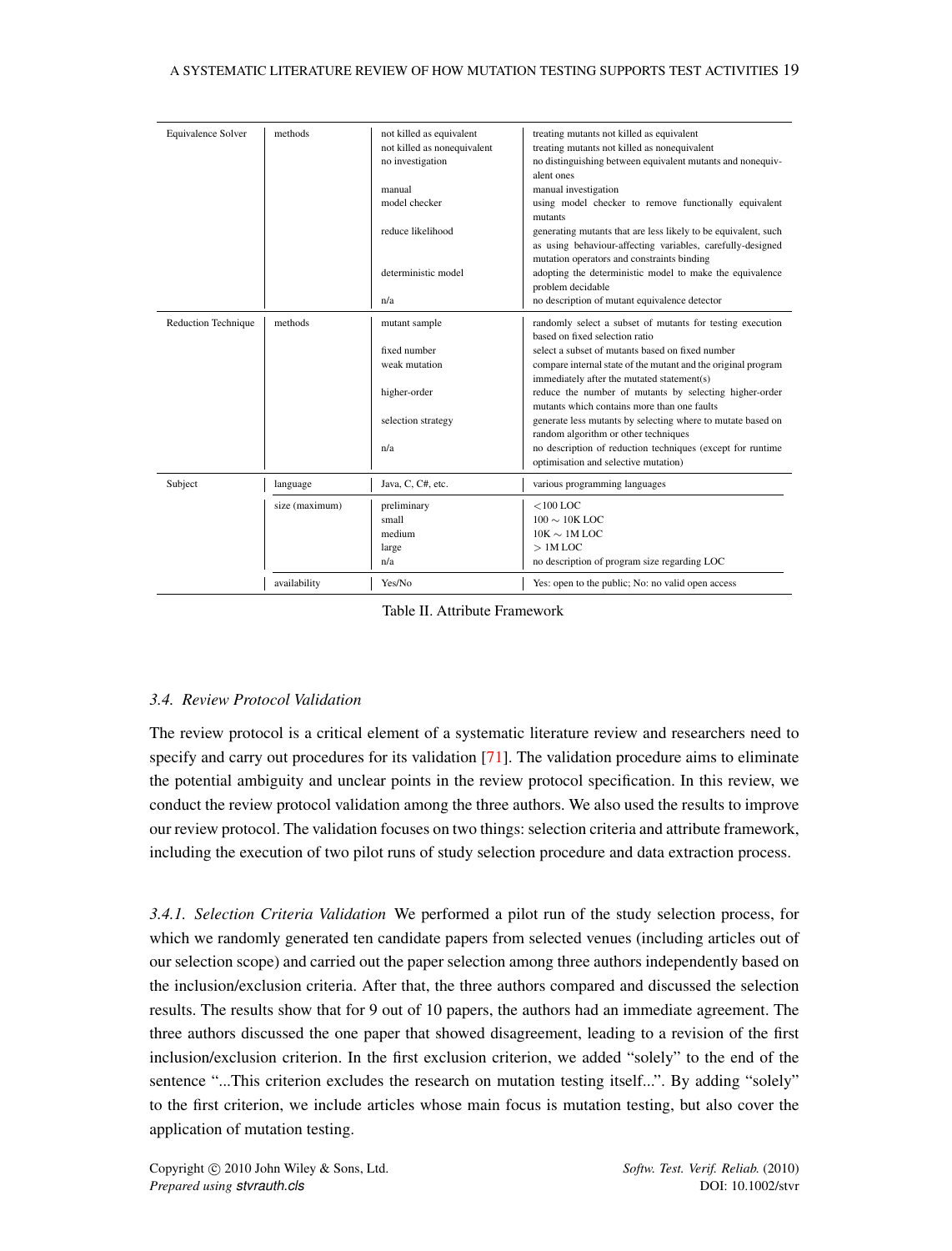*3.4.2. Attribute Framework Validation* To execute the pilot run of the data extraction process, we randomly select ten candidate papers from our selected collection. These 10 papers are classified by all three authors independently using the attribute framework that we defined earlier. The discussion that follows from this process leads to revisions of our attribute framework. Firstly, we clarified that the information extracted from the papers must have exactly the same meaning as described by the authors; this mainly means that we cannot further interpret the information. If the article does not provide any clear clue for a certain attribute, we use the phrase "not specified" ("n/a") to mark this situation. By doing so, we can minimise the potential misinterpretation of the articles.

Secondly, we ensured that the values of the attribute framework are as complete as possible, so that for each attribute we can always select a value. For instance, when extracting testing activities information from the papers, we can simply choose one or several options of the 11 categories provided by the predefined attribute framework. The purpose of providing all possible values to each attribute is to assist data extraction in an unambiguous and trustworthy manner. Through looking at the definitions of all potential values for each attribute, we can easily target unclear or ambiguous points in data extraction strategy. If there are missing values for certain attributes, we can only add the additional data definition to extend the framework. The attribute framework can also be of clear guideline for future replication. Furthermore, we can then present quantitative distributions for each attribute in later discussion to support our answers to research questions.

To achieve the above two goals, we made revisions to several attributes as well as values. The specified modifications are listed as follows:

Mutation Tools: Previously, we combined tool availability and tool types together by defining three values: self-written, existing and not available; this is not clear to distinguish available tools from unavailable ones. Therefore, we further defined two attributes, i.e., tool availability and tool types.

Mutation Operators: We added "description level" to address the interest of how mutation operators are specified in the articles; this also helps in the generalisation of mutation operator classification.

Reduction Techniques: We added the "fixed number" value to this attribute.

Subjects: We changed the values of "data availability" from "open source", "industrial" or "selfdefined" to "Yes" or "No". Since the previous definitions can not distinguish between available dataset and unavailable ones.

### 4. REVIEW RESULTS

<span id="page-19-0"></span>After developing the review protocol, we conducted the task of article characterisation accordingly. Given the attribute assignment under each facet, we are now at the stage of interpreting the observations and reporting our results. In the following section, we discuss our review results following the sequence of our research questions. While Section [4.1](#page-20-0) deals with the observations related to how mutation testing is applied (RQ1), Section [4.2](#page-26-0) will present the RQ2-related discussion. For each sub-research question, we will first show the distribution of the relevant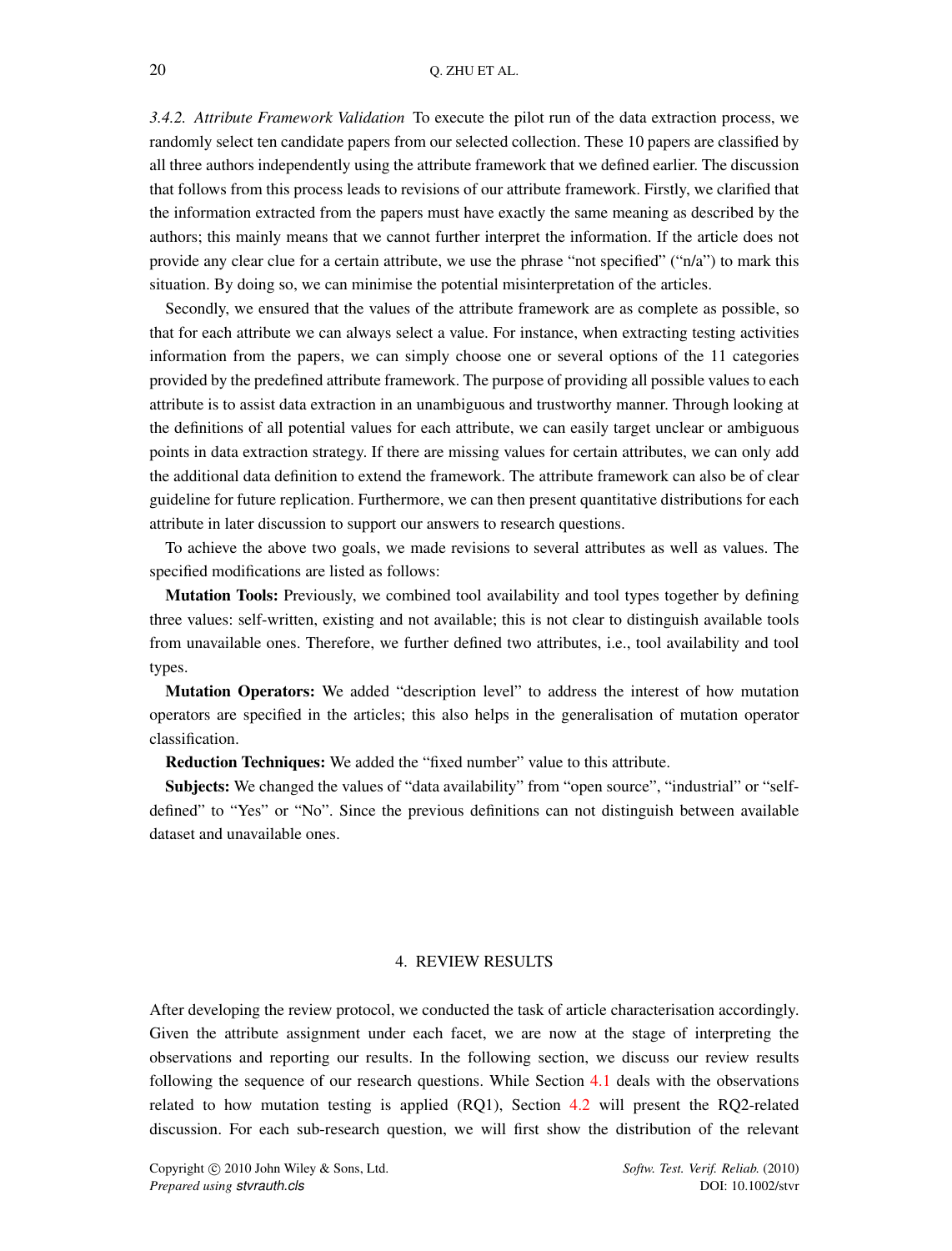<span id="page-20-1"></span>

| <b>Testing Activity</b>        | Assessment | Guide | Total |
|--------------------------------|------------|-------|-------|
| test data generation           | 31         | 28    | 59    |
| test strategy evaluation       | 55         | 3     | 58    |
| test case prioritisation       | 10         | 6     | 16    |
| test oracle                    | 9          |       | 13    |
| test-suite selection/reduction | 9          |       | 13    |
| fault localisation             | 7          |       |       |
| program repairing              |            |       |       |
| test case minimisation         |            |       |       |
| development scheme evaluation  |            |       |       |
| model clone detection          |            |       |       |
| model review                   |            |       |       |
| Total                          | 112        | 49    |       |

Table III. Testing Activities Summary

attributes and our interpretation of the results (marked as Observation). Each answer to a subresearch question is also summarised at the end. More detailed characterisations results of all the surveyed papers are presented in PeerJ version [\[90\]](#page-48-5).

### <span id="page-20-0"></span>*4.1. RQ1: How is the mutation testing used in testing activities?*

### <span id="page-20-2"></span>*4.1.1. RQ1.1 & RQ1.2: Which role does mutation testing play in each testing activity?*

*Observation.* We opted to discuss the two research questions RQ1.1 and RQ1.2 together, because it gives us the opportunity to analyse per testing activity (e.g., test data generation) whether mutation testing is used as a way to guide the technique, or whether mutation testing is used as a technique to assess some (new) approach. Consider Table [III,](#page-20-1) in which we report the role mutation testing plays onto the two columns "Assessment" and "Guide" (see Table [II](#page-17-0) for the explanation about our attribute framework), while the testing activities are projected onto the rows. The table is then populated with our survey results, with the additional note that some papers belong to multiple categories.

As Table [III](#page-20-1) shows, test data generation and test strategy evaluation occupies the majority of testing activities (accounting for 73.6%, 117 instances). The remaining are test case prioritisation  $(10.1\%)$ , test oracle generation/selection  $(8.2\%)$  and test suite reduction/selection  $(8.2\%)$ . Only two instances studied test-case minimisation; this shows mutation testing has not been widely used to simplify test cases by shortening the test sequence and removing irrelevant statements.

As the two roles (assessment and guide) are used quite differently depending on the testing activities, we will discuss them separately. Also, for the "guiding" role, for which we see an increasing number of applications in recent decades, we find a number of hints and insights for future researchers to consider, which explains why we will analyse this part in a more detailed way when compared to the description of mutation testing as a tool for assessment.

#### *(1) Assessment.*

We observed that mutation testing mainly serves as an assessment tool to evaluate the fault-finding ability of the corresponding test techniques (70.4%) as it is widely considered as a "high end" test criterion [\[15\]](#page-45-13). In order to do so, mutation testing typically generates a large number of mutants of a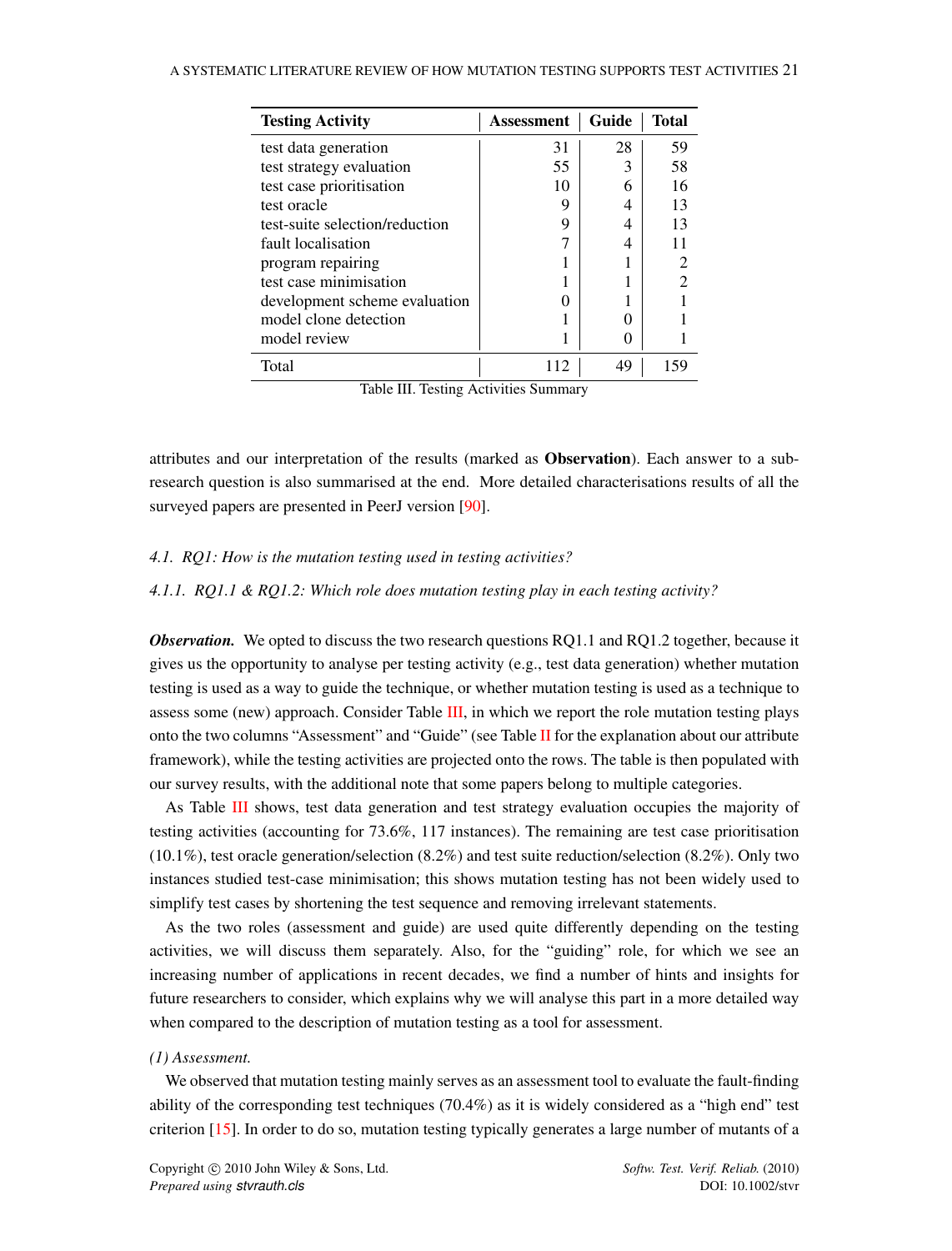program, which are sometimes also combined with natural defects or hand-seeded ones. The results of the assessment are usually quantified as metrics of fault finding capability: mutation score (or mutation coverage, mutation adequacy) and killed mutants are the most common metrics in mutation testing. Besides, in test-case prioritisation, the Average Percentage of Faults Detected (APFD) [\[91\]](#page-48-6), which measures the rate of fault detection per percentage of test suite execution, is also popular.

Amongst the papers in our set, we also found 18 studies that performed *mutant analysis*, which means that the researchers are trying to get a better understanding about mutation faults, e.g. which faults are more valuable in a particular context. A good example of this mutant analysis is the hard mutant problem investigated by Czemerinski et al. [\[92\]](#page-48-7) where they analysed the failure rate for the hard-to-kill mutants (killed by less than 20% of test cases) using the domain partition approach.

#### *(2) Guide.*

To provide insight into how mutation testing acts as guidance to improve testing methods per test activity, we will highlight the most significant research efforts to demonstrate why mutation testing can be of benefit as a building block to guide other testing activities. In doing so, we hope the researchers in this field can learn from the current achievements so as to explore other interesting applications of mutation testing in the future.

Firstly, let us start with test data generation, which attracts most interest when mutation testing is adopted as a building block (28 instances). The main idea of mutation-based test data generation is to generate test data that can effectively kill mutants. For automatic test data generation, killing mutants serves as a condition to be satisfied by test data generation mechanisms, such as constraintbased techniques and search-based algorithms; in this way, mutation-based test data generation can be transformed into the structural testing problem. The mutation killable condition can be classified into three steps as suggested by Offutt and Untch [\[25\]](#page-45-23): reachability, necessity and sufficiency. When observing the experiments contained in the papers that we surveyed (except the model-based testing), we see that with regard to the killable mutant condition most papers (78.5%) are satisfied with a weak mutation condition (necessity), while a strong mutation condition (sufficiency) appears less (28.6%). The same is true when comparing first-order mutants (92.9%) to higher-order mutants (7.1%). Except for the entirely automatic test data generation, Baudry et al. [\[93–](#page-48-8)[95\]](#page-48-9) focused on the automation of the test case enhancement phase: they optimised the test cases regarding mutation score via genetic and bacteriological algorithms, starting from an initial test suite. von Mayrhauser et al. [\[96\]](#page-48-10) and Simith and Williams [\[97\]](#page-48-11) augmented test input data using the requirement of killing as many mutants as possible.

The second and third most-frequent use cases when applying mutation testing to guide the testing efforts come from test case prioritisation (6 instances) and the test strategy evaluation (6 instances). For test case prioritisation, the goal is to detect faults as early as possible in the regression testing process. The incorporation of measures of fault proneness into prioritisation techniques is one of the directions to overcome the limitation of the conventional coverage-based prioritisation methods. As relevant substitutes of real faults, mutants are used to approximate the fault-proneness capability to reschedule the testing sequences. Qu et al. [\[98\]](#page-48-12) ordered test cases according to prior fault detection rate using both hand-seeded and mutation faults. Kwon et al. [\[99\]](#page-48-13) proposed a linear regression model to reschedule test cases based on Information Retrieval and coverage information, where the coefficients in the model are determined by mutation testing. Moreover, Rothermel et al. [\[61](#page-47-2)[,91\]](#page-48-6) and Elbaum et al. [\[62\]](#page-47-3) compared different approaches of test-case prioritisation, among which included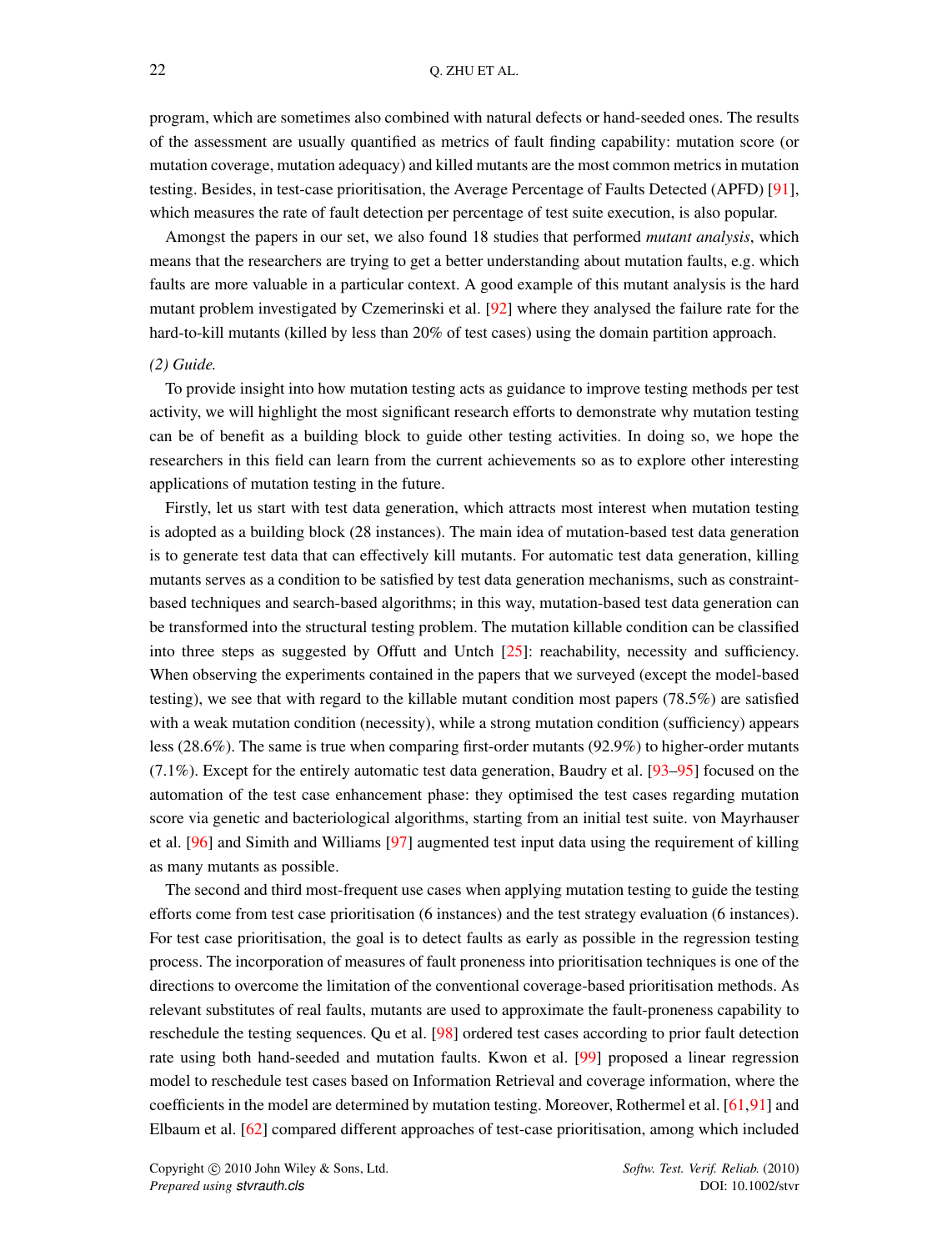the prioritisation in order of the probability of exposing faults estimated by the killed mutants information. In Qi et al. [\[100\]](#page-48-14)'s study, they adopted a similar test-case prioritisation method to improve patch validation during program repairing.

Thirdly, as for the fault localisation (4 instances), the locations of mutants are used to assist the localisation of "unknown" faults (the faults which have been detected by at least one test case, but that have still to be located [\[68\]](#page-47-10)). The motivation of this approach is based on the following observation: "Mutants located on the same program statements frequently exhibit a similar behaviour" [\[68\]](#page-47-10). Thus, the identification of an "unknown" fault could be obtained thanks to a mutant at the same (or close) location. Taking advantage of the implicit link between the behaviour of "unknown" faults with some mutants, Murtaza et al. [\[101\]](#page-48-15) used the traces of mutants and prior faults to train a decision tree to identify the faulty functions. Also, Papadakis et al. [\[68,](#page-47-10)[69\]](#page-47-11) and Moon et al. [\[102\]](#page-48-16) ranked the suspiciousness of "faulty" statements based on their passing and failing test executions of the generated mutants.

When it comes to the test oracle problem (4 instances), mutation testing can also be of benefit for driving the generation of assertions, as the prerequisite for killing the mutant is to distinguish the mutant from the original program. In Fraser and Zeller [\[103\]](#page-48-17)'s study, they illustrated how they used mutation testing to generate test oracles: assertions, as commonly used oracles, are generated based on the trace information of both the unchanged program and the mutants recorded during the executions. First, for each difference between the runs on the original program and its mutants, the corresponding assertion is added. After that, these assertions are minimised to find a sufficient subset to detect all the mutants per test case; this becomes a minimum set covering problem. Besides, Staats et al. [\[104\]](#page-48-18) and Gay et al. [\[105\]](#page-48-19) selected the most "effective" oracle data by ranking variables (trace data) based on their killed mutants information.

Mutation-based test-suite reduction (4 instances) relies on the number of killed mutants as a heuristic to perform test-suite reduction, instead of the more frequently used traditional coverage criteria, e.g., statement coverage. The intuition behind this idea is that the reduction based on the mutation faults can produce a better-reduced test suite with less or no loss in fault-detection capability. The notable examples include an empirical study carried out by Shi et al. [\[106\]](#page-48-20) who compared the trade-offs among various test-suite reduction techniques based on statement coverage and killed mutants.

Zooming in on the test strategy evaluation (3 instances), we observe, on the one hand, the idea of incorporating an estimation of fault-exposure probability into test data adequacy criteria intrigued some researchers. Among them are Chen et al. [\[107\]](#page-48-21): in their influential work they examined the fault-exposing potential (FEP) coverage adequacy which is estimated by mutation analysis. Their findings show quite small, but statistically significant increases in the fault-detection ability of FEP-based test suites compared to statement-based ones. On the other hand, a mutation-based test strategy was also investigated and evaluated under the whole testing procedure including test case generation, augmentation and evaluation. A remarkable example includes an observational user study conducted by Smith and Williams [\[108\]](#page-48-22) with four software testers to explore the costeffectiveness of mutation testing for manually augmenting test cases. Their results indicate that mutation testing was regarded as an effective but relatively expensive technique for writing new test cases.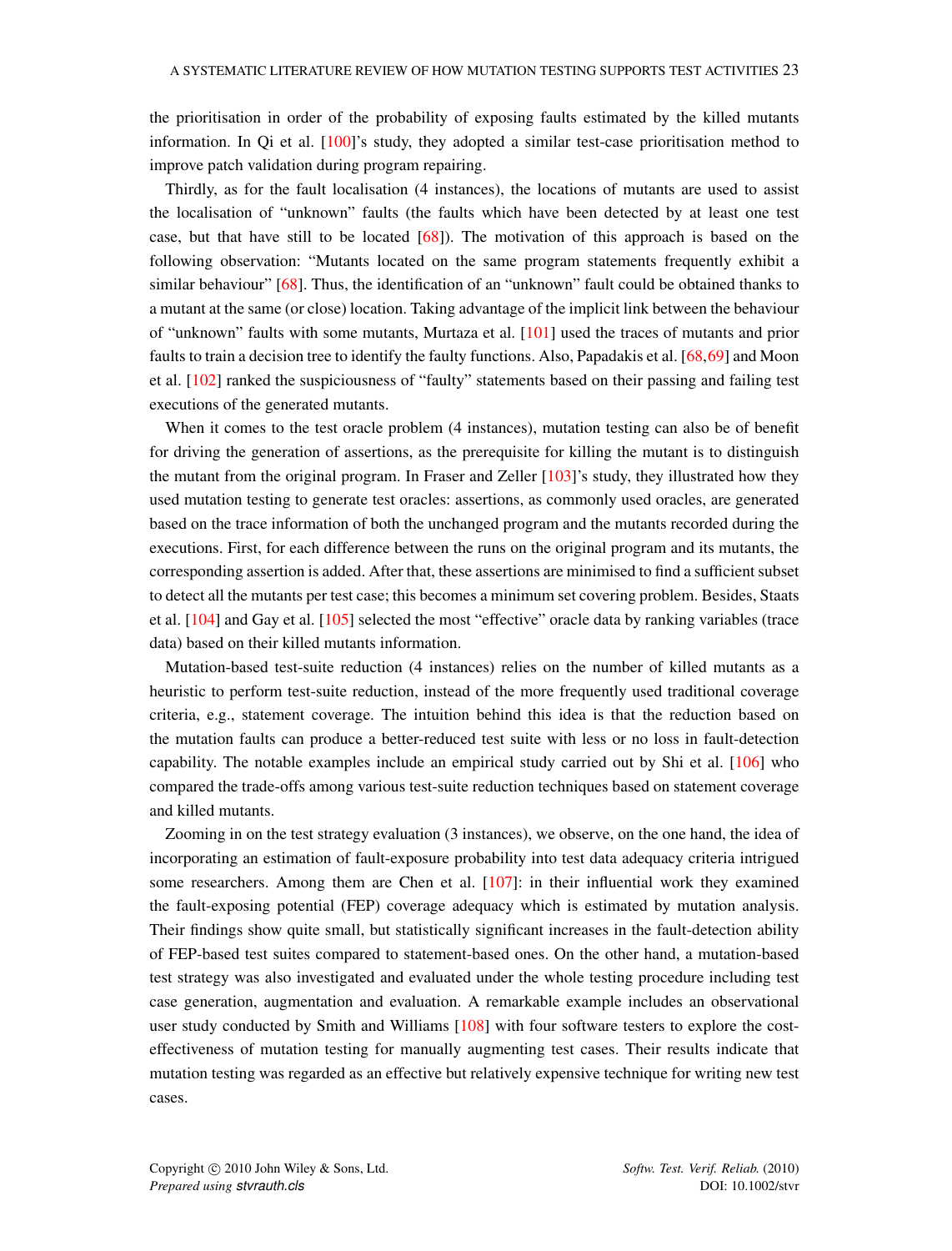<span id="page-23-0"></span>

| <b>Evaluation Fault Type</b>  | <b>Total</b> |
|-------------------------------|--------------|
| mutation faults               | 33           |
| hand-seeded faults            |              |
| hand-seeded + mutation faults |              |
| no evaluation                 | ζ            |
| real faults                   |              |

Table IV. Guide Role Summary

From the above guide roles of the testing activities, we can see that mutation testing is mainly used as an indication of the potential defects: either (1) to be killed in test data generation, test case prioritisation, test-suite reduction and test strategy evaluation, or (2) to be suspected in the fault localisation. In most cases, mutation testing serves as *where*-to-check constraints, i.e., introducing a modification in a certain statement or block. In contrast, only four studies applied mutation testing to solving the test oracle problem, which targets the *what*-to-check issue. The *what*-to-check problem is not a problem unique to mutation testing, but rather an inherent challenge of test data generation. As mentioned above, mutation testing can not only help in precisely targeting at *where* to check, but also suggesting *what* to check for [\[103\]](#page-48-17) (see the first recommendation labeled as R1 in Section [4.4\)](#page-39-0). In this way, mutation testing could be of benefit to improve the test code quality.

After we had analysed how mutation testing is applied to guide various testing activities, we are now curious to better understand how these mutation-based testing methods were evaluated, especially because mutation testing is commonly used as an assessment tool. Therefore, we summed up the evaluation fault types among the articles labelled as "guide" in Table [IV.](#page-23-0) We can see 37 cases (75.5%), which is the addition of the first and the third rows in Table [IV](#page-23-0) (33 + 4), still adopted mutation faults to assess the effectiveness. Among these studies, four instances [\[104,](#page-48-18) [105,](#page-48-19) [109,](#page-48-23) [110\]](#page-49-0) realised the potentially biased results caused by the same set of mutants being used in both guidance and assessment. They partitioned the mutants into different groups and used one for evaluation set. Besides, one study [\[55\]](#page-46-22) used a different mutation tool while the other [\[85\]](#page-48-0) adopted different mutation operators to generate mutants intending to eliminate bias. These findings signal an open issue: how to find an adequate fault set instead of mutation faults to effectively evaluate mutation-based testing methods? (see the second recommendation labeled as R2 in Section [4.4\)](#page-39-0) Although hand-seeded faults and real bugs could be an option, searching for such an adequate fault set increases the difficulty when applying mutation testing as guidance.

*Summary.* Test data generation and test strategy evaluation occupy the majority of testing activities when applying mutation testing (73.6%). Mutation testing mainly serves as an assessment tool to evaluate the fault-finding ability of various testing techniques (70.4%). While as guidance, mutation testing is primarily used in test data generation (28 instances) and test-case prioritisation (6 instances). From the above observations, we draw one open issue and one recommendation for the "guide" role of mutation testing. The open issue is how to find an adequate fault set instead of mutation faults to effectively evaluate mutation-based testing methods. The recommendation is mutation testing can suggest not only *where* to check but also *what* to check. *Where* to check widely used to generate killable mutant constraints in different testing activities; while *what* to check is seldom adopted to improve the test data quality.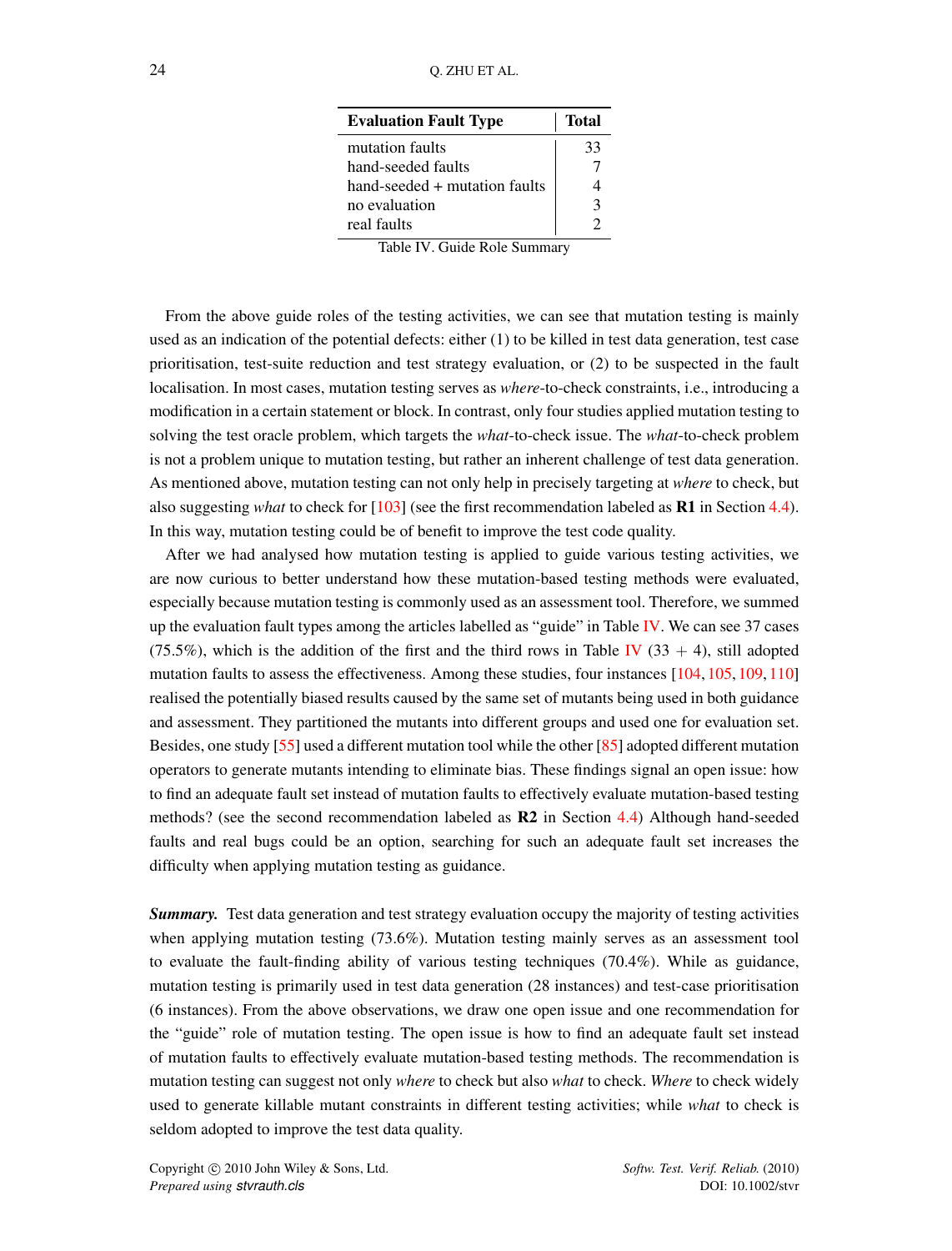| <b>Test Level</b> | <b>Total</b> |
|-------------------|--------------|
| n/a               | 73           |
| unit              | 64           |
| integration       | 9            |
| other             | q            |
| system            | 8            |

Table V. Test Level Summary

### <span id="page-24-1"></span><span id="page-24-0"></span>*4.1.2. RQ1.3: Which test level does mutation testing usually target at?*

*Observations.* Table [V](#page-24-0) presents the summary of the test level distribution across the articles. We observe that the authors of 73 papers do not provide a clear clue about the test level they target (the class marked as "n/a"). This is a clear and open invitation for future investigations in the area to be more clear about the essential elements of testing activities such as the test level. For the remainder of our analysis of RQ1.3, we excluded the papers labelled as "n/a" when calculating percentages, i.e., our working set is  $86 (159 - 73)$  papers.

Looking at Table [V,](#page-24-0) mutation testing mainly targets the unit testing level (74.4%), an observation which is in accordance with the results in Jia and Harman's survey [\[1\]](#page-45-0). One of the underlying causes for the popularity of the unit level could be the origin of mutation testing. The principle of mutation testing is to introduce small syntactic changes to the original program; this means the mutation operators only focus on small parts of the program, such as arithmetical operators and *return* statements. Thus, such small changes mostly reflect the abnormal behaviour of unit-level functionality.

While unit testing is by far the most observed test level category in our set of papers, higherlevel testing, such as integration testing, system testing, can also benefit from the application of mutation testing. Here we highlight several research works as examples: Hao et al. [\[111\]](#page-49-1) and Do and Rothermel [\[64\]](#page-47-5) used the programs with system test cases as their subjects in case studies. Hou et al. [\[85\]](#page-48-0) studied interface-contract mutation in support of integration testing under the context of component-based software. Li et al. [\[112\]](#page-49-2) proposed a two-tier testing method (one for integration level, the other for system level) for graphical user interface (GUI) software testing. Rutherford et al. [\[113\]](#page-49-3) defined and evaluated adequacy criteria under system-level testing for distributed systems. In Denaro et al. [\[114\]](#page-49-4)'s study, they proposed a test data generation approach using data flow information for inter-procedural testing of object-oriented programs.

The important point we discovered here is that all the aforementioned studies did not restrict mutation operators to model integration errors or system ones. In other words, the traditional program mutations can be applied to higher-level testing. Amongst these articles, the mutation operators adopted are mostly at the unit level, e.g. Arithmetic Mutation Replacement, Relational Mutation Replacement. The mutation operators designed for higher-level testing, e.g. [\[115,](#page-49-5) [116\]](#page-49-6), are seldom used in these studies. This reveals a potential direction for future research: the crosscomparison of different levels of mutation operators and testing activities at different test levels (see the third recommendation labeled as  $\bf R3$  in Section [4.4\)](#page-39-0). The investigation of different level of mutations can explore the effectiveness of mutation faults at different test levels, such as the doubts whether integration-level mutation is better than unit-level mutation when assessing testing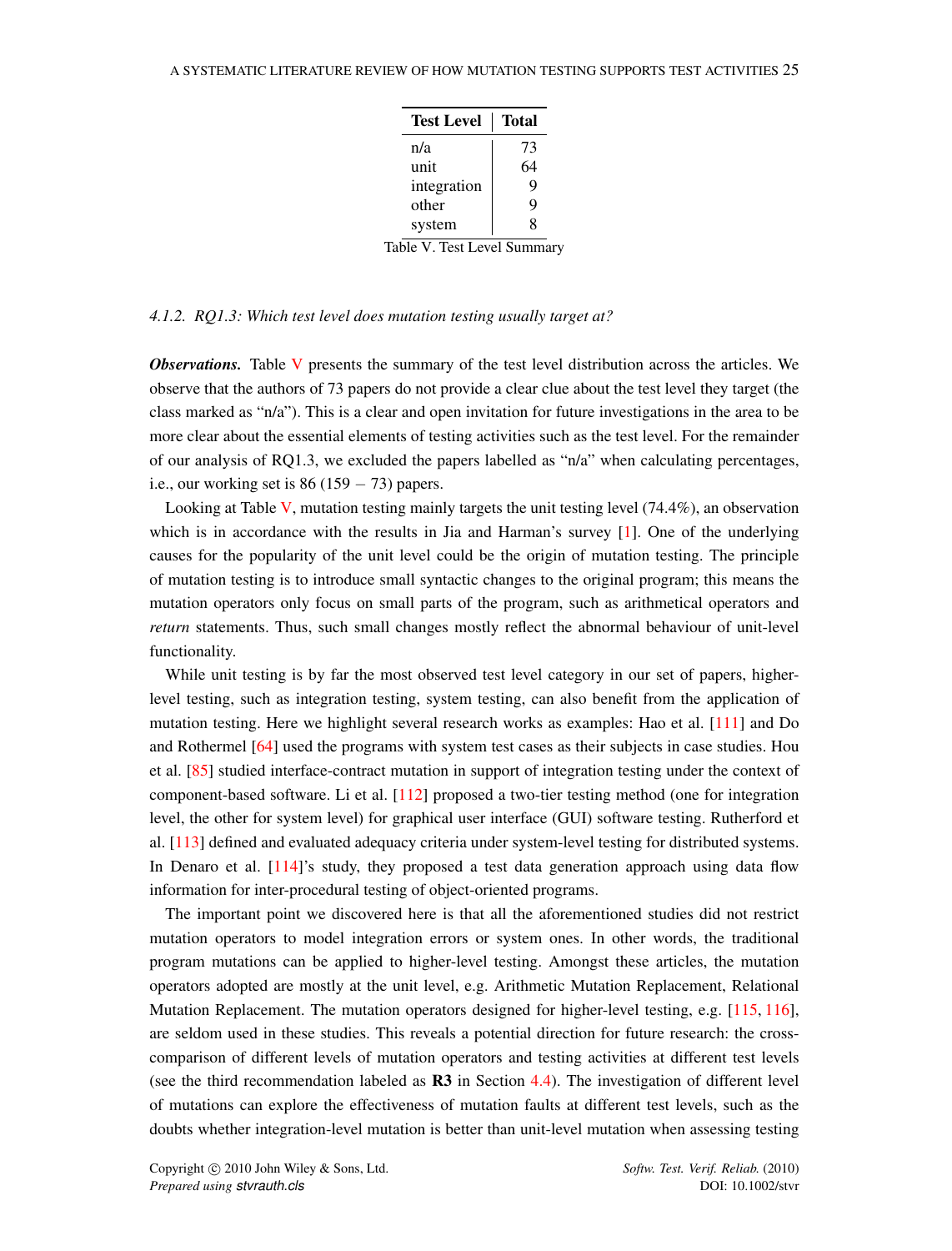techniques at the integration-level. In the same vein, an analysis of whether mutants are a good alternative to real/hand-seeded ones (proposed by Andrews et al. [\[24\]](#page-45-22)) at higher levels of testing also seems like an important avenue to check out.

In addition, we created a class "others" in which we list 9 papers that we found hard to classify in any of the other four test phases. These works can be divided into three groups: grammar-based testing [\[117–](#page-49-7)[119\]](#page-49-8), spreadsheet-related testing [\[80,](#page-47-21)[120,](#page-49-9)[121\]](#page-49-10) and SQL-related testing [\[122](#page-49-11)[–124\]](#page-49-12). The application of mutation testing on the "other" set indicates that the definition of mutation testing is actually quite broad, thus potentially leading to even more intriguing possibilities [\[2\]](#page-45-1): What else can we mutate?

**Summary.** The application of mutation testing is mostly done at the unit-level testing (74.4%), while we did still observe several investigations targeting higher level testing efforts. What is worth noticing, is that those studies focusing on higher-level testing still apply traditional (unit-level) mutation operators instead of specific ones designed to model higher-level defects. This reveals a clear gap in current research: the application of mutation testing at higher test levels. Hence, we recommend future research to explore the relationship between different level mutations and different test levels. For example, empirical evaluations on whether mutations at the integration level can represent real faults at the integration testing level. In a different context, but still very important to highlight: 45.9% of papers did not clearly specify their target test level(s). For reasons of clarity, understandability and certainly replicability, it is very important to understand exactly at what level the testing activities take place. It is thus a clear call to arms to researchers to better describe these essential testing activity features.

### *4.1.3. RQ1.4: Which testing strategies does mutation testing support more frequently?*

*Observations.* In Table [VI](#page-26-1) we summarised the distribution of testing strategies based on our coarsegrained classification (e.g. structural testing, specification-based testing) as mentioned in Table [II.](#page-17-0) Looking at Table [VI,](#page-26-1) structure-based testing comes first among all the testing strategies (59.1%, 94 instances). The underlying cause could be that structural testing is still the main focus of testing strategies in the software testing context. The other testing strategies have also been supported by mutation testing: (1) specification-based testing accounts for 54 cases; (2) hybrid testing for five instances (combination of structural and structure-based testing); (3) three cases applying mutation testing in similarity-based testing; (4) 15 instances in others, e.g. static analysis.

One interesting finding is that the enhanced structural testing ranks second among the seven groups of testing strategies. The enhanced structural testing uses other approaches to overcome its inherent fault-revealing disadvantages (i.e. "coverage is not strongly correlated with test effectiveness" [\[58\]](#page-46-25)), including mutation-based techniques, information retrieval knowledge, observation notations and assertion coverage. The popularity of enhanced structural testing reveals the awareness of the shortage of conventional coverage-based testing strategies has increased.

Compared to enhanced structural testing, enhanced specification-based testing did not attract much interest. The 11 instances mainly adopted mutation testing (e.g. Qu et al. [\[98\]](#page-48-12) and Papadakis et al. [\[125\]](#page-49-13)) to improve the testing strategies.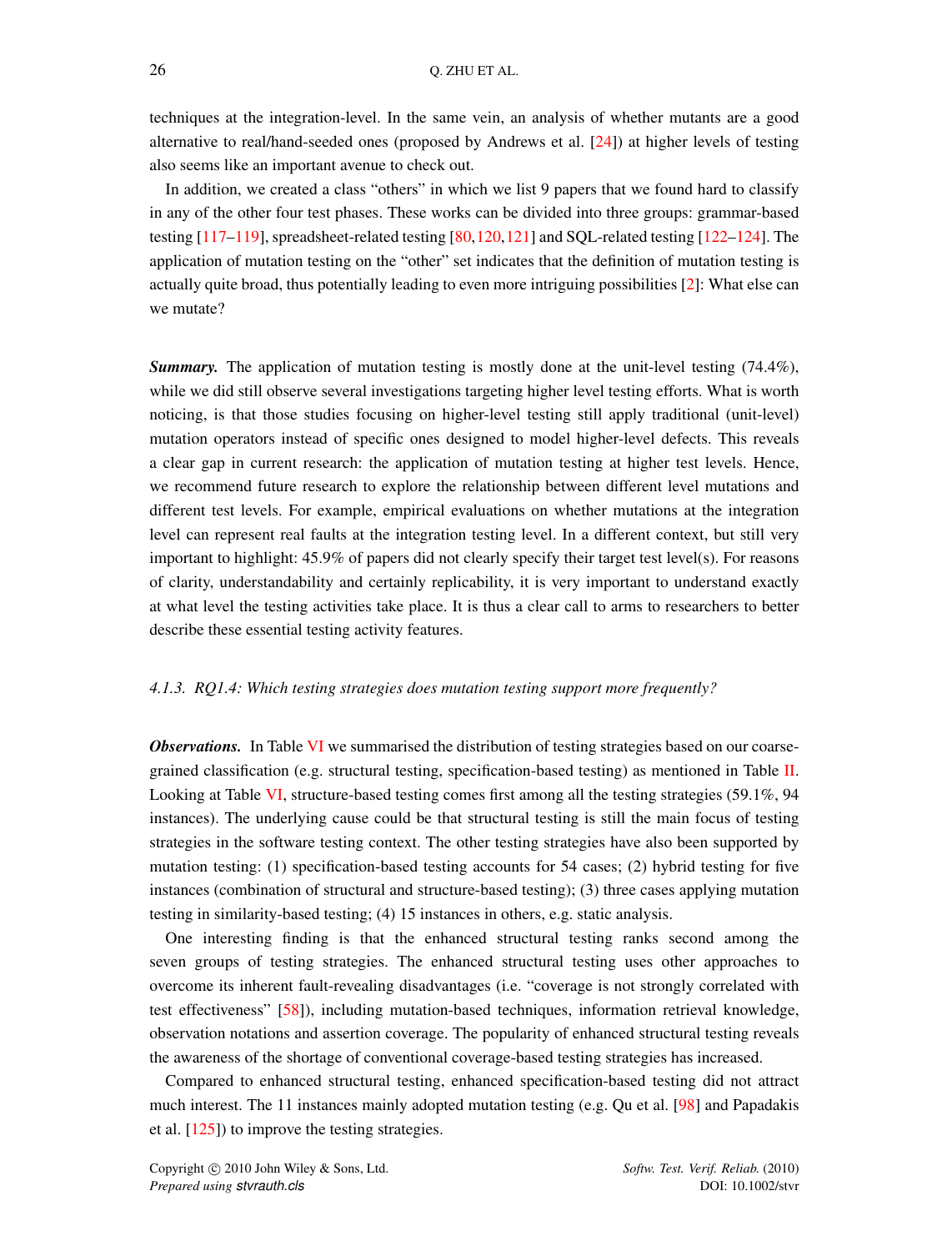<span id="page-26-1"></span>

| <b>Testing Strategies</b>              | <b>Total</b> |
|----------------------------------------|--------------|
| structural testing                     | 48           |
| structural testing (enhanced)          | 46           |
| specification-based testing            | 43           |
| others                                 | 15           |
| specification-based testing (enhanced) | 11           |
| hybrid testing                         |              |
| similarity-based testing               |              |

Table VI. Testing Strategies summary

**Summary.** Mutation testing has been widely applied in support of different testing strategies. From the observation, the testing strategies other than white box testing can also benefit from the application of mutation testing, such as specification-based testing, hybrid testing and similaritybased testing. But structural testing is more popular than the others (59.1%). Moreover, techniques like mutation-based techniques and information retrieval knowledge are also being adopted to improve the traditional structural-based testing, which typically only relies on the coverage information of software artefacts. This serves an indication of the increasing realisation of the limitations of coverage-based testing strategies.

#### <span id="page-26-0"></span>*4.2. R2: How are empirical studies related to the mutation testing designed and reported?*

### <span id="page-26-2"></span>*4.2.1. RQ2.1: Which mutation tools have been used more frequently?*

**Observations.** We are interested in getting insight into the types (as defined in Table [II\)](#page-17-0) of mutation testing tools that are being used and into their availability. Therefore, we tabulated the different types of mutation testing tools and their availability in Table [VII.](#page-27-0) As shown in Table [VII,](#page-27-0) 49.1% of the studies adopted existing tools which are open to the public; this matches our expectation: as mutation testing is not the main focus of the studies, if there exists a well-performing and opensource mutation testing tool, the researchers are likely willing to use these tools. However, we also encountered 12 cases of using self-implemented tools and nine studies that manually applied mutation operators. A likely reason for implementing a new mutation testing tool or for applying mutation operators manually is that existing tools do not satisfy a particular need of the researchers. In addition, most existing mutation testing tool are typically targeting one specific language and a specific set of mutation operators [\[2\]](#page-45-1) and they are not always easy to extend, e.g., when wanting to add a newly-defined mutation operator. As such, providing more flexible mechanisms for creating new mutation operators in mutation testing tools is an important potential direction for the future research [\[2\]](#page-45-1) (see the fourth recommendation labeled as R4 in Section [4.4\)](#page-39-0).

Unfortunately, there are also still 77 studies (47%) that do not provide access to the tools, in particular, 40 papers did not provide any information about the tools at all, a situation that we marked as "n/a" in Table [VII.](#page-27-0) This unclarity should serve as a notice to researchers: the mutation testing tool is one of the basic elements in mutation testing and lack of information on it seriously hinders replicability of the experiments.

Having discussed the tool availability and types, we are wondering which existing open-source mutation testing tools are most popular. The popularity of the tools can not only reveal their level of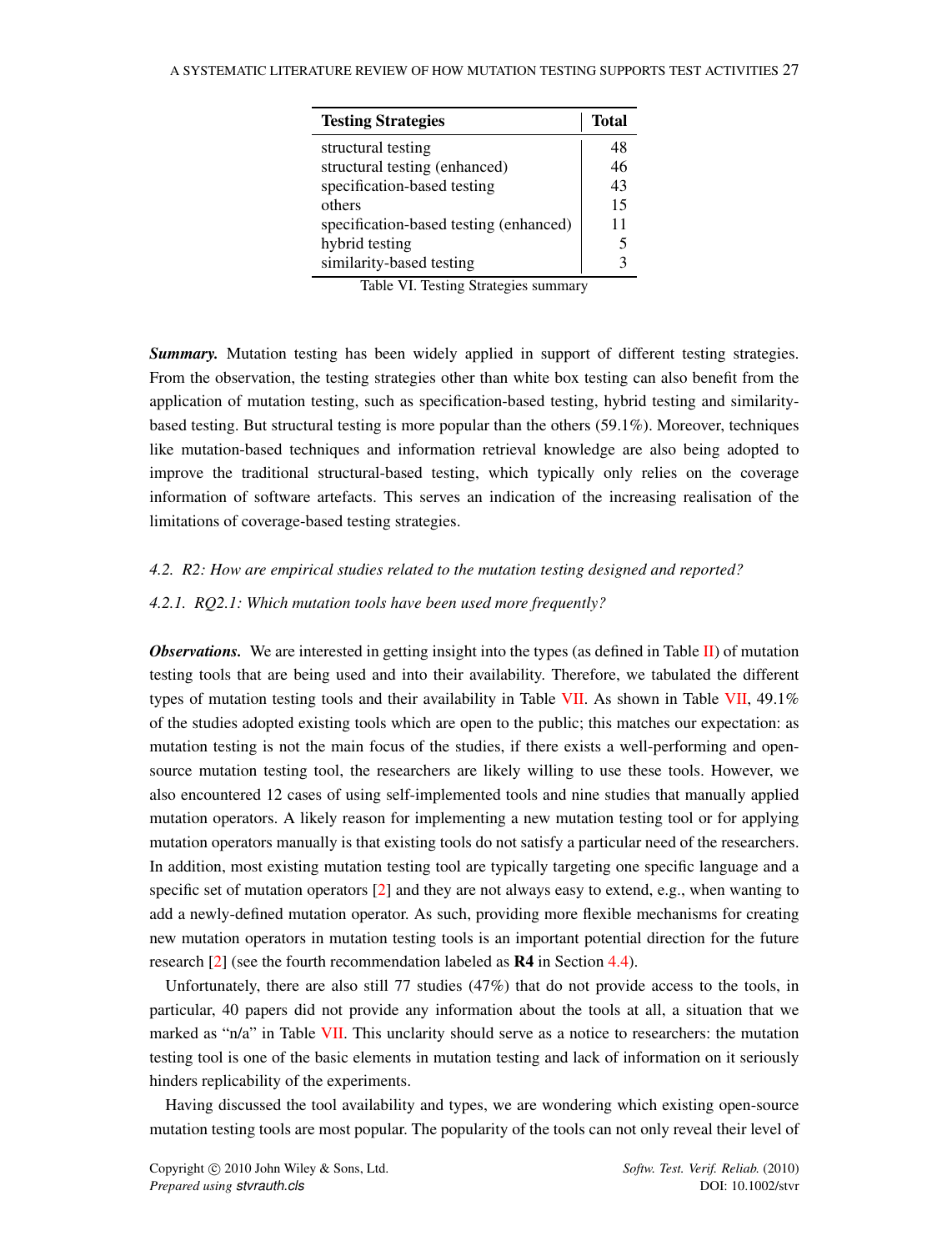<span id="page-27-0"></span>

| Availability<br><b>Types</b> |                                                                                             | Total   |    |
|------------------------------|---------------------------------------------------------------------------------------------|---------|----|
| Yes                          | existing<br>partially-based<br>self-written                                                 | 78      |    |
| Nο                           | $n/a$ (no information)<br>existing (given the name/citation)<br>self-written<br>hand-seeded | 40<br>9 | 77 |

Table VII. Mutation Tool Summary

<span id="page-27-1"></span>

| Language          | <b>Tool</b>                 | <b>Total</b>                |
|-------------------|-----------------------------|-----------------------------|
|                   | $MuJava/\mu$ -java/Muclipse | 31                          |
|                   | PIT/PiTest                  | 7                           |
|                   | <b>JAVALANCHE</b>           |                             |
| Java              | <b>MAJOR</b>                | 5                           |
|                   | Jumble                      | 2                           |
|                   | Sofya                       |                             |
|                   | Jester                      | 1                           |
|                   | Proteum                     | 11                          |
| $\mathsf{\Gamma}$ | MiLu                        | $\mathcal{D}_{\mathcal{L}}$ |
|                   | <b>SMT-C</b>                | 1                           |
| Fortran           | Mothra                      | 4                           |
|                   | SQLMutation/JDAMA           | 2                           |
| SQL               | SchemaAnalyst               | 1                           |
| C#                | GenMutants                  | 1                           |
|                   | PexMutator                  | 1                           |
| JavaScript        | <b>MUTANDIS</b>             | 2                           |
| AspectJ           | AjMutator                   | 1                           |
| UML specification | MoMuT::UML                  | 1                           |

Table VIII. Existing Mutation Tool Summary

maturity, but also provide a reference for researchers entering the field to help them choose a tool. To this end, we summarised the names of mutation tools for different programming languages in Table [VIII.](#page-27-1) Table [VIII](#page-27-1) shows that we encountered 18 mutation tools in total. Most tools target at one programming language (except for Mothra [\[17\]](#page-45-15) which can support C as well). We encountered eight mutation tools for Java, with the top 3 most-used being MuJava  $[126]$ , PIT  $[127]x$  $[127]x$  and JAVALANCHE [\[87\]](#page-48-2). We found that three mutation tools for C are used, where Proteum [\[18\]](#page-45-16) is most-frequently applied.

In Jia and Harman [\[1\]](#page-45-0)'s literature review, they summarised 36 mutation tools developed between 1977 and 2009. When comparing their findings (36 tools) to ours (18 tools), we find that there are 12 tools in common. The potential reason for us not covering the other 24 is that we only consider peerreviewed conference papers and journals; this will likely filter some papers which applied the other 24 mutation tools. Also important to stress, is that the goal of Jia and Harman's survey is different to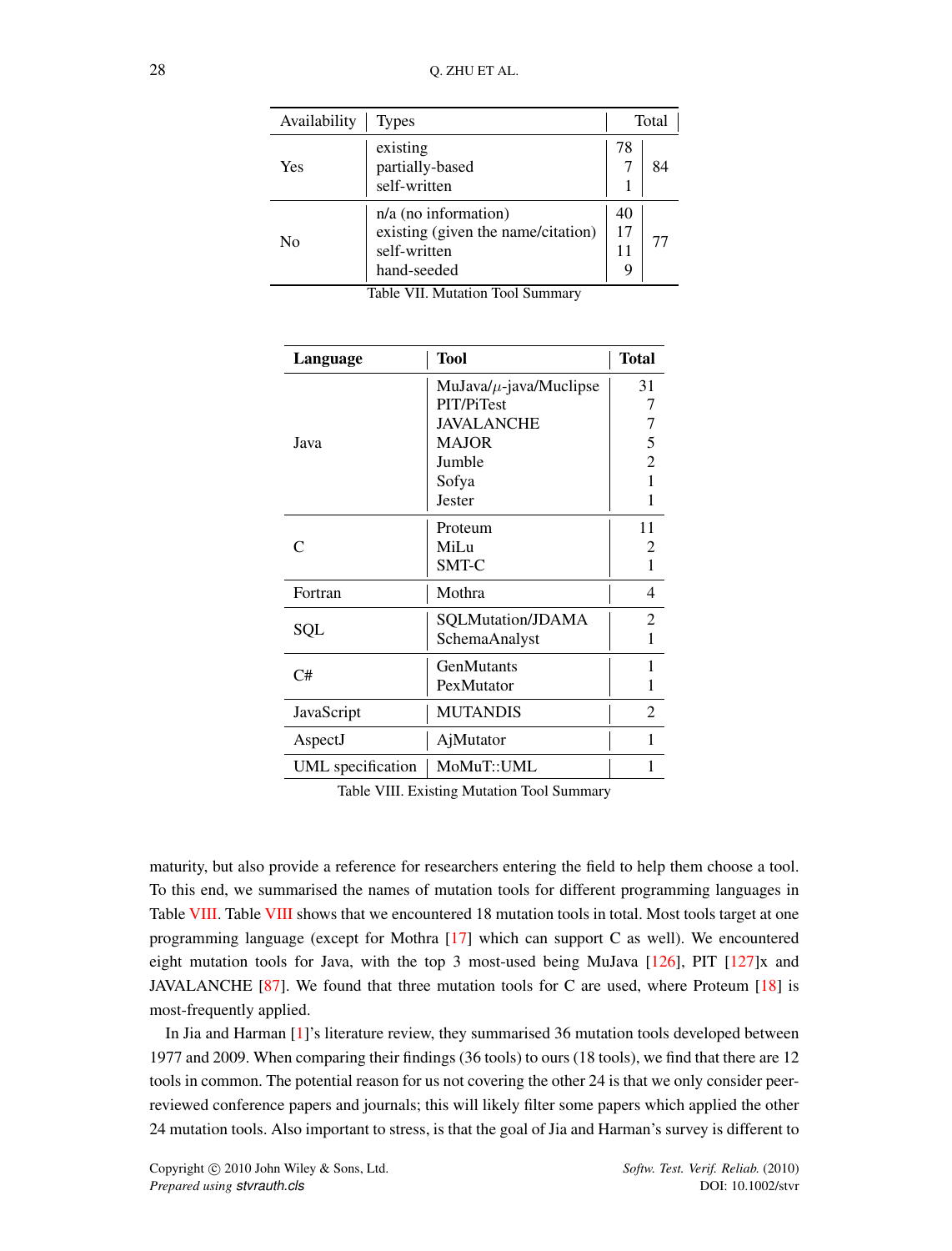| <b>Description Level</b> Total |    |
|--------------------------------|----|
| well-defined                   | 98 |
| n/a                            | 39 |
| not sufficient                 | 22 |

<span id="page-28-0"></span>Table IX. Description Level of Mutation Operators Summary

ours: while we focus on the application of mutation tools, their study surveys articles that introduce mutation testing tools. In doing so, we still managed to discover 8 mutation tools which are not covered by Jia and Harman: (1) two tools are for Java: PIT and Sofya; (2) one for C: SMT-C; (3) one for SQL: SchemaAnalyst; (4) one for UML: MoMuT::UML; (5) two for C#: GenMutants and PexMutator; (6) one for JavaScript: MUTANDIS. Most of these tools were released after 2009, which makes them too new to be included in the review of Jia and Harman. Moreover, we can also witness the trend of the development of the mutation testing for programming languages other than Java and C means compared to Jia and Harman [\[1\]](#page-45-0)'s data.

**Summary.** Around 50% of the articles that we have surveyed adopt existing (open source) tools, while in a few cases (21 in total) the authors implemented their own tools or seeded the mutants by hand. This calls for a more flexible mutation generation engine that allows to easily add mutation operators or certain types of constraints. Furthermore, we found 77 papers that did not provide any information about the mutation tools they used in their experiments; this should be a clear call to arms to the research community to be more precise when reporting on mutation testing experiments. We have also gained insight into the most popular tools for various programming languages, e.g., MuJava for Java and Proteum for C. We hope this list of tools can be a useful reference for new researchers who want to apply mutation analysis.

### *4.2.2. RQ2.2: Which mutation operators have been used more frequently?*

*Observations* For the mutation operators, we first present the distribution of the three description levels (as mentioned in Table [II\)](#page-17-0) in Table [IX.](#page-28-0) As Table [IX](#page-28-0) shows,  $61.6\%$  (98 instances) of the studies that we surveyed specify the mutation operators that they use, while more than one-third of the articles do not provide enough information about the mutation operators to replicate the studies. These 61 instances that are labelled as "n/a" and "not sufficient" indicate the necessity of raising the awareness of the use of mutation in the testing experiment as claimed by Namin and Kakarla [\[128\]](#page-49-16). They highlighted that mutation testing is highly sensitive to external threats caused by the influential factors including mutation operators. Therefore, one suggestion here is to report the complete list of the mutation operators when applying mutation testing in testing experiments: the authors can provide either a self-contained list in the paper or the relevant citations which can be used to trace the complete list.

After that, based on our generic classification of the mutation operators (as defined in Section [3.3](#page-10-0) (4)), we characterised the 98 papers labelled as "well-defined". In addition to the overall distribution of the mutation operators regardless of the programming languages, we are also interested in the differences of the mutation operators for different languages as the differences could indicate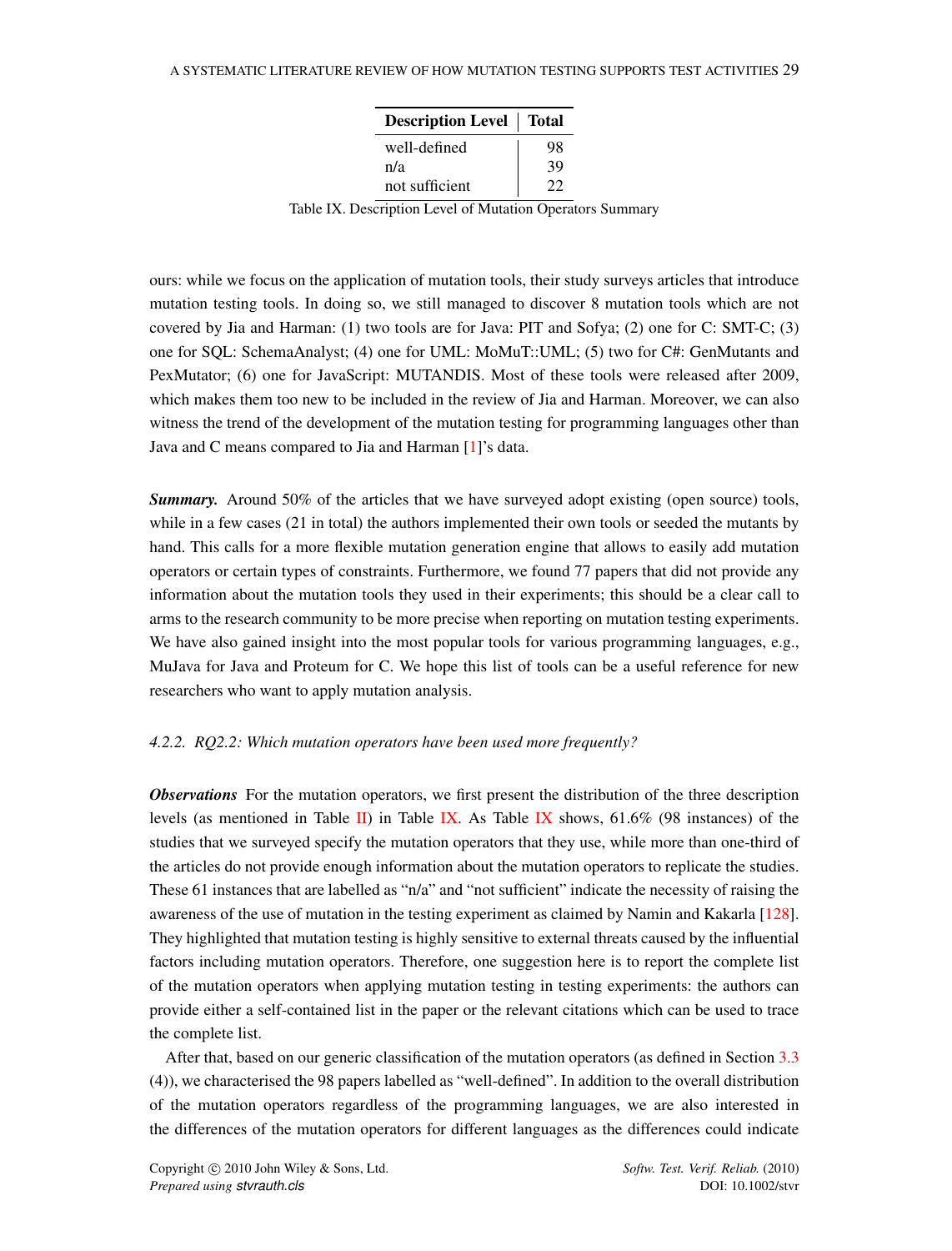<span id="page-29-1"></span>

|                               |                                                                                                                                                                                                                                                              |                                                                                                                                                                    |                                                                                                                                                                                                                                            |                                                                                                                                                                                                        |                                                                                                                                                                                                     | Fortran                                                                                                                                                                                        |                                                                                                                                                                          | JavaScript                                                                     |                                                                                                                                                                                     |
|-------------------------------|--------------------------------------------------------------------------------------------------------------------------------------------------------------------------------------------------------------------------------------------------------------|--------------------------------------------------------------------------------------------------------------------------------------------------------------------|--------------------------------------------------------------------------------------------------------------------------------------------------------------------------------------------------------------------------------------------|--------------------------------------------------------------------------------------------------------------------------------------------------------------------------------------------------------|-----------------------------------------------------------------------------------------------------------------------------------------------------------------------------------------------------|------------------------------------------------------------------------------------------------------------------------------------------------------------------------------------------------|--------------------------------------------------------------------------------------------------------------------------------------------------------------------------|--------------------------------------------------------------------------------|-------------------------------------------------------------------------------------------------------------------------------------------------------------------------------------|
| Level                         | Operator                                                                                                                                                                                                                                                     | Java                                                                                                                                                               | $\cup$                                                                                                                                                                                                                                     | さ                                                                                                                                                                                                      | đ,                                                                                                                                                                                                  |                                                                                                                                                                                                | 108                                                                                                                                                                      |                                                                                | Total                                                                                                                                                                               |
| <b>Specification Mutation</b> |                                                                                                                                                                                                                                                              | $\overline{2}$                                                                                                                                                     | $\overline{c}$                                                                                                                                                                                                                             | 1                                                                                                                                                                                                      | L,                                                                                                                                                                                                  | L                                                                                                                                                                                              | ÷,                                                                                                                                                                       | $\overline{a}$                                                                 | 22                                                                                                                                                                                  |
| <b>Program Mutation</b>       |                                                                                                                                                                                                                                                              | 43                                                                                                                                                                 | 9                                                                                                                                                                                                                                          | 3                                                                                                                                                                                                      | $\overline{2}$                                                                                                                                                                                      | $\overline{c}$                                                                                                                                                                                 | $\overline{4}$                                                                                                                                                           | 1                                                                              | 77                                                                                                                                                                                  |
| Expression-level              | arithmetic operator<br>relational operator<br>conditional operator<br>assignment operator<br>bitwise operator<br>shift operator<br>constant<br>variable<br>absolute value<br>conditional expression<br>parenthesis                                           | 42<br>38<br>39<br>24<br>26<br>26<br>12<br>8<br>5<br>$\overline{c}$<br>1                                                                                            | 8<br>$\overline{7}$<br>6<br>3<br>3<br>1<br>3<br>3<br>3<br>$\overline{2}$<br>1                                                                                                                                                              | 3<br>3<br>3<br>$\overline{c}$<br>$\overline{2}$<br>$\overline{2}$<br>$\overline{2}$<br>$\overline{c}$<br>1<br>$\overline{\phantom{a}}$<br>$\overline{a}$                                               | $\overline{2}$<br>$\overline{c}$<br>$\overline{2}$<br>ä,<br>÷,<br>ä,<br>1<br>$\mathbf{1}$<br>$\overline{2}$<br>$\overline{\phantom{a}}$<br>$\overline{a}$                                           | 2<br>$\overline{2}$<br>$\overline{2}$<br>÷,<br>$\overline{a}$<br>÷,<br>$\overline{2}$<br>$\overline{c}$<br>1<br>÷,<br>÷,                                                                       | $\overline{c}$<br>$\overline{2}$<br>$\overline{2}$<br>L,<br>÷,<br>ä,<br>$\overline{c}$<br>$\overline{c}$<br>$\overline{2}$<br>$\overline{\phantom{a}}$<br>$\overline{a}$ | ÷,<br>L,<br>ä,<br>÷,<br>÷,<br>÷,<br>÷<br>1<br>÷,<br>÷,<br>ä,                   | 66<br>62<br>61<br>29<br>31<br>29<br>27<br>23<br>15<br>5<br>$\overline{2}$                                                                                                           |
| Statement-level               | type<br>statement deletion<br>method call<br>return statement<br>exception handler<br>goto label<br>control-flow disruption<br>statement swap<br>bomb statement<br>switch statement<br>do statement<br>brace<br>loop trap<br>while statement<br>if statement | $\overline{a}$<br>6<br>7<br>6<br>$\mathbf{1}$<br>$\overline{\phantom{a}}$<br>$\overline{c}$<br>$\overline{2}$<br>L.<br>$\overline{c}$<br>÷,<br>÷,<br>ä,<br>-<br>L, | $\overline{2}$<br>3<br>$\overline{a}$<br>$\overline{2}$<br>$\overline{a}$<br>$\overline{2}$<br>$\mathbf{1}$<br>$\mathbf{1}$<br>$\mathbf{1}$<br>$\overline{2}$<br>1<br>$\overline{2}$<br>$\overline{2}$<br>$\overline{2}$<br>$\overline{a}$ | $\overline{a}$<br>÷,<br>$\overline{2}$<br>$\overline{\phantom{a}}$<br>1<br>÷<br>$\overline{2}$<br>$\overline{2}$<br>ä,<br>ä,<br>$\overline{a}$<br>$\overline{\phantom{a}}$<br>$\overline{\phantom{a}}$ | ÷,<br>$\overline{2}$<br>$\mathbf{1}$<br>÷,<br>1<br>ä,<br>$\overline{a}$<br>$\overline{\phantom{a}}$<br>÷<br>$\overline{\phantom{a}}$<br>÷<br>$\overline{a}$<br>÷,<br>$\overline{\phantom{a}}$<br>÷, | $\overline{a}$<br>2<br>$\overline{a}$<br>$\overline{c}$<br>÷,<br>$\overline{c}$<br>÷,<br>÷<br>$\overline{2}$<br>÷,<br>$\overline{c}$<br>L,<br>L,<br>$\overline{\phantom{0}}$<br>$\overline{a}$ | L,<br>÷,<br>ä,<br>$\overline{a}$<br>$\overline{a}$<br>٠<br>$\overline{a}$<br>$\overline{a}$<br>ä,<br>$\overline{a}$<br>ä,                                                | Ē,<br>÷<br>1<br>÷<br>ä,<br>÷<br>L<br>L,<br>L.<br>÷<br>L,<br>L,<br>ä,<br>٠<br>÷ | $\overline{c}$<br>17<br>13<br>11<br>5<br>5<br>$\overline{4}$<br>$\overline{4}$<br>$\overline{4}$<br>$\overline{4}$<br>3<br>$\overline{2}$<br>$\overline{2}$<br>$\overline{c}$<br>L. |
| Others                        | OO-specific<br>Java-specific<br>SQL-specific<br>Concurrent mutation<br>AOP-specific<br>Interface mutation<br>Spreadsheet-specific<br>JavaScript-specific                                                                                                     | 17<br>12<br>÷,<br>3<br>÷,<br>1<br>L,                                                                                                                               | ÷,<br>$\overline{a}$<br>-<br>L.<br>÷,<br>÷.<br>÷,<br>L,                                                                                                                                                                                    | ÷,<br>$1^{\ddagger \ddagger}$<br>$\overline{a}$<br>٠<br>$\overline{a}$<br>ä,<br>$\overline{\phantom{a}}$                                                                                               | 1<br>÷,<br>$\overline{\phantom{a}}$<br>$\overline{a}$<br>÷,<br>ä,<br>٠<br>ä,                                                                                                                        | ÷,<br>÷,<br>ä,<br>÷,<br>ä,<br>$\overline{a}$<br>L,                                                                                                                                             | ä,<br>$\overline{\phantom{a}}$<br>4<br>$\overline{a}$<br>$\overline{a}$<br>$\overline{\phantom{a}}$                                                                      | ÷,<br>÷<br>÷<br>÷<br>ä,<br>Ē,<br>1                                             | 21<br>12<br>4<br>3<br>$\overline{c}$<br>$\overline{2}$<br>$\overline{2}$<br>1                                                                                                       |

Table X. Mutation Operators Used In the Literature

potential gaps in the existing mutation operator sets for certain programming languages. In Table [X](#page-29-1) we project the different languages onto seven columns and our predefined mutation operator categories onto the rows, thus presenting the distribution of the mutation operators used in the literature under our research scope.

Overall, we can see that program mutation is more popular than specification mutation from the Table  $X$ . Among the program mutation operators, the arithmetic, relational and conditional operators are the top 3 mutation operators. These three operators often used together in most cases as their total numbers of applications are similar. The underlying cause of the popularity of these three operators could be that the three operators are among Offutt et al. [\[30\]](#page-45-28)'s 5 sufficient mutation operators. Moreover, the expression-level operators are more popular than the statement-level ones. As for the

<span id="page-29-0"></span>*<sup>‡‡</sup>*The Java-specific operator here refers to the static modifier change (including insertion and deletion).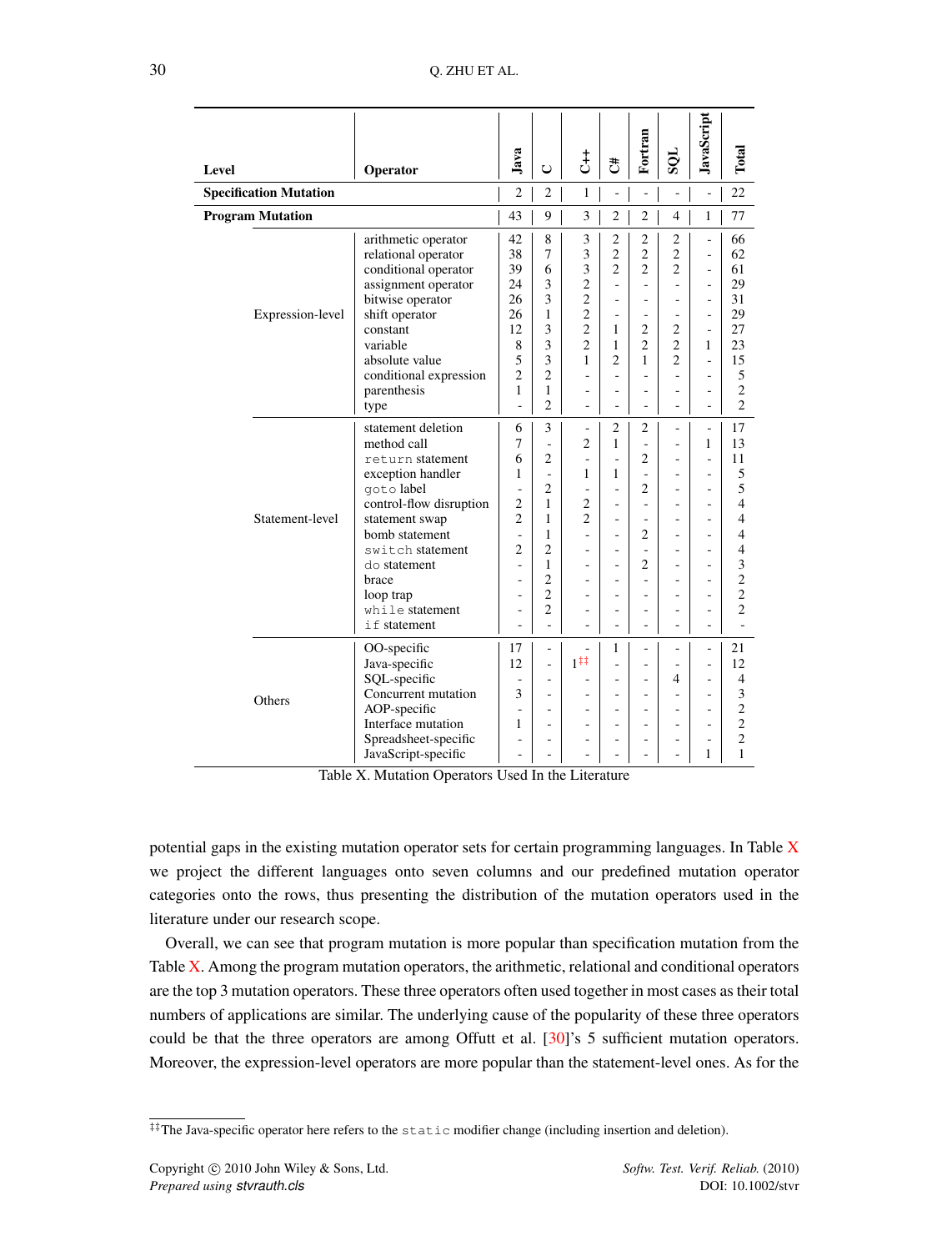statement-level mutation operators, statement deletion, method call and return statement are the top 3 mutation operators.

When we compare the mutation operators used in different languages to our mutation operator categories, we see that there exist differences between different programming languages, just like we assumed. Table [XI](#page-31-0) leads to several interesting findings that reveal potential gaps in various languages:

- 1. for Java, seven mutation operators at the expression and statement level (except  $q\circ \text{ to label}$ ) which is not supported in Java) are not covered: type, bomb statement, do statement, brace, loop trap, while statement and if statement
- 2. for C, only one potential mutation operator, method call, was not covered. The C programming language does not provide direct support for exception handling
- 3. for C++, 3 expression-level, 10 statement-level and the OO-specific operators are not used in literature
- 4. for C#, only a basic set of mutation operators are covered
- 5. for Fortran, the earliest programming language mutation testing was applied to, the relevant studies covered a basic set
- 6. for SQL, since the syntax of SQL is quite different from the imperative programming languages, only six operators at the expression level and SQL-specific ones are used
- 7. for JavaScript, only three mutation operators other than JavaScript-specific ones are adopted in existing studies.

The above findings are just the initial results in which we neither did further analysis to chart the syntax differences of these languages nor investigate the possibility of the equivalent mutants caused by our classification. Moreover, for some languages, e.g. JavaScript, the relevant studies are too few to draw any definitive conclusions. Here, we can only say that for different languages the existing studies did not cover all the mutation operators that we listed in Table [X:](#page-29-1) some are caused by the differences in the syntax, while the others could point to potential gaps. The distribution of the mutation operators of different languages summarised in Table  $X$  can be a reference for further investigations into mutation operator differences in various programming languages.

Furthermore, our generic classification of the existing mutation operators can be of benefit to compare mutation tools in the future. Thereby, we compared the existing mutation testing tools (as listed in Table [VIII\)](#page-27-1) to our mutation operator categories in Table [XI.](#page-31-0) The result shows that none of the existing mutation testing tools we analysed can cover all types of operators we classified. For seven mutation testing tools for Java, they mainly focus on the expression-level mutations and only four kinds of statement-level mutators are covered. Furthermore, MuJava, PIT and Sofya provide some OO-specific operators, whereas PIT only supports one type, the Constructor Calls Mutator. For the three mutation testing tools for C that we have considered, Proteum covers the most mutation operators. SMT-C is an exceptional case of the traditional mutation testing which targets at semantic mutation testing. For the tools designed for C#, OO-specific operators are not present. Another interesting finding when we compared Table [X](#page-29-1) and Table [XI,](#page-31-0) is that the  $\pm$  f statement mutator is not used in literature but it is supported by SMT-C. This observation indicates that not all the operators provided by the tools are used in the studies when applying mutation testing, which reinforces our message of the need for "well-defined" mutation operators when reporting mutation testing studies.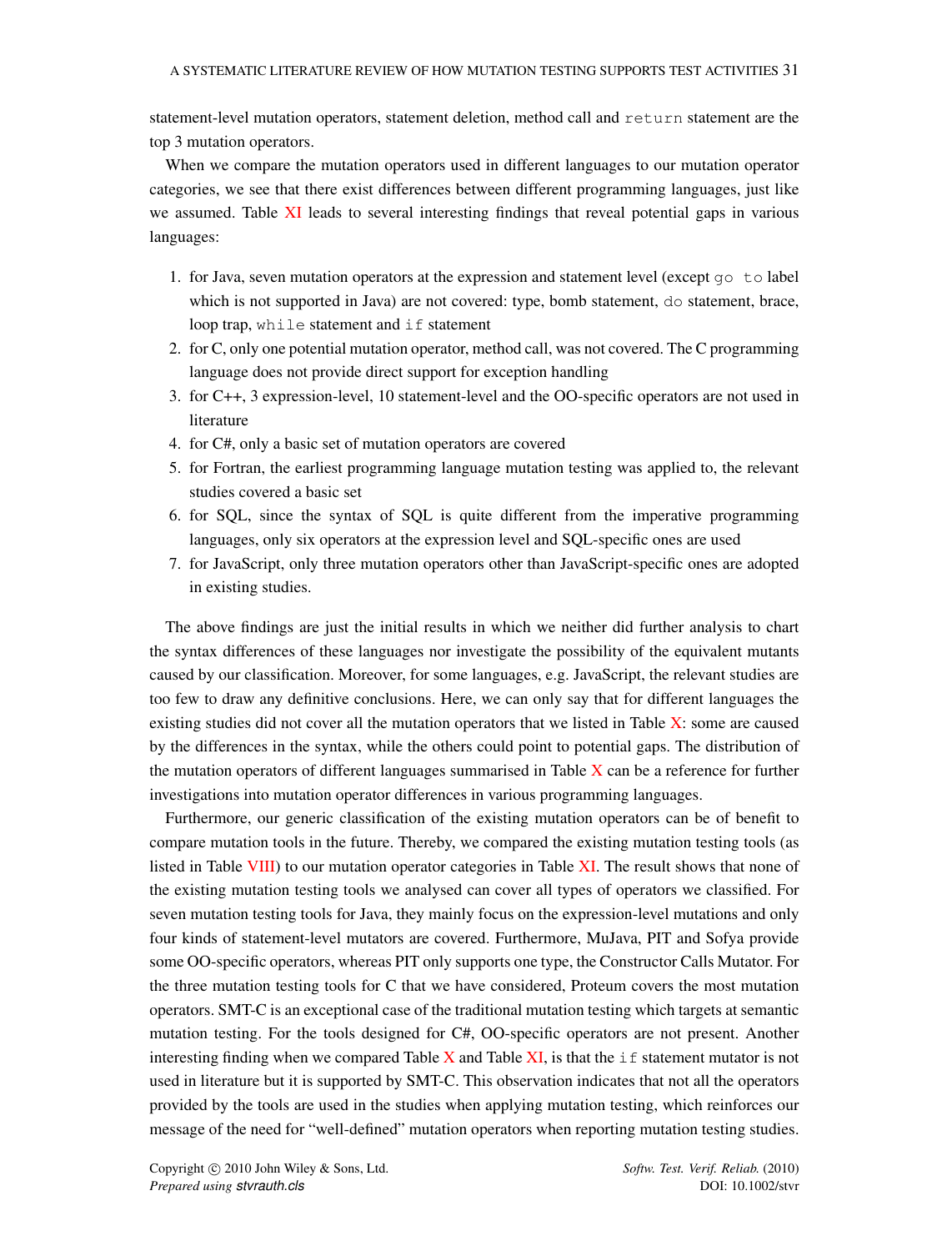<span id="page-31-0"></span>

|                                             | MuJava/µ-java/Muclipse             | PIT/PiTest               | <b>JAVALANCHE</b>        | <b>MAJOR</b>                                         | Jumble         | Sofya        | Jester                                               | Proteum                          | MiLu                     | SMT-C                                 | Mothra                   | <b>SQLMutation/JDAMA</b>         | SchemaAnalyst                                        | GenMutants                      | PexMutator   | <b>MUTANDIS</b>          | AjMutator      | MoMuT::UML |
|---------------------------------------------|------------------------------------|--------------------------|--------------------------|------------------------------------------------------|----------------|--------------|------------------------------------------------------|----------------------------------|--------------------------|---------------------------------------|--------------------------|----------------------------------|------------------------------------------------------|---------------------------------|--------------|--------------------------|----------------|------------|
| Specification Mutation                      | ÷.                                 |                          |                          |                                                      |                |              |                                                      |                                  |                          |                                       |                          |                                  | $\overline{\phantom{0}}$                             |                                 |              | ÷,                       |                | $\sqrt{ }$ |
| arithmetic operator                         | $\sqrt{}$                          | $\sqrt{}$                | $\sqrt{}$                | $\sqrt{}$                                            | $\sqrt{}$      | $\checkmark$ | $\overline{\phantom{a}}$                             | $\sqrt{}$                        | $\sqrt{}$                | ÷,                                    | $\sqrt{}$                | $\sqrt{}$                        | ä,                                                   | $\sqrt{ }$                      | $\checkmark$ | $\sqrt{}$                |                |            |
| relational operator                         | $\sqrt{}$                          | $\sqrt{}$                | $\overline{\phantom{a}}$ | $\sqrt{ }$                                           | ÷,             | $\sqrt{}$    | $\sqrt{}$                                            | $\sqrt{}$                        | $\sqrt{}$                | $\sqrt{}$                             | $\sqrt{}$                | $\sqrt{}$                        | ÷,                                                   | $\sqrt{ }$                      | $\sqrt{}$    | $\sqrt{}$                | ٠              |            |
| conditional operator<br>assignment operator | $\sqrt{}$                          | $\sqrt{}$                | $\sqrt{}$                | $\sqrt{}$<br>ä,                                      | $\sqrt{}$      | $\checkmark$ | $\overline{\phantom{a}}$<br>÷,                       | $\sqrt{}$<br>ä,                  | $\sqrt{}$<br>$\sqrt{ }$  | $\overline{\phantom{a}}$              | $\sqrt{}$                | $\sqrt{}$                        | ÷,<br>÷,                                             | $\sqrt{}$                       | $\sqrt{}$    | $\sqrt{}$<br>ä,          | ä,             |            |
| bitwise operator                            | $\sqrt{}$                          | $\sqrt{}$<br>$\sqrt{}$   |                          | $\overline{\phantom{a}}$                             | $\sqrt{}$      |              | $\overline{\phantom{m}}$                             | $\sqrt{}$                        |                          | $\sqrt{}$<br>$\overline{\phantom{a}}$ |                          |                                  | $\overline{\phantom{a}}$                             | $\overline{\phantom{a}}$        |              | ٠                        |                |            |
| shift operator                              | $\sqrt{}$<br>$\sqrt{}$             | $\sqrt{}$                | ÷                        |                                                      | $\sqrt{}$      |              | $\overline{\phantom{a}}$                             | $\sqrt{}$                        | $\sqrt{}$                | $\overline{\phantom{a}}$              | $\overline{\phantom{a}}$ | $\overline{\phantom{a}}$         | $\overline{\phantom{a}}$                             | ÷,                              | L,           | ÷,                       | ÷              |            |
| constant                                    | $\overline{a}$                     | $\sqrt{}$                | $\sqrt{}$                | $\checkmark$<br>٠                                    | $\sqrt{}$      |              | $\sqrt{}$                                            | $\sqrt{}$                        | $\sqrt{}$                | $\sqrt{}$                             | $\sqrt{}$                | $\sqrt{}$                        | $\overline{\phantom{a}}$                             | $\overline{\phantom{a}}$        |              | $\sqrt{}$                | ÷,             |            |
| variable                                    | $\overline{\phantom{a}}$           | $\sqrt{}$                | $\overline{a}$           | ٠                                                    | ÷              |              | $\overline{\phantom{a}}$                             | $\sqrt{}$                        | ÷,                       | $\overline{\phantom{a}}$              | $\sqrt{}$                | $\sqrt{}$                        | ÷,                                                   | ÷                               |              | $\sqrt{}$                |                |            |
| absolute value                              | $\sim$                             |                          |                          | $\sqrt{}$                                            | ä,             |              | ÷,                                                   | ä,                               |                          | ÷,                                    | $\sqrt{}$                | $\sqrt{}$                        | $\overline{\phantom{a}}$                             | $\sqrt{}$                       | $\sqrt{}$    | ÷,                       |                |            |
| conditional expression                      | $\overline{\phantom{a}}$           | $\sqrt{}$                | ÷                        | $\overline{\phantom{a}}$                             | ä,             | L,           | $\overline{\phantom{a}}$                             | $\sqrt{ }$                       | $\overline{\phantom{a}}$ | $\overline{\phantom{a}}$              | $\overline{\phantom{a}}$ | $\overline{\phantom{a}}$         | $\overline{\phantom{a}}$                             | ÷,                              |              | ÷,                       | ÷.             |            |
| parenthesis                                 | $\overline{\phantom{a}}$           | ÷,                       |                          | $\overline{\phantom{a}}$                             | ÷,             |              | $\overline{\phantom{a}}$                             | $\sqrt{}$                        |                          | $\overline{\phantom{a}}$              | ٠                        | $\overline{a}$                   | $\overline{\phantom{a}}$                             | $\overline{\phantom{a}}$        |              | ÷,                       | ä,             |            |
| type                                        | $\overline{\phantom{a}}$           |                          |                          | $\overline{\phantom{a}}$                             | ٠              |              | $\overline{\phantom{a}}$                             | $\sqrt{}$                        |                          | $\sim$                                |                          | L.                               | $\overline{\phantom{a}}$                             | ÷                               | L,           | $\sqrt{}$                |                |            |
| statement deletion                          | $\sim$                             | $\sqrt{}$                | $\checkmark$             | $\overline{\phantom{a}}$                             | ÷              |              | $\overline{\phantom{a}}$                             | $\sqrt{}$                        | $\sqrt{}$                | $\sim$                                | $\sqrt{}$                | ÷                                | $\overline{\phantom{a}}$                             | ÷                               | L.           | $\sqrt{}$                | ä,             |            |
| method call                                 | ÷.                                 | ÷.                       | ÷                        | ÷                                                    | ÷              | $\checkmark$ | ÷.                                                   | $\sim$                           | ÷.                       | $\sqrt{}$                             | ÷.                       | $\overline{a}$                   | $\overline{a}$                                       | ÷                               | ä,           | $\sqrt{}$                | ÷              |            |
| return statement                            | $\overline{\phantom{a}}$           | $\checkmark$             | ÷,                       | $\overline{\phantom{a}}$                             | $\sqrt{}$      |              | $\overline{\phantom{a}}$                             | $\sqrt{}$                        | $\overline{\phantom{a}}$ | $\overline{\phantom{a}}$              | $\checkmark$             | ٠                                | $\overline{\phantom{a}}$                             | $\overline{\phantom{a}}$        | ä,           | $\sqrt{}$                | ä,             |            |
| if statement<br>exception handler           | $\sim$<br>$\overline{\phantom{a}}$ |                          | ÷                        | $\overline{\phantom{a}}$<br>$\overline{\phantom{a}}$ | ÷,<br>÷,       |              | $\overline{\phantom{a}}$<br>$\overline{\phantom{a}}$ | $\overline{a}$<br>$\overline{a}$ |                          | $\sqrt{}$<br>$\overline{\phantom{a}}$ | ٠<br>$\overline{a}$      | $\overline{a}$<br>$\overline{a}$ | $\overline{\phantom{a}}$<br>$\overline{\phantom{a}}$ | $\rightarrow$<br>$\overline{a}$ |              | Ē,<br>÷,                 | ÷,             |            |
| goto label                                  | $\sim$                             | $\overline{\phantom{a}}$ | ÷                        | $\sim$                                               | $\overline{a}$ | ÷            | $\overline{\phantom{a}}$                             |                                  | ÷.                       | $\overline{\phantom{a}}$              |                          | ٠                                | $\overline{\phantom{a}}$                             | $\overline{a}$                  | ÷,           | $\overline{\phantom{a}}$ | $\overline{a}$ |            |
| control-flow disruption                     | $\sim$                             | $\overline{\phantom{a}}$ | ä,                       | ÷                                                    | ٠              | ÷,           | ÷,                                                   | $\sqrt{}$<br>$\sqrt{}$           |                          | $\sim$                                | $\sqrt{}$<br>÷           | $\overline{a}$                   | $\overline{a}$                                       | ÷                               | L.           |                          | ÷.             |            |
| statement swap                              | $\overline{\phantom{a}}$           |                          |                          | $\overline{\phantom{a}}$                             | ٠              |              | $\overline{\phantom{a}}$                             | $\sqrt{}$                        |                          | $\overline{\phantom{a}}$              |                          | L.                               | $\overline{\phantom{a}}$                             | $\rightarrow$                   | ä,           | $\sqrt{}$<br>$\sqrt{}$   |                |            |
| bomb statement                              | $\sim$                             |                          | ÷                        | $\overline{\phantom{a}}$                             | ä,             |              | $\overline{\phantom{a}}$                             | $\sqrt{}$                        | L,                       | $\sim$                                | $\sqrt{}$                | ٠                                | $\overline{\phantom{a}}$                             | $\overline{\phantom{a}}$        | ä,           | ä,                       | ÷,             |            |
| switch statement                            | $\overline{\phantom{a}}$           | $\checkmark$             | ٠                        | $\sim$                                               | $\sqrt{}$      | ÷            | $\overline{\phantom{a}}$                             | $\sqrt{ }$                       | $\sim$                   | $\sqrt{}$                             | $\sim$                   | ۰                                | $\overline{\phantom{a}}$                             | ٠                               | ٠            | $\sqrt{}$                | ۰.             |            |
| do statement                                | $\overline{a}$                     | $\overline{\phantom{a}}$ | ٠                        | ÷.                                                   | ٠              |              | $\overline{a}$                                       | ÷,                               |                          | ÷                                     | $\sqrt{}$                | ÷                                | $\overline{a}$                                       | ٠                               | ٠            | L.                       | ٠              |            |
| brace                                       | $\overline{a}$                     |                          |                          | ÷                                                    | ٠              |              | ÷                                                    | $\sqrt{}$                        |                          | $\sim$                                | $\overline{a}$           | ۰                                | ÷                                                    | $\overline{a}$                  |              | ä,                       |                |            |
| loop trap                                   | $\overline{\phantom{a}}$           |                          | ÷                        | $\overline{\phantom{a}}$                             | ÷,             |              | $\overline{\phantom{a}}$                             | $\sqrt{}$                        | ÷,                       | $\overline{\phantom{a}}$              | $\overline{a}$           | $\overline{a}$                   | $\overline{\phantom{a}}$                             | $\overline{a}$                  | ÷,           | ÷,                       | ÷              |            |
| while statement                             | $\overline{\phantom{a}}$           | $\overline{\phantom{a}}$ | ٠                        | $\sim$                                               | ٠              | ÷            | $\overline{\phantom{a}}$                             | $\sqrt{}$                        | ÷                        | $\sim$                                | $\overline{\phantom{a}}$ | ٠                                | $\sim$                                               | ٠                               | ٠            | $\overline{a}$           | ۰.             |            |
| OO-specific                                 | $\sqrt{}$                          | $\sqrt{}$                | ٠                        | ٠                                                    | ۰              | $\sqrt{ }$   | $\overline{\phantom{a}}$                             | ٠                                | ÷                        | $\overline{a}$                        | $\overline{\phantom{a}}$ | ٠                                | $\overline{a}$                                       | ٠                               | ٠            | ÷                        | ٠              |            |
| Java-specific                               | $\sqrt{}$                          | ٠                        | ÷                        | $\sim$                                               | ٠              | ÷            | $\overline{a}$                                       | ÷                                | $\overline{\phantom{a}}$ | ÷.                                    | ÷                        | ٠                                | $\overline{a}$                                       | ٠                               |              | $\overline{a}$           |                |            |
| SQL-specific                                | ÷                                  |                          | ÷                        | ÷,                                                   | ÷              | ä,           | ÷                                                    | $\overline{a}$                   | $\overline{a}$           | $\sim$                                | ÷.                       | $\sqrt{}$                        | $\sqrt{}$                                            | ÷                               | ä,           | ä,                       |                |            |
| JavaScript-specific                         | $\sim$                             | $\overline{a}$           | ÷                        | $\sim$                                               | ÷,             | ÷,           | $\overline{\phantom{a}}$                             | $\sim$                           | $\sim$                   | $\sim$                                | $\overline{a}$           | $\overline{a}$                   | $\sim$                                               | $\overline{a}$                  | Ē,           | $\sqrt{}$                | ÷,             |            |
| AOP-specific                                | $\overline{\phantom{a}}$           |                          |                          | ٠                                                    | ٠              |              | ٠                                                    | ÷                                |                          | ٠                                     |                          |                                  |                                                      |                                 |              | ÷,                       |                |            |

Table XI. Comparison of Mutation Operators in Existing Mutation Tools

**Summary.** For the mutation operators, we focused on two attributes: their description level and a generic classification across tools and programming languages. When investigating the description level of the mutation operators that are used in studies, we found that 61.6% (98 instances) explicitly defined the mutation operators used. This leads us to strongly recommend improving the description level for the sake of replicability. Furthermore, the distribution of mutation operators based on our predefined categories shows the lacking of certain mutation operators in some programming languages among the existing (and surveyed) mutation testing tools. A possible avenue for future work is to see which of the *missing* mutation operators can be implemented for the programming languages lacking these operators.

<span id="page-31-1"></span>*4.2.3. RQ2.3: Which approaches are used to overcome the equivalent mutant problem more often when applying mutation testing?*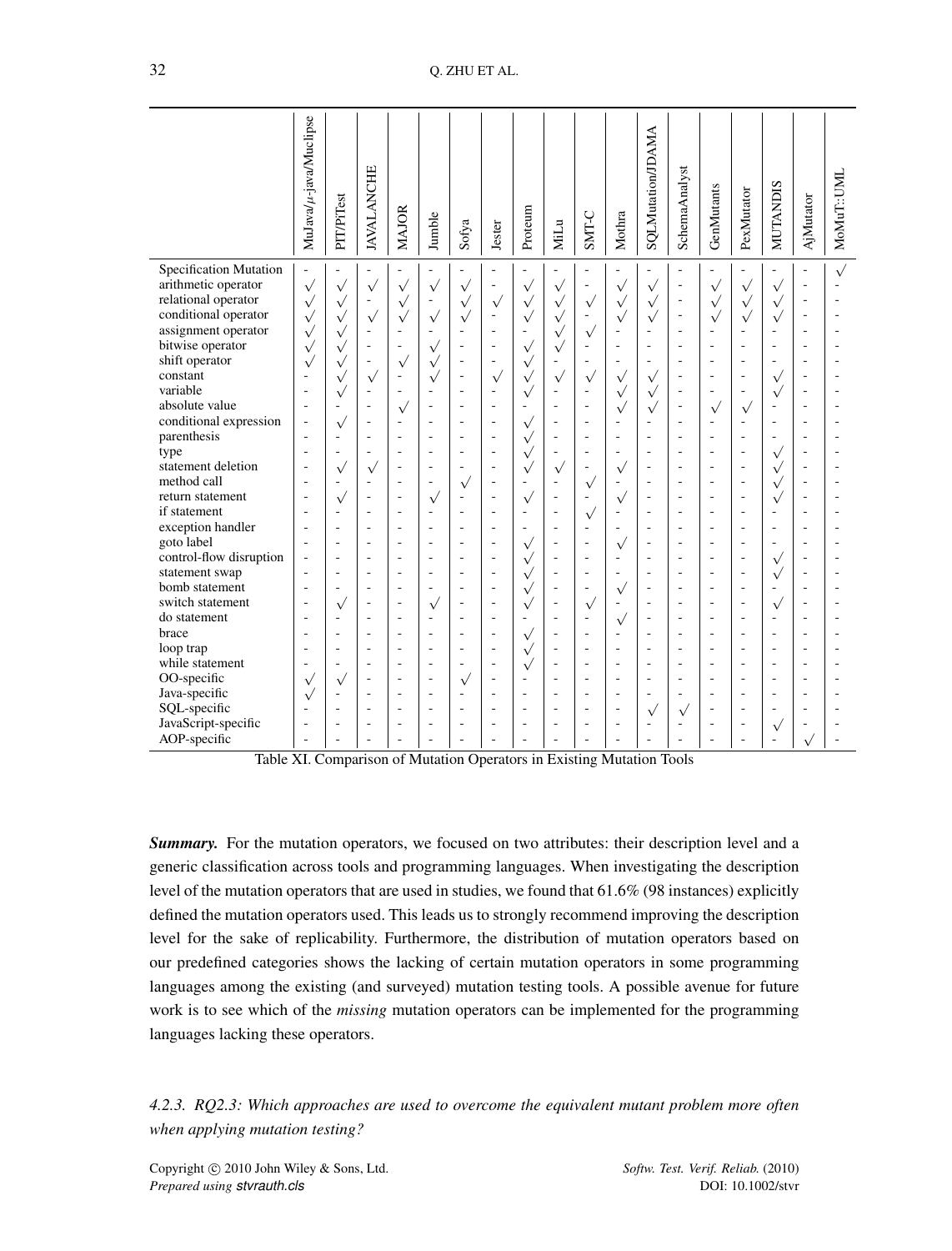<span id="page-32-0"></span>

| <b>Equivalence Detector</b> | <b>Total</b> |
|-----------------------------|--------------|
| n/a                         | 91           |
| manual investigation        | 29           |
| not killed as equivalent    | 16           |
| no investigation            | 11           |
| reduce likelihood           |              |
| model checker               | 6            |
| deterministic model         |              |
| not killed as nonequivalent |              |

Table XII. Methods for Overcoming E(quivalent) M(utant) P(roblem) Summary

*Observations.* In Table [XII](#page-32-0) we summarised our findings of how the studies that we surveyed deal with the equivalent mutant problem. More specifically, Table [XII](#page-32-0) presents how many times we encountered each of the approaches for solving the equivalent mutant problem. When looking at the results, we firstly observe that in 57.2% of the cases we assigned "n/a"; one possible reason for this high number of papers not providing information is that we excluded the internal methods of overcoming the equivalent mutant problem, meaning that mutation tools have it built in already. Moreover, as a non-decidable problem  $[13]$ , the equivalent mutant problem is still underdeveloped [\[14\]](#page-45-12).

As shown in Table  $XII$ , there are only 14 instances (6 "model checker" + 7 "reduce likelihood"+1 "deterministic model") actually adopting equivalent mutant detectors by using automatic mechanisms. In the remainder of the papers, the problem of equivalent mutants is solved by (1) manual analysis, (2) making assumptions (treating mutants not killed as either equivalent or nonequivalent), and (3) no investigation. In particular, the manual investigation (29 instances) and the method of treating mutants not killed as equivalent (16 instances) are more commonly used than other methods.

We can only speculate as to the reasons behind the above situation: Firstly, most studies use mutation testing as an evaluation mechanism or guiding heuristic, rather than their main research topic. So the authors are maybe not willing to spare too much effort in dealing with problems associated with mutation testing. Moreover, looking at the internal features of existing tools used in literature (in Table [XIII\)](#page-33-0), we found that only four tools adopt certain techniques to address the equivalent mutant problem. Most of the tools did not assist in dealing with the equivalent mutant problem. Thereby, the aforementioned three solutions, (1) manual analysis, (2) making assumptions or (3) no investigation, are considered by the authors. If there exists a well-developed auxiliary tool that can be seamlessly connected to the existing mutation systems for helping the authors detect equivalent mutants, this tool might be more than welcomed. We recommend that future research on the equivalent mutant problem can further implement their algorithms in such an auxiliary tool and make it open to the public (see the fifth recommendation labeled as **R5** in Section [4.4\)](#page-39-0).

Secondly, mutation score is mainly used as a relative comparison for estimating the effectiveness of different techniques. Sometimes, mutation testing is only used to generate likely faults; equivalent mutants have no impact on the other measures such as the Average Percentage of Fault Detection rate (APFD) [\[91\]](#page-48-6). Furthermore, the definition of the mutation score is also modified by some authors: they used the total number of mutants as the denominator instead of number of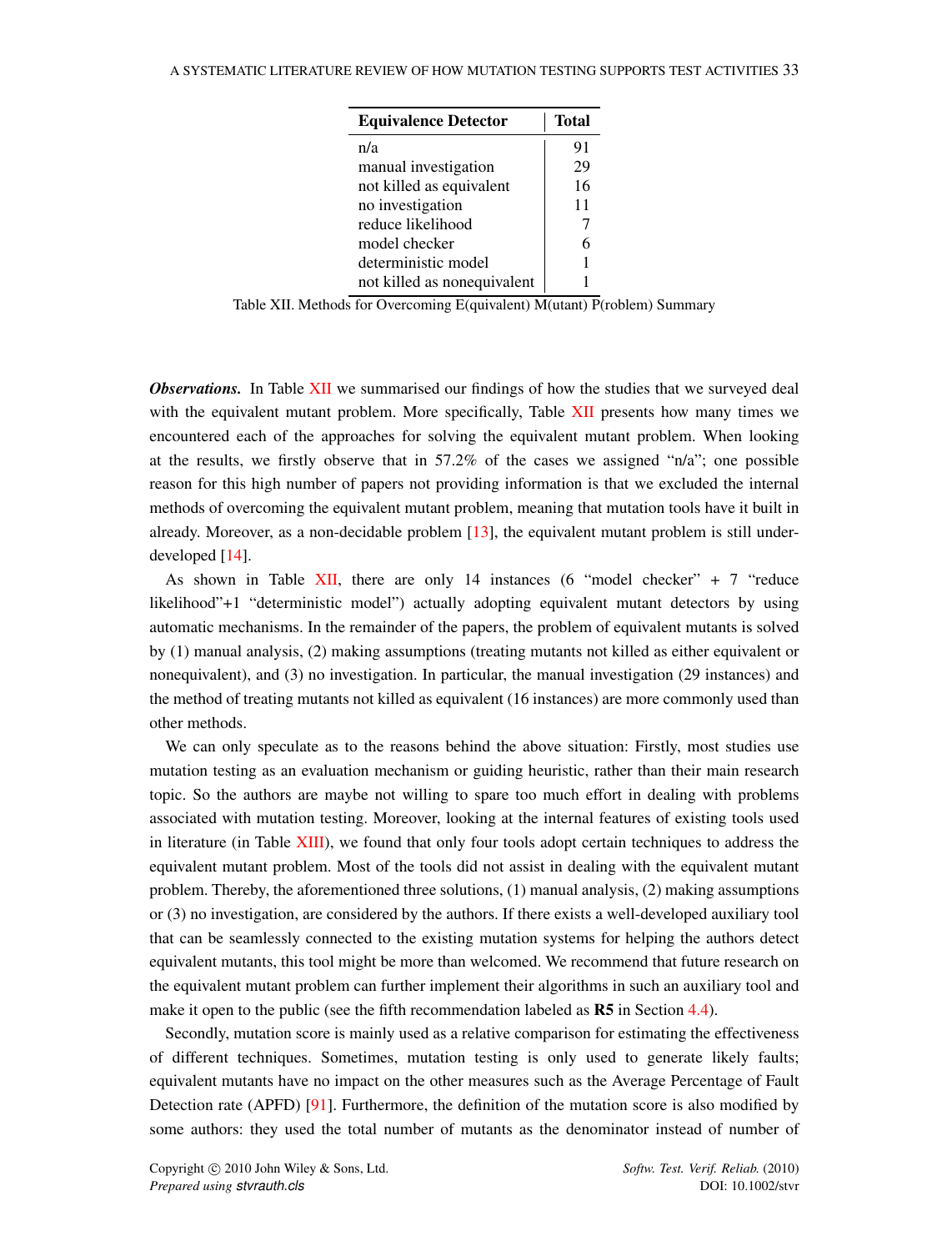<span id="page-33-0"></span>

| Language          | <b>Tool</b>                  | <b>Equivalent</b><br><b>Mutants</b>      | <b>Cost Reduction</b>                                                                                  |  |  |
|-------------------|------------------------------|------------------------------------------|--------------------------------------------------------------------------------------------------------|--|--|
|                   | MuJava/ $\mu$ -java/Muclipse | n/a                                      | MSG, bytecode translation (BCEL) [126]                                                                 |  |  |
| Java              | PIT/PiTest                   | n/a                                      | Bytecode translation (ASM), coverage-<br>based test selection [127]                                    |  |  |
|                   | <b>JAVALANCHE</b>            | Ranking<br>mutations<br>by impact $[87]$ | translation<br>MSG.<br>bytecode<br>(ASM).<br>coverage-based test selection, parallel<br>execution [87] |  |  |
|                   | <b>MAJOR</b>                 | n/a                                      | Compiler-integrated, coverage-based test<br>selection [129]                                            |  |  |
|                   | Jumble                       | n/a                                      | Bytecode translation (BCEL), conven-<br>tional test selection $[130]$                                  |  |  |
|                   | Sofya                        | n/a                                      | Bytecode translation (BCEL) [131]                                                                      |  |  |
|                   | Jester                       | n/a                                      | n/a                                                                                                    |  |  |
|                   | Proteum                      | n/a                                      | Mutant sample [18]                                                                                     |  |  |
| $\mathsf{C}$      | MiLu                         | n/a                                      | Higher-order mutants, test harness [132]                                                               |  |  |
|                   | SMT-C                        | n/a                                      | Interpreter-based, weak mutation [133]                                                                 |  |  |
| Fortran           | Mothra                       | n/a                                      | Interpreter-based [1]                                                                                  |  |  |
| SQL               | SQLMutation/JDAMA            | Constraint bind-<br>ing [20]             | n/a                                                                                                    |  |  |
|                   | SchemaAnalyst                | n/a                                      | n/a                                                                                                    |  |  |
| C#                | GenMutants                   | n/a                                      | n/a                                                                                                    |  |  |
|                   | PexMutator                   | n/a                                      | Compiler-based [55]                                                                                    |  |  |
| JavaScript        | <b>MUTANDIS</b>              | Reduce<br>likelihood [79]                | Selection strategy [79]                                                                                |  |  |
| AspectJ           | AjMutator                    | Static<br>analysis $[134]$               | Compiler-based [134]                                                                                   |  |  |
| UML specification | MoMuT::UML                   | n/a                                      | Compiler-based [135]                                                                                   |  |  |

Note: "n/a" in the table means we did not find any relevant information recorded in literature or websites, and some tools might adopt certain techniques but did not report such information in the sources we can trace. Table XIII. Inner features of Existing Mutation Tool

nonequivalent mutants. The equivalent mutant problem seems to not pose a significant threat to the validation of the testing techniques involved in these studies.

However, we should not underestimate the impact of the equivalent mutant problem on the accuracy of the mutation score. Previous empirical results indicated that 10 to 40 percent of mutants are equivalent [\[136,](#page-50-1) [137\]](#page-50-2). What's more, in Schuler and Zeller's study [\[47\]](#page-46-15), they further claimed that around 45% of all undetected mutants turned out to be equivalent; this observation leads to the assumption that by simply treating mutants not killed as equivalent mutations, we could be overestimating the mutation score. Therefore, we recommend performing more large-scale investigations on whether the equivalent mutant problem has a strong impact on the accuracy of the mutation score.

*Summary.* The techniques for equivalent mutant detection are not commonly used when applying mutation testing. The main approaches that are used are the manual investigation and treating mutants not killed as equivalent. Based on the results, we recommend further research on the equivalent mutant problem can develop a mature and useful auxiliary tool which can easily link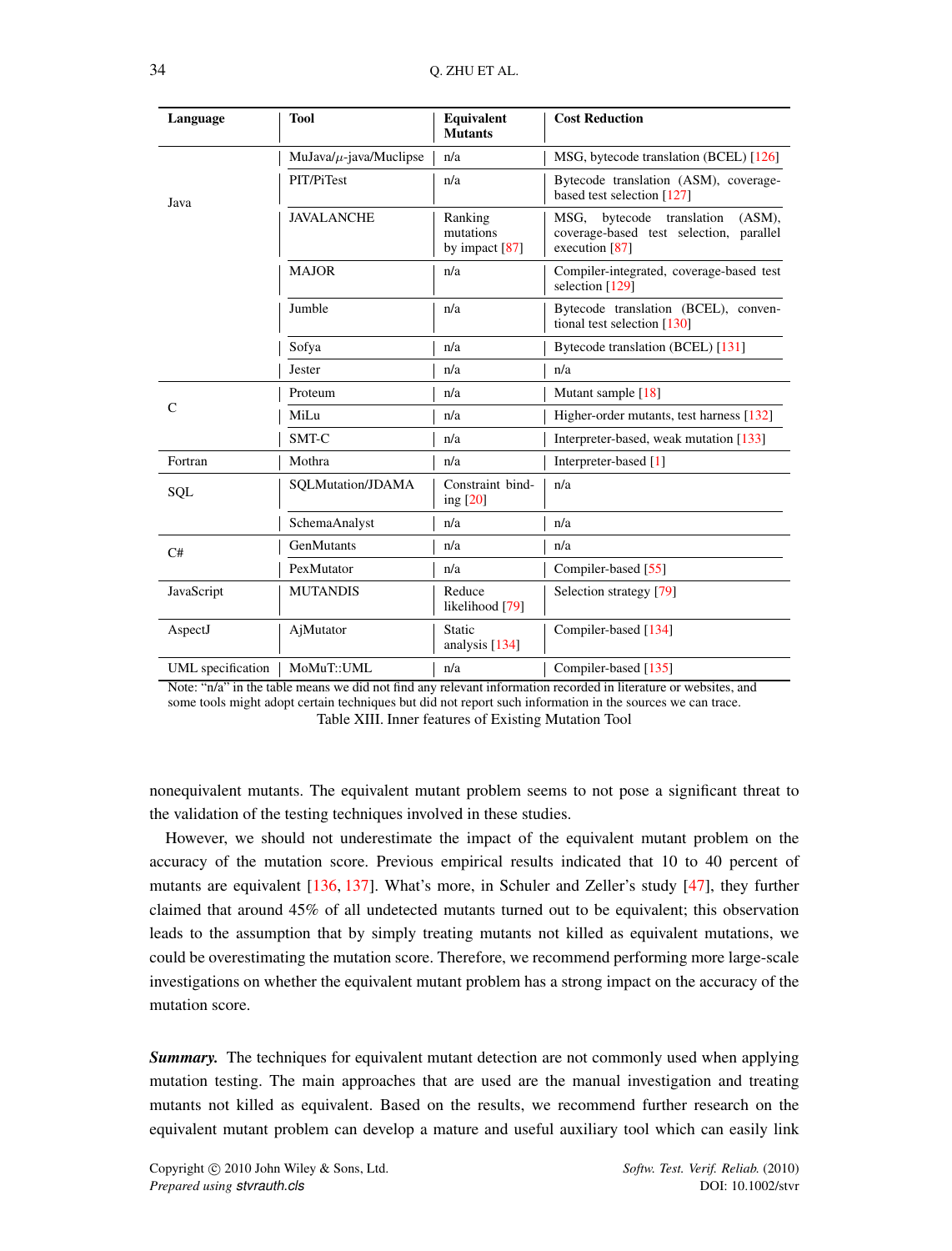### A SYSTEMATIC LITERATURE REVIEW OF HOW MUTATION TESTING SUPPORTS TEST ACTIVITIES 35

to the existing mutation system. Such an extra tool assists people to solve the equivalent mutant problem when applying mutation testing more efficiently. Moreover, research on whether the equivalent mutant problem has a high impact on the accuracy of the mutation score is still needed, as the majority did not consider the equivalent mutant problem as a significant threat to validation of the testing activities. Also, 57.2% of the studies are lacking an explanation as to how they are dealing with overcoming the equivalent mutants problem; this again calls for more attention on reporting mutation testing *appropriately*.

# <span id="page-34-0"></span>*4.2.4. RQ2.4: Which techniques are used to reduce the computational cost more frequently when applying mutation testing?*

*Observations.* Since mutation testing requires high computational demands, cost reduction is necessary for applying mutation testing, especially in the industrial environment. We summed up the uses of such computational cost reduction techniques when using mutation testing in Table [XIV.](#page-35-0) Please note that we excluded the runtime optimisation and selective mutation techniques. We opted to exclude this because the runtime optimisation is related to tool implementation which is not very likely to appear in the papers under our research scope, while the second one, selective mutation, is adopted by all the papers.

First of all, we noticed that 108 articles (67.9%) did not mention any reduction techniques. If we take into account those papers that used the runtime optimisation and selective mutation, one plausible explanation for the numerous "n/a" instances is a lack of awareness of *properly* reporting mutation testing, as we mentioned earlier. Secondly, random selection of the mutants based on a fixed number comes next (25 instances), followed by weak mutation (15 instances) and mutant sampling (9 cases).

But why is the technique of using a "fixed number" of mutants more popular than the others? We speculate that this could be because of the fact that choosing a certain number of mutants is more realistic in real software development: the total number of mutants generated by mutation tools is huge; while, realistically, only a few faults are made by the programmer during implementation. By fixing the number of mutants, it becomes easier to control the mutation testing process. Instead, relying on the weak mutation condition would require additional implementation efforts to modify the tools. Also of importance to note is the difference between the "fixed number" and "mutant sample" choice: while the first one implies a fixed number of mutants, the second one relies on fixed sampling rate. Compared to using a fixed number, mutant sampling sometimes cannot achieve the goal of reducing the mutants number efficiently. In particular, it is difficult to set one sample ratio if the size of the subjects varies greatly. For example, consider the following situation: one subject has 100,000 mutants while the other has 100 mutants. When the sample ratio is set to 1%, the first subject still has 1000 mutants left, while the number of mutants for the second one is reduced to one.

Moreover, we performed a further analysis of the mutation tools in Table [XIII.](#page-33-0) We find that most tools adopted certain types of cost reduction techniques to overcome the high computational expense problem. For mutation testing tools for Java, bytecode translation is frequently adopted while Mutant Schemata Generation (MSG) is used in two tools, MuJava and JAVALANCHE. Another thing to highlight is that MiLu used a special test harness to reduce runtime [\[132\]](#page-49-20). This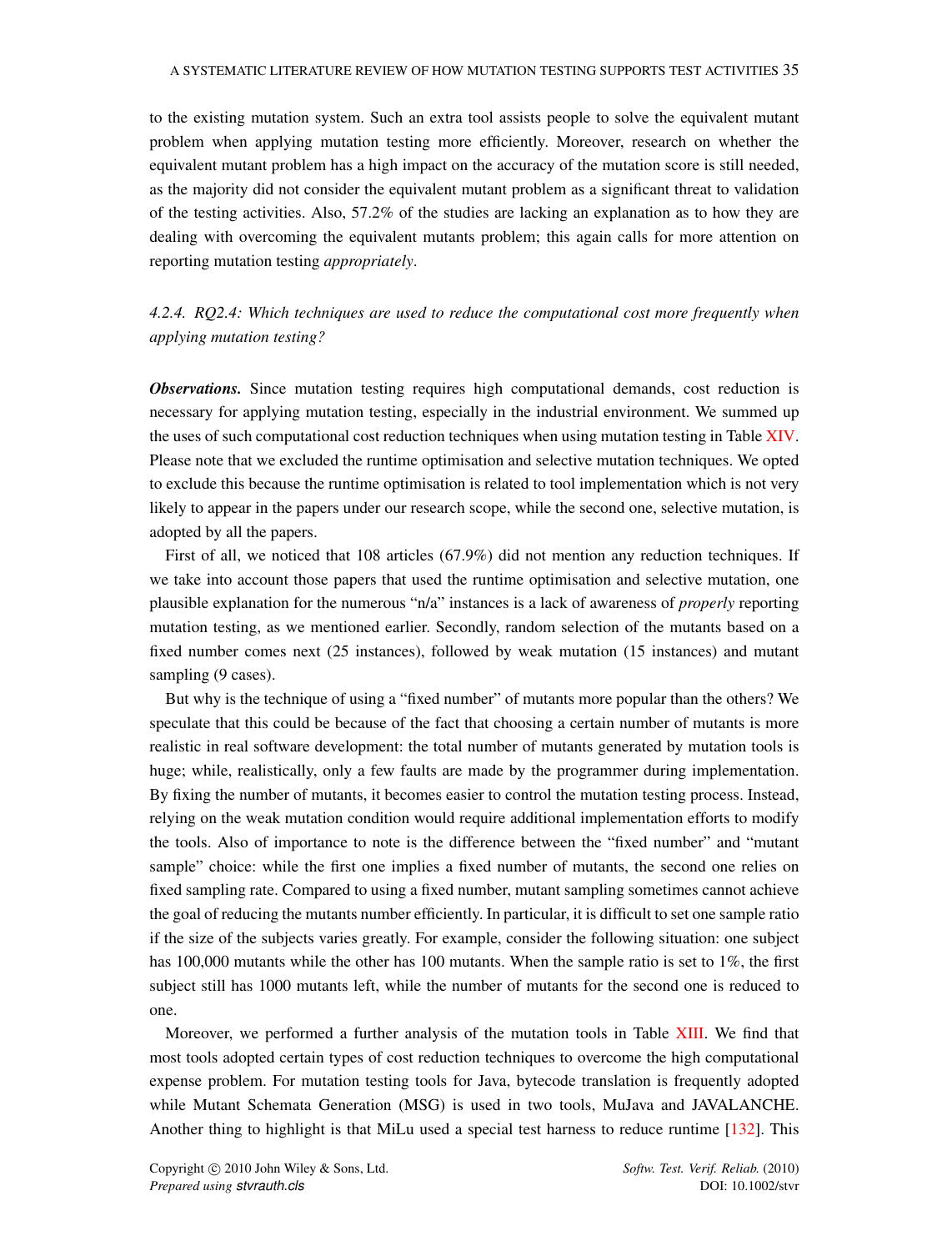<span id="page-35-0"></span>

| <b>Cost Reduction Technique</b> | Total |
|---------------------------------|-------|
| n/a                             | 108   |
| fixed number                    | 25    |
| weak mutation                   | 15    |
| mutant sample                   | 9     |
| selection strategy              |       |
| higher-order                    |       |

Table XIV. Cost Reduction Summary

test harness is created containing all the test cases and settings for running each mutant. Therefore, only the test harness need to be executed while each mutant runs as an internal function call during the testing process.

Selective mutation is also widely applied in nearly all the existing mutation testing tools (as shown in Table [XI\)](#page-31-0). This brings us to another issue, namely whether the selected subset of mutation operators is sufficient to represent the whole mutation operator set? When adopting selective mutation, some configurations are based on prior empirical evidence, e.g., Offutt et al. [\[30\]](#page-45-28)'s five sufficient Fortran mutation operators and Siami et al. [\[32\]](#page-46-0)'s 28 sufficient C mutation operators. However, most cases are not supported by the empirical or theoretical studies that show a certain subset of mutation operators can represent the whole mutation operator set. Thereby, we recommend more empirical studies on selective mutation in programming languages other than Mothra and C (see the sixth recommendation labeled as R6 in Section [4.4\)](#page-39-0).

Based on the above discussion, we infer that mutation testing's high computational problem can be adequately controlled using the state-of-art reduction techniques, especially selective mutation and runtime optimisation.

*Summary.* Selective mutation is the most widely used method for reducing the high computational cost of mutation testing. However, in most cases, there are no existing studies to support the prerequisite that selecting a particular subset of mutation operators is sufficient to represent the whole mutation operator set. Therefore, one recommendation is to conduct more empirical studies on selective mutation in various programming languages. Without regard to runtime optimisation and selective mutation, random selection of the mutants based on a fixed number (25 papers) is the most popular technique used to reduce the computational cost. The following ones are weak mutation and mutant sampling. Besides, a high percentage of the papers (67.9%) did not report any reduction techniques used to cope with computational cost when applying mutation testing; this again should serve as a reminder for our research community to pay more attention to *properly* reporting mutation testing in testing experiments.

### <span id="page-35-1"></span>*4.2.5. RQ2.5: What are the most common subjects used in the experiments?*

**Observations.** To analyse the most common subjects used in the experiments, we focus on three attributes of the subject programs, i.e., programming language, size and data availability. We will discuss these three attributes one by one in the following paragraphs.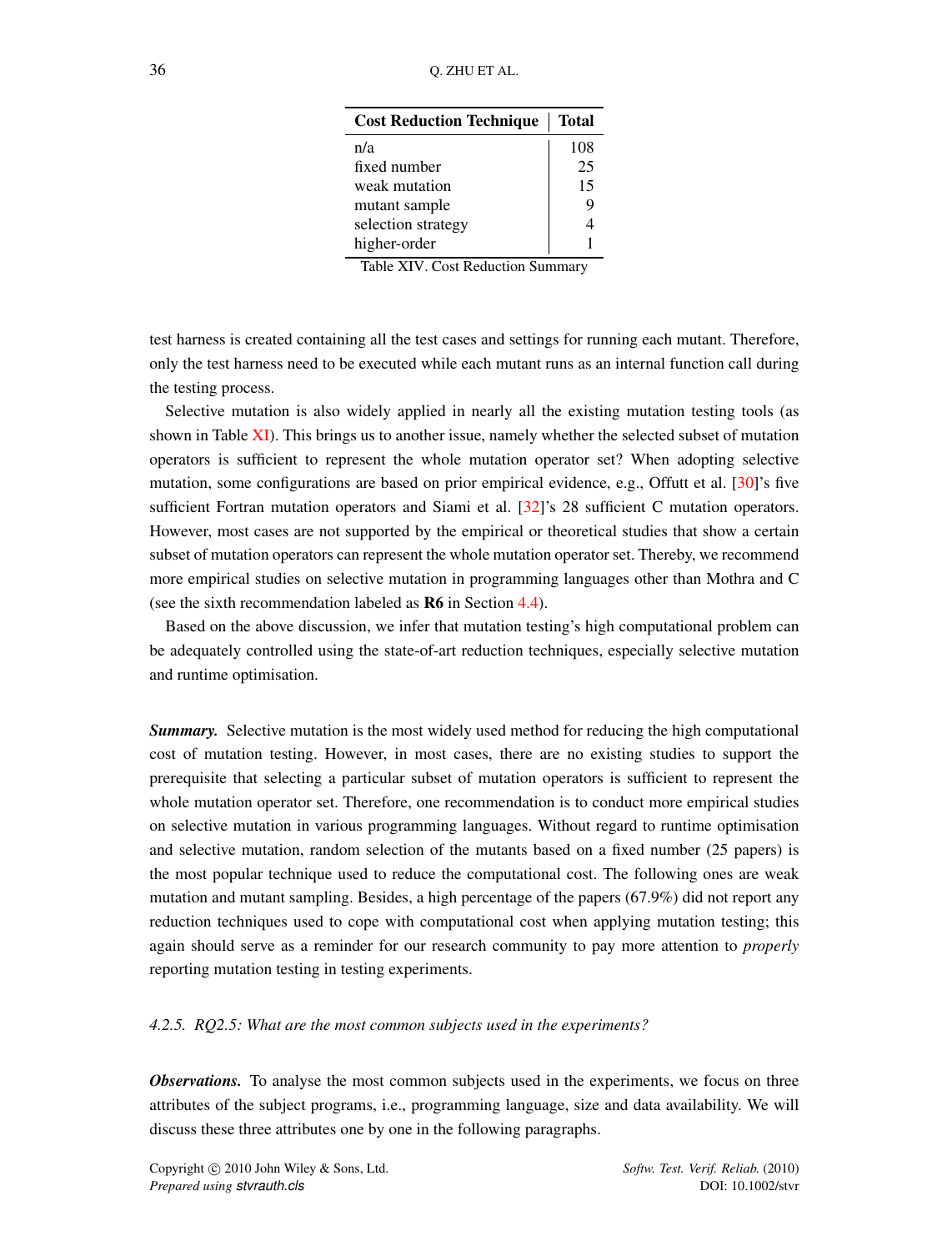<span id="page-36-0"></span>

| Language                         | <b>Total</b>            |
|----------------------------------|-------------------------|
| Java                             | 74                      |
| C                                | 31                      |
| C#                               | 6                       |
| Fortran                          | 6                       |
| n/a                              | 5                       |
| $C++$                            | $\overline{4}$          |
| Lustre/Simulink                  | 8                       |
| SQL                              | $\overline{4}$          |
| Eiffel                           | 3                       |
| Spreadsheet                      | $\overline{\mathbf{3}}$ |
| AspectJ                          | $\overline{\mathbf{3}}$ |
| $C/C++$                          | $\overline{c}$          |
| JavaScript                       | $\overline{2}$          |
| Ada                              | $\mathbf{1}$            |
| Kermeta                          | 1                       |
| Delphi                           | 1                       |
| Enterprise JavaBeans application | 1                       |
| $ISO C++ grammar$                | 1                       |
| PLC                              | 1                       |
| Sulu                             | 1                       |
| <b>XACML</b>                     | 1                       |
| XML                              | 1                       |
| other specification languages    | 10                      |

Table XV. Programming Language Summary

Table [XV](#page-36-0) shows the distribution of the programming languages. We can see that Java and C dominate the application domain (66.0%, 105 instances). While JavaScript is an extensively used language in the web application domain, we only found two cases of it being described in the studies we surveyed. The potential reasons for this uneven distribution are unbalanced data availability and the complex nature of building a mutation testing system. The first cause, uneven data availability, is likely instigated through the fact that existing, well-defined software repositories such as SIR [\[88\]](#page-48-3), SF100 [\[89\]](#page-48-4) are based on C and Java. We have not encountered such repositories for JavaScript, C# or SQL. Furthermore, it is easier to design a mutation system targeting one programming language. This stands in contrast to many web applications, that are often composed out of a combination of JavaScript, HTML, CSS, etc. This thus increases the difficulty of developing a mutation system for these combinations of programming languages. It is also worth noticing that we have not found any research on a purely functional programming language in our research scope.

When considering the maximum size of the subject programs, studies involving preliminary  $(<100$  LOC), small  $(100~10K$  LOC) subjects or studies with no information about programs size ("n/a" instances in Table [XVI\)](#page-37-0) occupy the 79% (126 instances) of papers in our collection. This high percentage of preliminary, small and "n/a" subjects indicates that mutation testing is rarely applied to programs whose size is higher than 10K LOC. We did find that only 31studies use medium size subjects, which corresponds to 19% of cases. Finally, we observed only two cases where mutation testing is applied in more large-scale projects: (i) Qi et al. [\[100\]](#page-48-14) adopted mutation testing to prioritise test cases to speed up patch validation during program repairing and (ii) von Mayrhauser et al. [\[96\]](#page-48-10)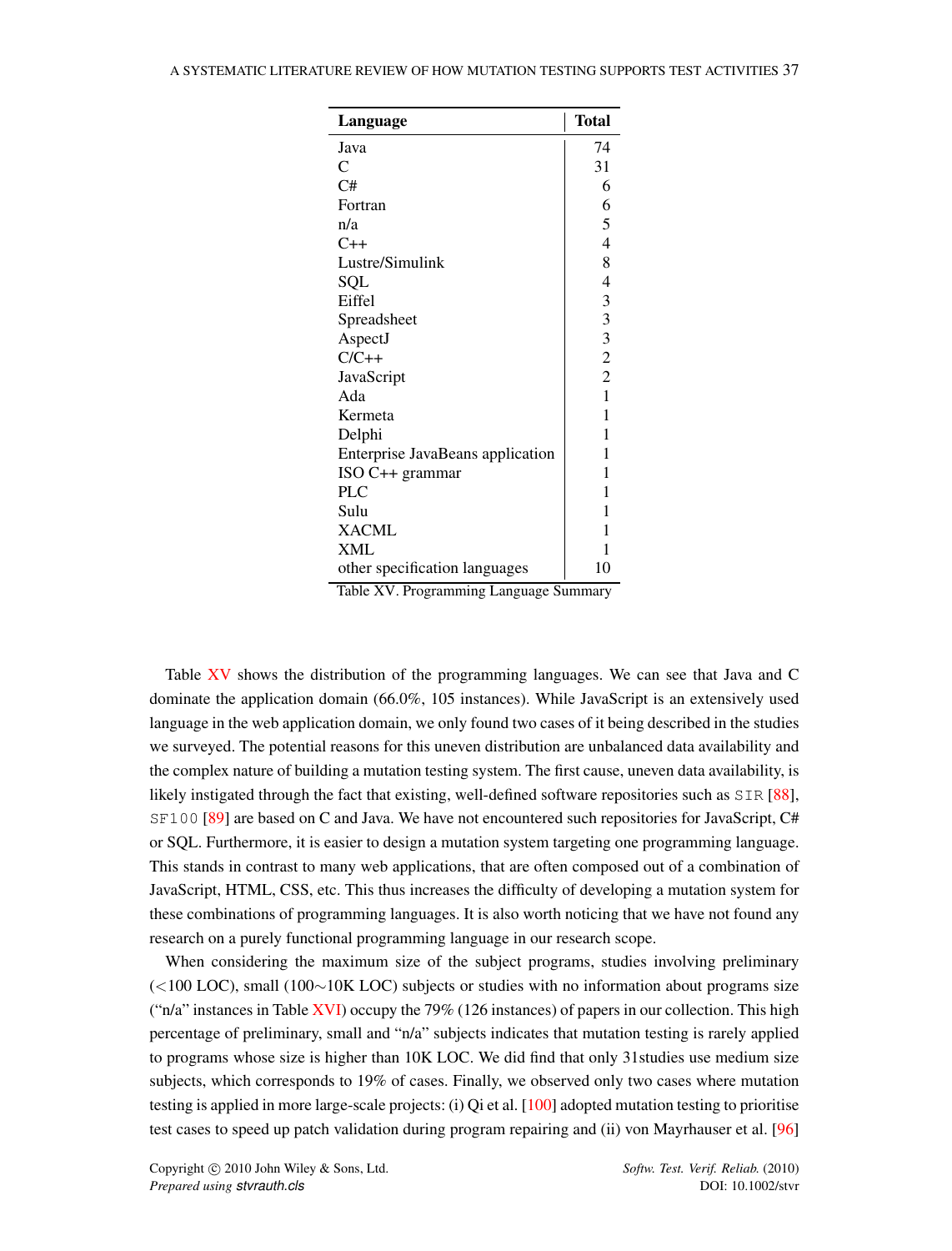<span id="page-37-0"></span>

| <b>Subject Size</b>        | Total |  |  |
|----------------------------|-------|--|--|
| n/a                        | 59    |  |  |
| small $(100\sim)10K$ LOC)  | 58    |  |  |
| medium $(10K \sim 1M$ LOC) | 31    |  |  |
| preliminary (<100 LOC)     | Q     |  |  |
| large $(>1M$ LOC)          | っ     |  |  |

Table XVI. Subject Size Summary

| Data Availability   Total |    |
|---------------------------|----|
| no                        | 81 |
| yes                       | 78 |

Table XVII. Data Availability Summary

proposed a new test data generation technique based on an Artificial Intelligence (AI) planner and evaluated their method on an Automated Cartridge System (ACS). These two instances show the full potential of mutation testing to be employed as a practical testing tool for large industrial systems.

With regard to the concern of data availability, we observe the following: 49.1% of the studies provide open access to their experiments. Together with 5 instances of "n/a" in Table [XV](#page-36-0) and 59 in Table [XVI](#page-37-0) (including subjects which cannot be measured as LOC, e.g. SpreadSheet applications), it is worth noticing that subject programs used in the experiment should be clearly specified. In addition, basic information on programming language, size and subject should also be clearly specified in the articles to ensure replicability.

*Summary.* For the subject systems used in the experiments in our survey, we discussed three aspects: programming language, size of subject programs and data availability. For programming languages, Java and C are the most common programming languages used in the experiments when applying mutation testing. There is a clear challenge in creating more mutation testing tools for other programming languages, especially in the area of web applications and functional programming (see the seventh recommendation labeled as R7 in Section [4.4\)](#page-39-0).

As for the maximum size of subject programs, small to medium scale projects ( $100~1M$ ) are widely used when applying mutation testing. Together with two large-scale cases, we can see the full potential of mutation testing as a practical testing tool for large industrial systems. We recommend more research on large-scale systems to further explore scalability issues (see the eighth recommendation labeled as R8 in Section [4.4\)](#page-39-0).

The third aspect we consider is data availability. Only 49.1% of the studies that we surveyed provide access to the subjects used. This again calls for more attention on reporting test experiments *appropriately*: the authors should explicitly specify the subject programs used in the experiment, covering at least the details of programming language, size and source.

<sup>&</sup>lt;sup>‡‡</sup>Here, we did not consider the number of "n/a" value when calculating the percentage (159 – 59 = 100).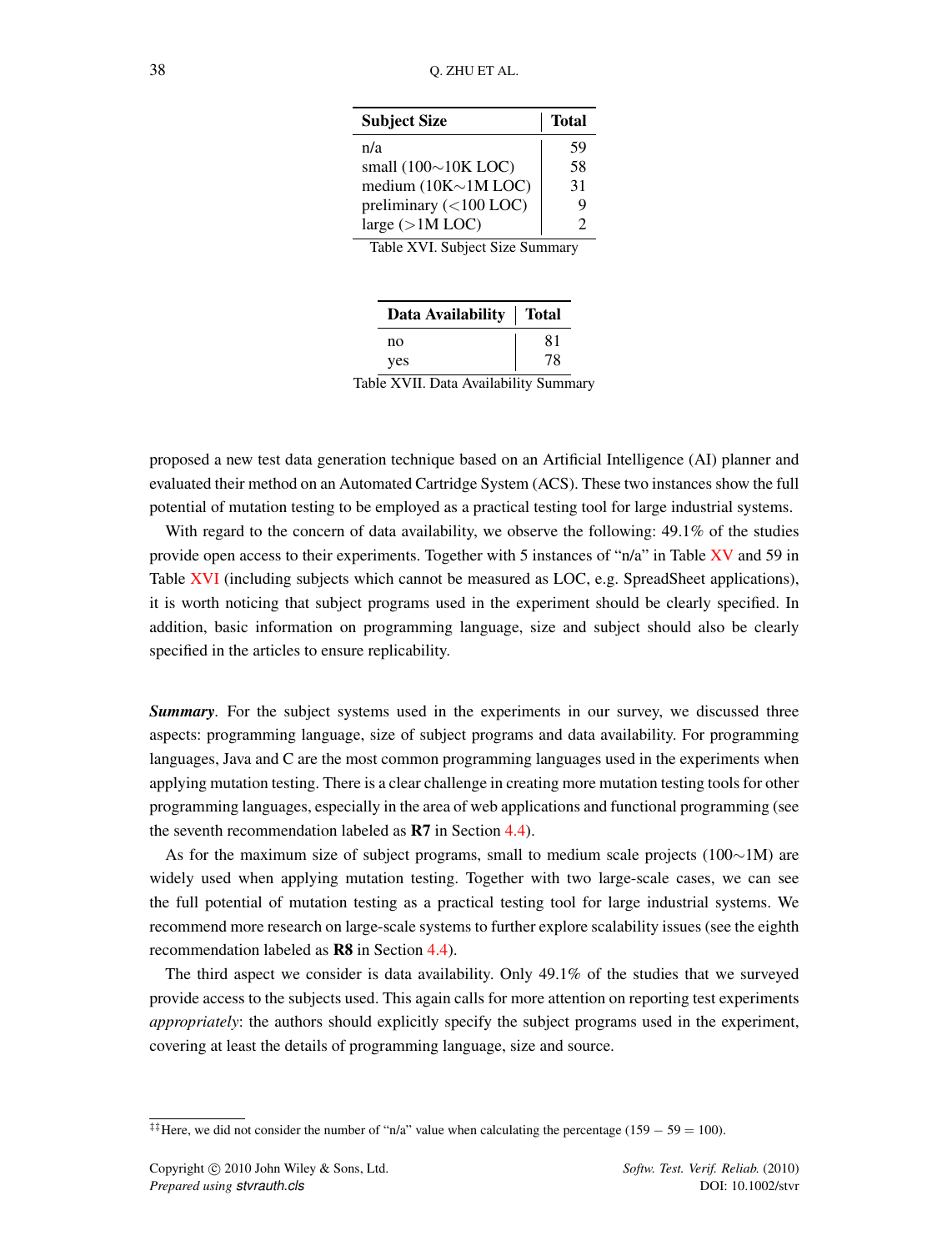### <span id="page-38-0"></span>*4.3. Summary of Research Questions*

We will now revisit the research questions and answer them in the light of our observations.

*RQ1: How mutation testing is used in testing activities?* Mutation testing is mainly used as a faultbased evaluation method (70.4%) in different testing activities. It assesses the fault-finding ability of various testing techniques through the mutation score or the number of killed mutants. Adopting mutation testing to improve other testing activities as a guide was first proposed by DeMilli and Offutt [\[35\]](#page-46-2) in 1991 when they used it to generate test data. As a "high end" test criterion, mutation testing started to gain popularity as a building block in different testing activities, like test data generation (28 instances), test case prioritisation (6 cases) and test strategy evaluation (3 instances). However, using mutation testing as part of new test approaches raises a challenge in itself, namely how to efficiently evaluate mutation-based testing? Besides, we found one limitation related to the "guide" role of mutation testing: mutation testing usually serves as a *where*-to-check constraint rather than a *what*-to-check improvement. Another finding of the application of mutation testing is that it often targets unit-level testing (74.4%), while only a small amount of studies featuring higherlevel testing show the benefit of mutation testing. As a result, we conclude that the current state of application of mutation testing is still rather limited.

*RQ2: How are empirical studies related to the mutation testing designed and reported?* First of all, for the mutation testing tools and mutation operators used in literature, we found that 49.1% of the articles adopted existing (open-source) mutation testing tools, such as MuJava for Java and Proteum for C. In contrast, we did encounter a few cases (21 in total) where the authors implemented their own tools or seeded mutants by hand. Furthermore, to investigate the distribution of mutation operators in the studies, we created a generic classification of mutation operators as shown in Section [3.3](#page-10-0) (4). The results indicate that certain programming languages lack specific mutation operators, at least as far as the mutation tools that we have surveyed concern.

Moreover, when looking at the two most significant problems related to mutation testing, the main approaches to dealing with the equivalent mutant problem are (1) treating mutants not killed as equivalent and (2) not investigating the equivalent mutants at all. In terms of cost reduction techniques, we observed that the "fixed number of mutants" is the most popular technique used to reduce computational cost, although we should mention that we did not focus on built-in reduction techniques.

The above findings suggest that the existing techniques designed to support the application of mutation testing are largely still under development: a mutation testing tool with a more complete set of mutation operators or a flexible mutation generation engine to which mutation operators can be added, is still needed. In the same vein, a more mature and efficient auxiliary tool for assisting in overcoming the equivalent mutant problem is needed. Furthermore, we have observed that we lack insight into the impact of selective mutation on mutation testing; this suggests a deeper understanding of mutation testing is required. For example, if we know what particular kinds of faults mutation is good at finding or how useful a particular type of mutant is when testing real software, we can then design the mutation operators accordingly.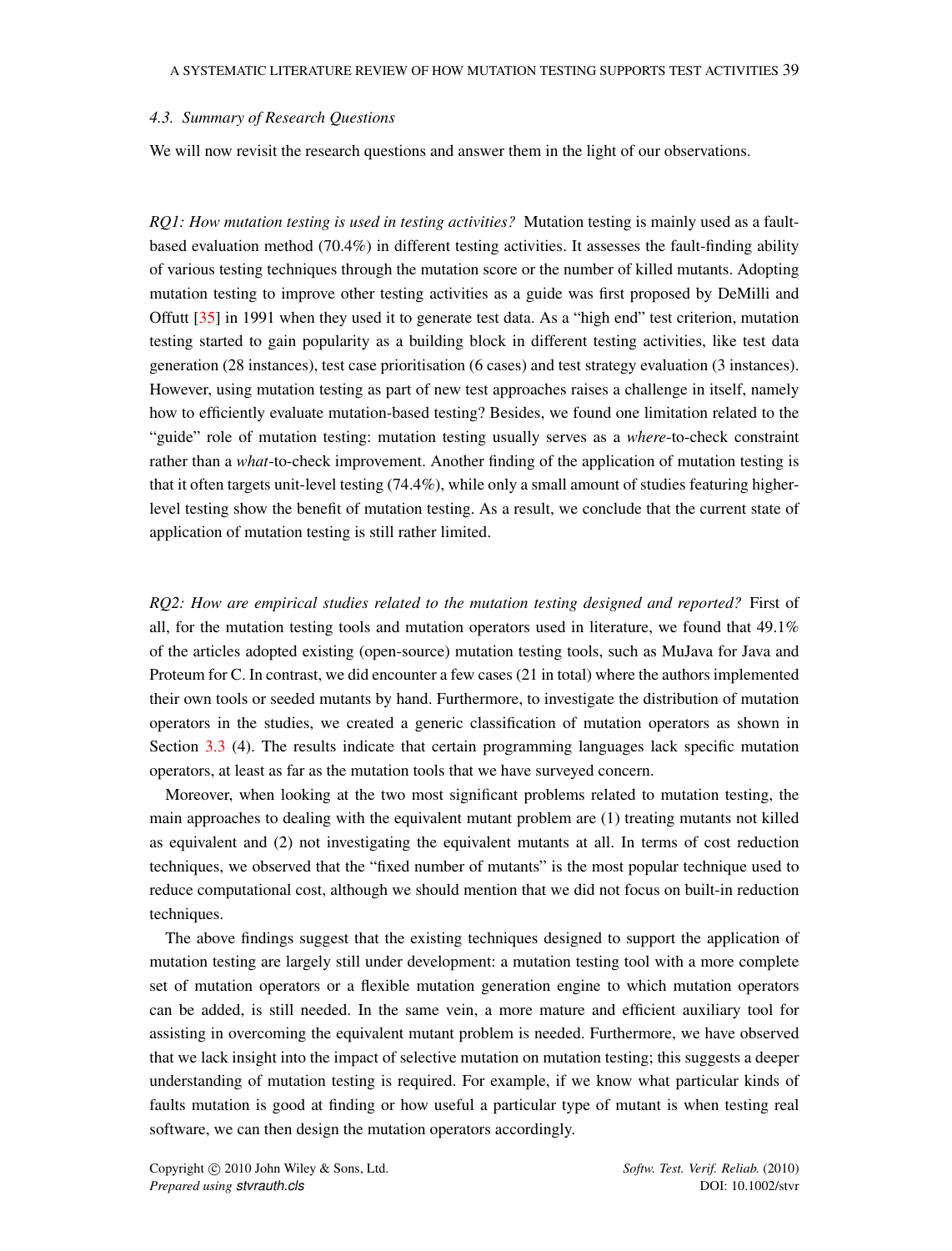<span id="page-39-1"></span>

| The poorly-specified aspects in   Number of papers<br>reporting mutation testing |     |
|----------------------------------------------------------------------------------|-----|
| test level                                                                       | 73  |
| mutation tool source                                                             | 77  |
| mutation operators                                                               | 61  |
| equivalent mutant problem                                                        | 91  |
| reduction problem                                                                | 108 |
| subject program source                                                           |     |

Table XVIII. Poorly-specified aspects in empirical studies

Based on the distribution of subject programs used in testing experiments or case studies, Java and C are the most common programming languages used in the experiments. Also, small to medium scale projects ( $100~1$ M LOC) are the most common subjects employed in the literature.

Besides, from the statistics of the collection, we found a considerable amount of papers did not provide a sufficiently clear or thorough specification when reporting mutation testing in their empirical studies. We summarised the poorly-specified aspects of mutation testing in Table [XVIII.](#page-39-1) As a result, we call for more attention on reporting mutation testing appropriately. The authors should provide at least the following details in the articles: the mutation tool (preferably with a link to its source code), mutation operators used in experiments, how to deal with the equivalent mutant problem, how to cope with high computational cost and details on the subject program (see the ninth recommendation labeled as R9 in Section [4.4\)](#page-39-0).

#### <span id="page-39-0"></span>*4.4. Recommendation of Future Research*

In this section, we will summarise the recommendations for the future research based on the discussion in two research questions above (in Section  $4.1.1-4.3$  $4.1.1-4.3$ ). We propose nine recommendations for the future research as follows:

*•* R1: Mutation testing can not only be used as *where*-to-check constraints but also to suggest *what* to check to improve test code quality.

As shown in Table [III](#page-20-1) in Section [4.1.1,](#page-20-2) when mutation testing serves as a "guide", mutants generated by the mutation testing system are mainly used to suggest the location to be checked, i.e., *where*-to-check constraints. For example, the location of mutants is used to assist the localisation of "unknown" faults in fault localisation. The mutation-based test data generation also used the position information to generate killable mutant conditions. However, mutation testing is not widely considered to be a benefit to improve test code quality by suggesting *what* to check, especially in test oracle problem. The *what*-to-check direction can be one opportunity for future research in mutation testing as a "guide" role.

*•* R2: For testing approaches that are guided by a mutation approach, more focus can be given to finding an appropriate way to evaluate mutation-based testing in an efficient manner.

When looking at the evaluation types in Table [IV](#page-23-0) in Section [4.1.1,](#page-20-2) we observe that 75.5% of the mutation-based testing techniques still adopt mutation faults to assess their effectiveness.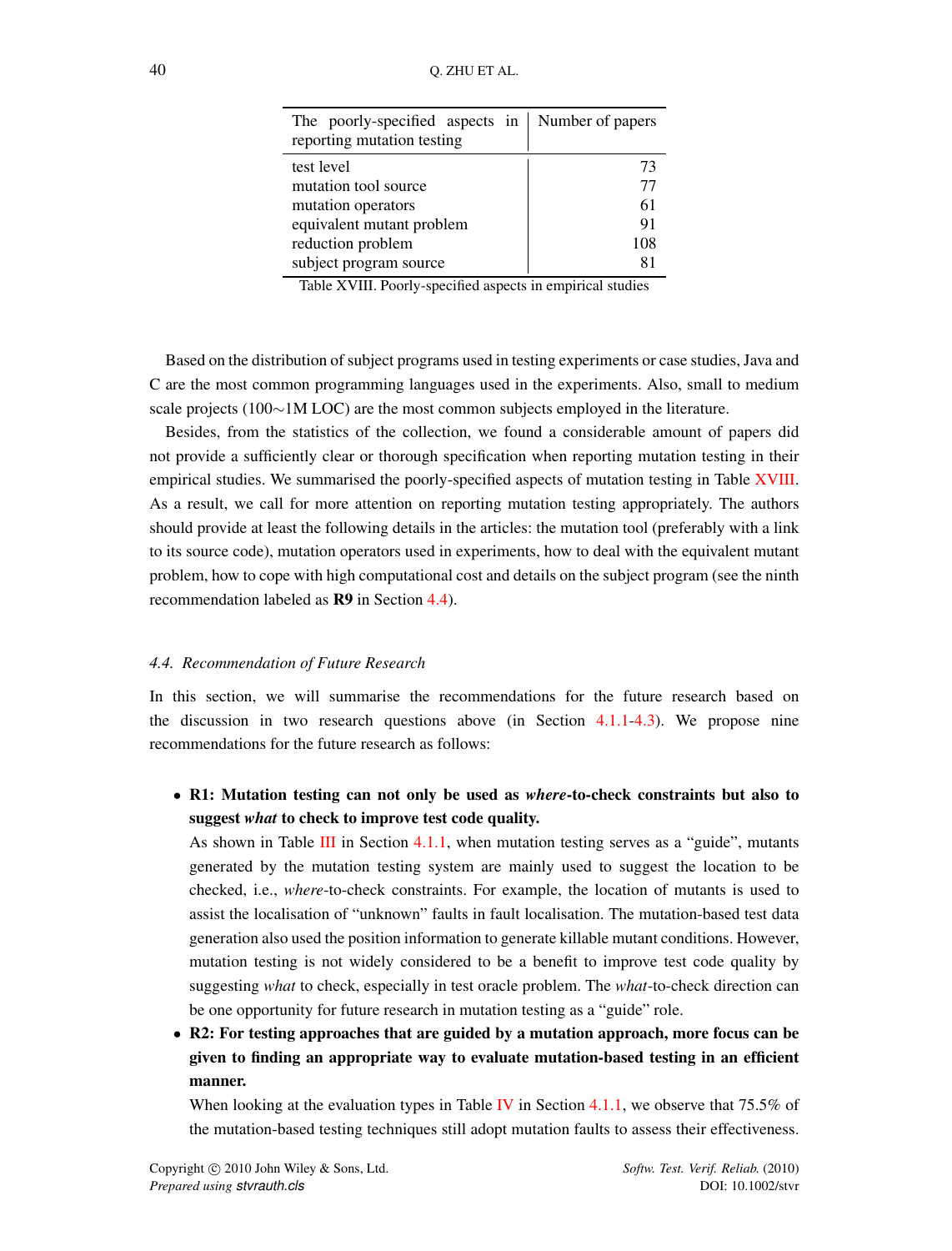This raises the question of whether the conclusions might be biased. As such, we open the issue of finding an appropriate way to evaluate mutation-based testing in an efficient manner.

### *•* R3: Study the higher-level application of mutation testing.

In Section [4.1.2](#page-24-1) we made the observation that mutation testing seems to mainly target the unitlevel testing, accounting for 74.4% of the studies we surveyed. This reveals a potential gap in how mutation testing is currently applied. It is thus our recommendation that researchers pay more attention to higher-level testing, such as integration testing and system testing. The research community should not only investigate potential differences in applying mutation testing at the unit-level or at a higher level of testing, but also explore whether the conclusions based on unit-level mutation testing could still apply to higher-level mutation testing. A pertinent question in this area could for example be whether an integration mutation fault can be considered as an alternative to a real bug at the integration level.

*•* R4: The design of a more flexible mutation generation engine that allows for the easy addition of new mutation operators.

As shown in Table [VII](#page-27-0) in Section [4.2.1,](#page-26-2) 49.1% of the articles adopted the existing tools which are open-source, while we also found 21 instances of researchers implementing their own tool or seeding the mutants by hand. Furthermore, in Table  $X$  and Table  $X$ I, we can see certain existing mutation testing tools lack certain mutation operators. These findings imply that existing mutation testing tools can not always satisfy all kinds of needs, and new types of mutation operators are also potentially needed. Since most existing mutation testing tools have been initialized for one particular language and a specific set of mutation operators, we see a clear need for a more flexible mutation generation engine to which new mutation operators can be added easily [\[2\]](#page-45-1).

*•* R5: A mature and efficient auxiliary tool to detect equivalent mutants that can be easily integrated with existing mutation tools.

In Section [4.2.3,](#page-31-1) the problem of equivalent mutants is mainly solved by manual analysis, assumptions (treating mutants not killed as either equivalent or nonequivalent) or no investigation at all during application. This observation leads to doubt about the efficacy of the state-of-art equivalent mutant detection. In the meanwhile, if there is a mature and efficient auxiliary tool which can easily link to the existing mutation system, the auxiliary tool can be a practical solution for the equivalent mutant problem when applying mutation testing. As a result, we call for a well-developed and easy to integrate auxiliary tool for the equivalent mutant problem.

*•* R6: More empirical studies on the selective mutation method can pay attention to programming languages other than Mothra and C.

As mentioned in Section [4.2.4,](#page-34-0) selective mutation is used by all the studies in our research scope. However, the selection of a subset of mutation operators in most papers is not well supported by existing empirical studies, except for Mothra [\[30\]](#page-45-28) and C [\[32\]](#page-46-0). Selective mutation requires more empirical studies to explore whether a certain subset of mutation operator can be applied in different programming languages.

*•* R7: More attention should be given to other programming languages, especially web applications and functional programming projects.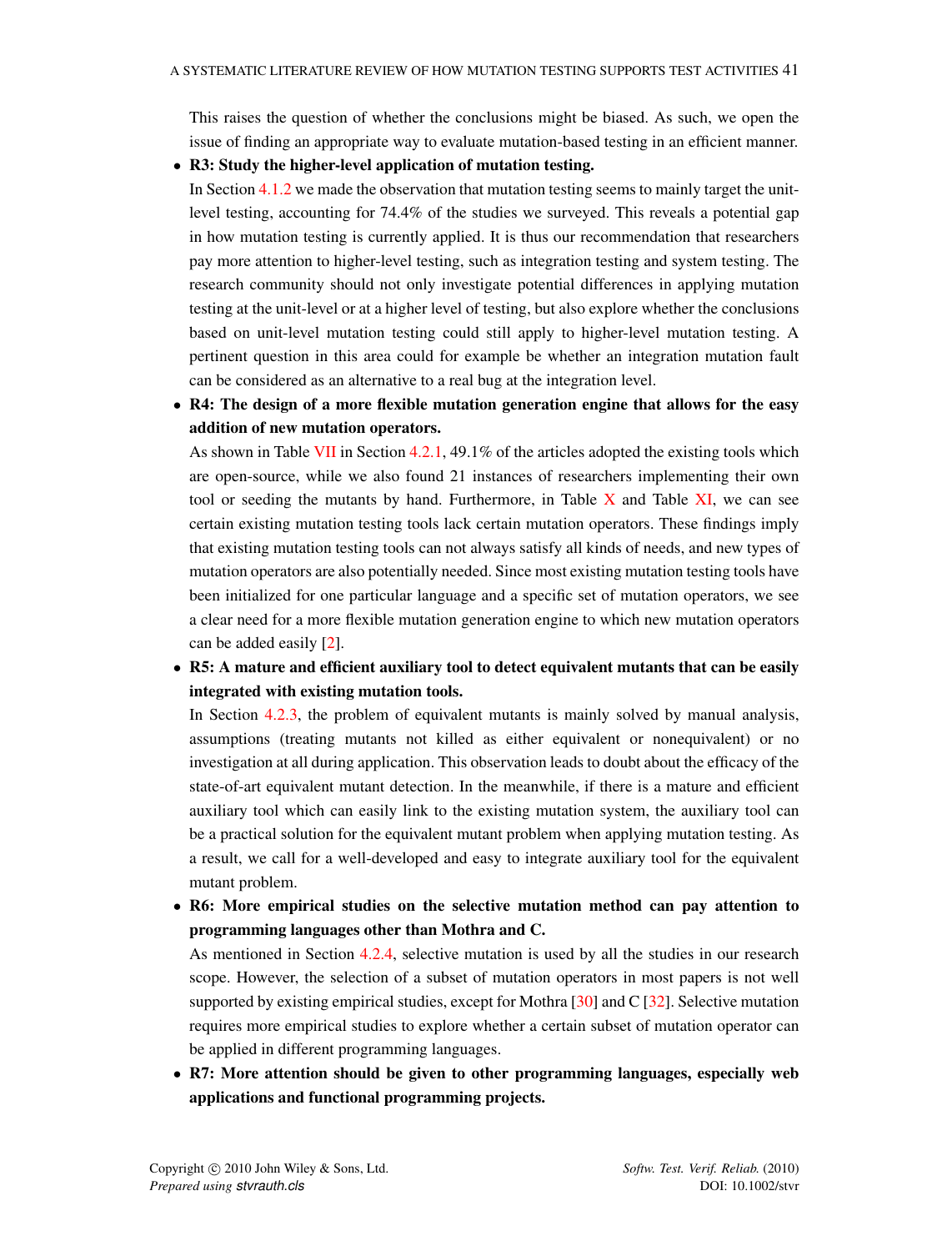As discussed in RQ2.5 in Section [4.2.5,](#page-35-1) Java and C are the most common programming languages that we surveyed. While JavaScript and functional programming languages are seldom applied. JavaScript, as one of the most popular languages in developing web applications, calls for more attention from the researchers. In the meanwhile, functional programming languages, such as Lisp and Haskell, are still playing an inevitable role in the implementation of programs; thus also require more focus in future studies.

- R8: Application of mutation testing in large-scale systems to explore scalability issues. From Table [XVI](#page-37-0) in Section [4.2.5](#page-35-1) we learn that the application of mutation testing to largescale programs whose size is greater than 1M LOC rarely happens (only two cases). In order to effectively apply mutation testing in industry, the scalability issue of mutation testing requires more attention. We recommend future research to use mutation testing in more large-scale systems to explore scalability issues.
- *•* R9: Authors should provide at least the following details in the articles: mutation tool source, mutation operators used in experiments, how to deal with the equivalent mutant problem, how to cope with high computational cost and subject program source.

From Table [XVIII](#page-39-1) in Section [4.4](#page-39-0) we remember that a considerable amount of papers reported mutation testing in a poor manner. To help progress research in the area more quickly and to allow for replication studies, we all need to take care to be careful in how we report mutation testing in empirical studies. We consider the above five elements to be essential when reporting mutation testing.

### 5. THREATS TO THE VALIDITY OF THIS REVIEW

<span id="page-41-0"></span>We have presented our methodology for performing this systematic literature review and its findings in the previous sections. As conducting a literature review largely relies on manual work, there is the concern that different researchers might end up with slightly different results and conclusions. To eliminate this potential risk caused by researcher bias as much as possible, we follow the guidelines for performing systematic literature reviews by Kitchenman [\[6\]](#page-45-5), Wohlin [\[73\]](#page-47-14), Brereton et al. [\[71\]](#page-47-13)) whenever possible. In particular, we keep a detailed record of procedures made throughout the review process by documenting all the metadata from article selection to characterisation (see PeerJ version) .

In this section, we are going to describe the main threats to validity of this review and discuss how we attempted to mitigate the risks regarding four aspects: the article selection, the attribute framework, the article characterisation and the result interpretation.

### *5.1. Article Selection*

Mutation testing is an active research field, and a plethora of realisations have been achieved as shown in Jia and Harman's thorough survey [\[1\]](#page-45-0). To address the main interest of our review, i.e. actual application of mutation testing, we need to define inclusion/exclusion criteria to include papers of interest and exclude irrelevant ones. But this also introduces a potential threat to the validity of our study: unclear article selection criteria. To minimise the ambiguity caused by the selection strategies, we carried out a pilot run of the study selection process to validate our selection criteria among the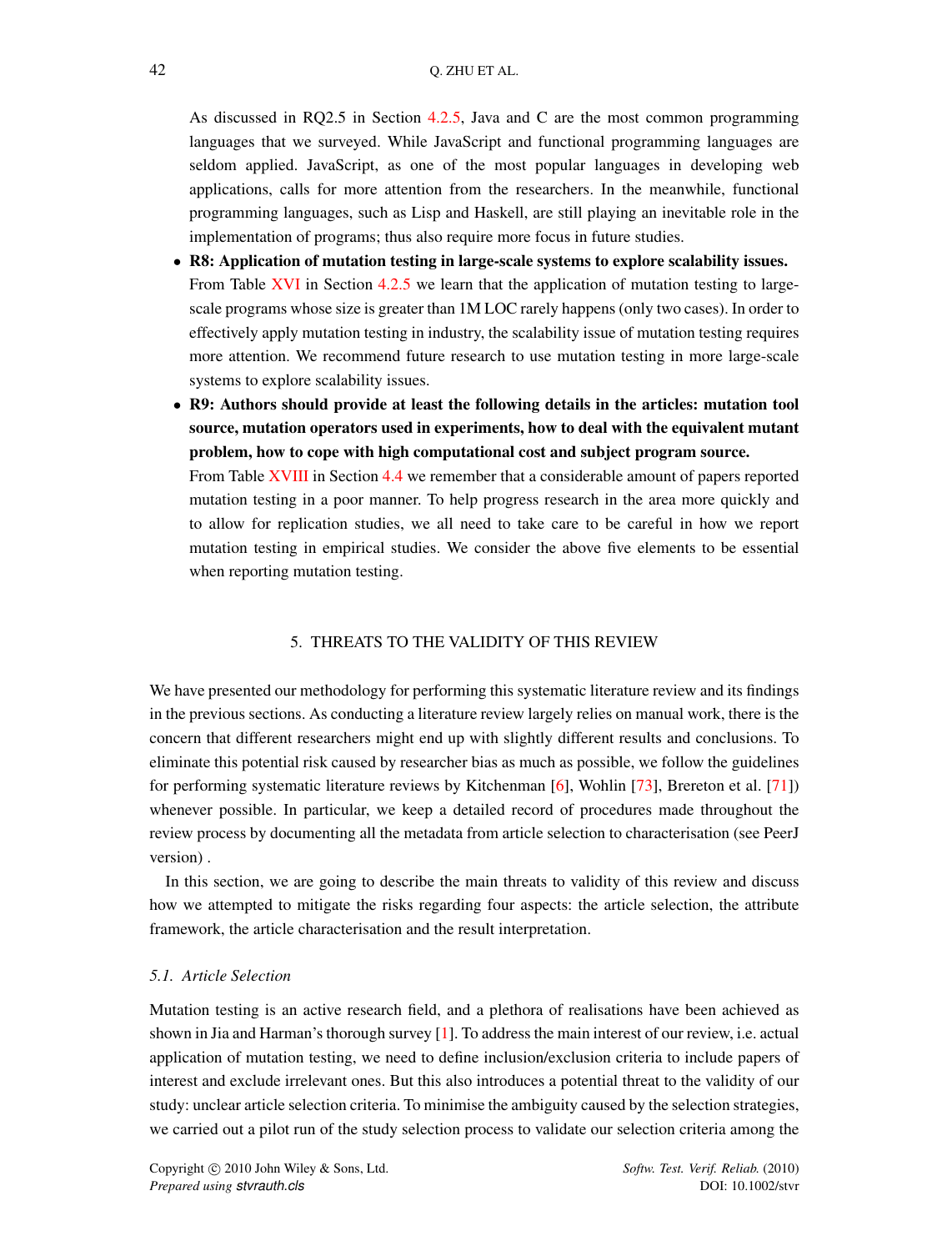three authors. This selection criteria validation led to a tiny revision. Besides, if there is any doubt about whether a paper belongs in our selected set, we had an internal discussion to see whether the paper should be included or not.

The venues in Table [I](#page-9-0) were selected because we considered them to be the key venues in software engineering and most relevant to software testing, debugging, software quality and validation. This presumption might result in an incomplete paper collection. In order to mitigate this threat, we also adopted snowballing to extend our set of papers from pre-selected venues to reduce the possibility of missing influential papers.

Although we made efforts to minimise the risks with regard to article selection, we cannot make definitive claims about the completeness of this review. We have one major limitation related to the article selection: we only considered top conference or journal papers to ensure the high quality while we excluded article summaries, interviews, reviews, workshops, panels and poster sessions. Vice versa, sometimes we were also confronted with a vague use of the "mutation testing" terminology, in particular, some papers used the term "mutation testing", while they are doing fault seeding, e.g. Lyu et al. [\[138\]](#page-50-3). The main difference between mutation testing and error seeding is the way how to introduce defects in the program [\[139\]](#page-50-4): mutation testing follows certain rules while error seeding adds the faults directly without any particular techniques.

### *5.2. Attribute Framework*

We consider the attribute framework to be the most subjective step in our approach: the generalisation of the attribute framework could be influenced by the researcher's experience as well as the reading sequence of the papers. To generate a useful and reasonable attribute framework, we followed a two-step approach: (1) we first wrote down the facets of interest according to our research questions and then (2) derived corresponding attributes of interest. Moreover, for each attribute, we need to ensure all possible values of each attribute are available, as well as a precise definition of each value. In this manner, we can target and modify the unclear points in our framework quickly. In particular, we conducted a pilot run for specifically for validating our attribute framework. The results led to several improvements to the attribute framework and demonstrated the applicability of the framework.

### *5.3. Article Characterisation*

Thanks to the complete definitions of values for each attribute, we can assign the value(s) to articles in a systematic manner. However, applying the attribute framework to the research body is still a subjective process. To eliminate subtle differences caused by our interpretation, we do no further interpretation of the information extracted from the papers in the second pilot run of validation. In particular, if there is no specified detail in a paper, we then mark as " $n/a$ ". Furthermore, we listed our data extraction strategies about how to identify and classify the values of each attribute in Section [3.3.](#page-10-0)

#### *5.4. Result Interpretation*

Researcher bias could cause a potential threat to validity when it comes to the result interpretation, i.e., the author might seek what he expected for in the review. We reduce the bias by (1) selecting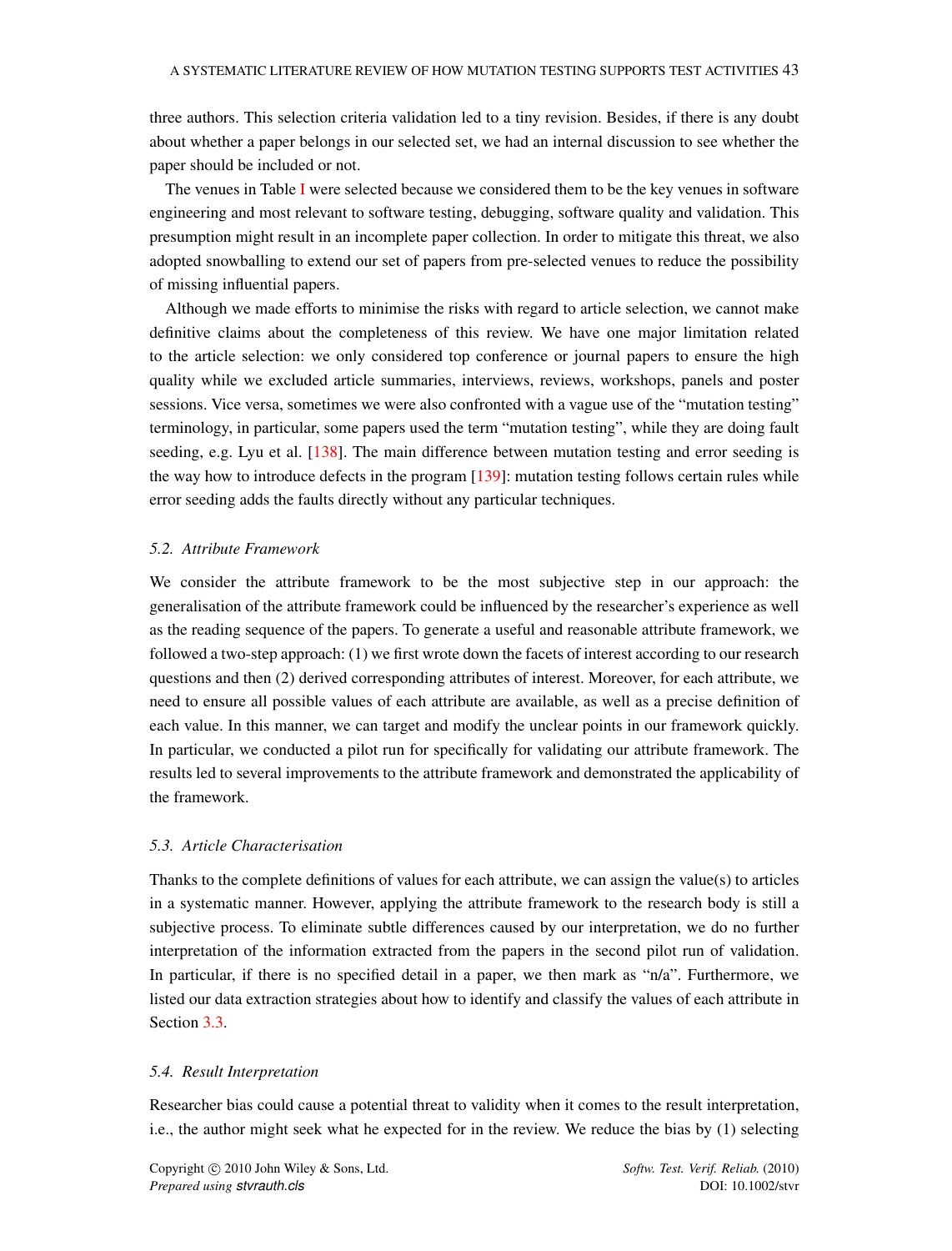all possible papers in a manner that is fair and seen to be fair and (2) discuss our findings based on statistical data we collected from the article characterisation. Also, our results are discussed among all the authors to reach an agreement.

### 6. CONCLUSION

<span id="page-43-0"></span>In this paper we have reported on a systematic literature review on the *application perspective* of mutation testing, clearly contrasting previous systematic reviews that surveyed the whole field of mutation testing and that did not specifically go into how mutation testing is applied (e.g. [\[1\]](#page-45-0)). We have characterised the studies that we have found on the basis of seven facets: (1) the role that mutation testing has in testing activities; (2) the testing activities (including categories, test level and testing strategies); (3) the mutation tools used in the experiments; (4) the mutation operators used in the experiments; (5) the description of the equivalent mutant problem; (6) the description of cost reduction techniques for mutation testing; and (7) the subjects software systems involved in the experiments (in terms of programming language, size and data availability). These seven facets pertain to our two main research questions: RQ1 *How is mutation testing used in testing activities?* and RQ2 *How are empirical studies related to mutation testing designed and reported?*

Our main procedure to conduct this systematic literature review is shown in Figure [1.](#page-6-1) To collect all the relevant papers under our research scope, we started with search queries in online libraries considering 17 venues. We selected the literature that focuses on the supporting role of mutation testing in testing activities with sufficient evidence to suggest that mutation testing is used. After that, we performed a snowballing procedure to collect missing articles, thus resulting in a final selection of 159 papers in 21 venues. Through a detailed reading of this research body, we derived an attribute framework that was consequently used to characterise the studies in a structured manner. The resulting systematic literature review can be of benefit for researchers in the area of mutation testing. Specifically, we provide (1) guidelines on how to apply and subsequently report on mutation testing in testing experiments and (2) recommendations for future work.

The derived attribute framework is shown in Table [II.](#page-17-0) This attribute framework generalises and details the essential elements related to the *actual* application of mutation testing, such as in which circumstances mutation testing is used and which mutation testing tool is selected. In particular, a generic classification of mutation operators is constructed to study and compare the mutation operators used in the experiments described. This attribute framework can be used as a reference for researchers when describing mutation operators. Based on our analysis of the results (in Section [4\)](#page-19-0), four points are key to remember:

- 1. Most studies use mutation testing as an assessment tool; they target the unit level. Not only should we pay more attention to higher-level and specification mutation, but we should also study how mutation testing can be employed to improve the test code quality. Furthermore, we also encourage researchers to investigate and explore more interesting applications for mutation analysis in the future by asking such questions as: what else can we mutate? (Section [4.1.1-](#page-20-2)[4.1.2\)](#page-24-1)
- 2. Many of the supporting techniques for making mutation testing truly applicable are still under-developed. Also, existing mutation tools are not complete with regard to the mutation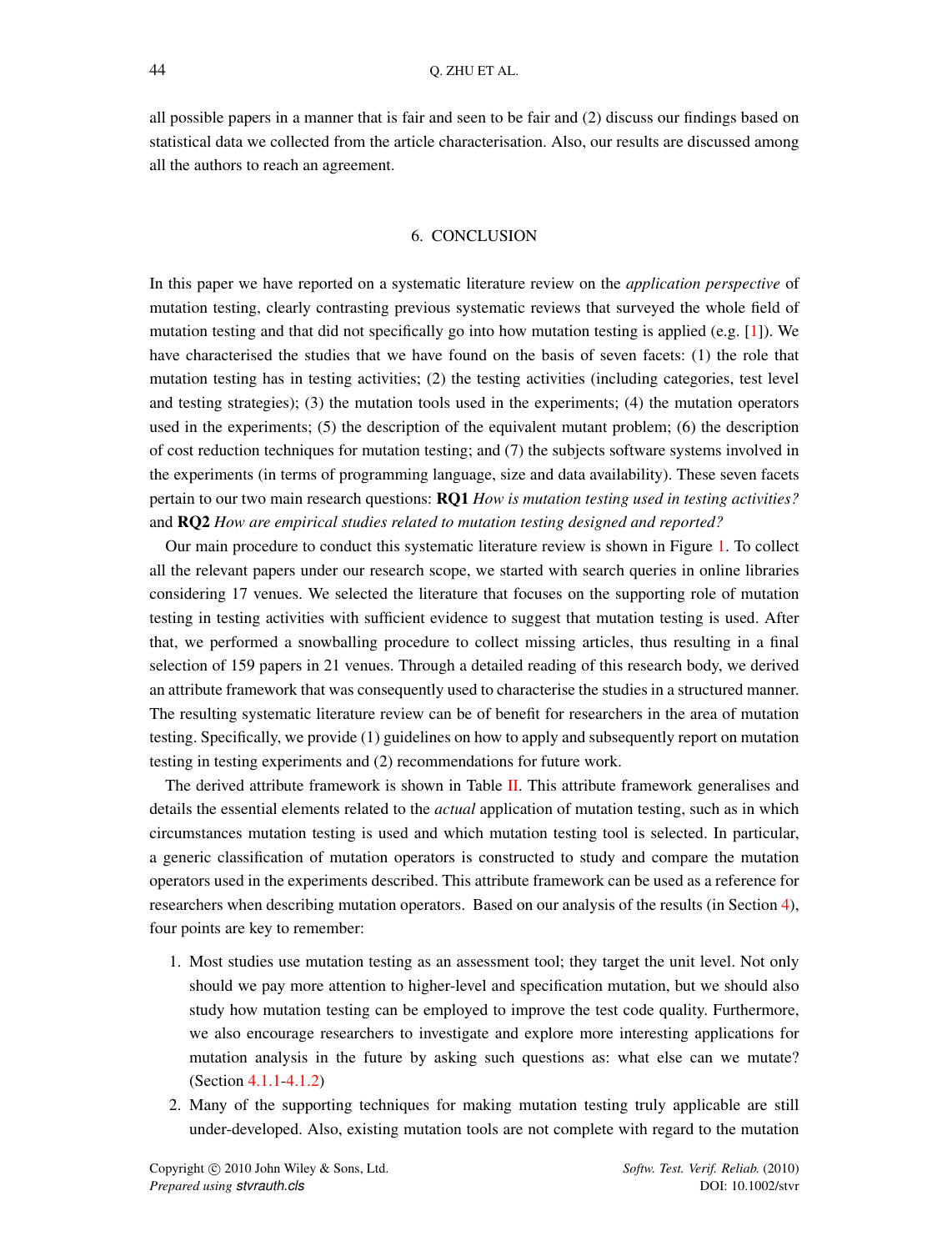operators they offer. The two key problems, namely the equivalent mutant detection problem and the high computation cost of mutation testing issues, are not well-solved in the context of our research body (Section [4.2.1](#page-26-2)[-4.2.4\)](#page-34-0).

- 3. A deeper understanding of mutation testing is required, such as what particular kinds of faults mutation testing is good at finding. This would help the community to develop new mutation operators as well as overcome some of the inherent challenges (Section [4.3\)](#page-38-0).
- 4. The awareness of *appropriately* reporting mutation testing in testing experiments should be raised among the researchers (Section [4.3\)](#page-38-0).

In summary, the work described in this paper makes following contributions:

- 1. A systematic literature review of 159 studies that apply mutation testing in scientific experiments, which includes an in-depth analysis of how mutation testing is applied and reported on.
- 2. A detailed attribute framework that generalises and details the essential elements related to *actual* use of mutation testing
- 3. A generic classification of mutation operators that can be used to compare different mutation testing tools.
- 4. An actual characterisation of all the selected papers based on the attribute framework.
- <span id="page-44-0"></span>5. A series of recommendations for future work including important suggestions on how to report mutation testing in testing experiments in an appropriate manner.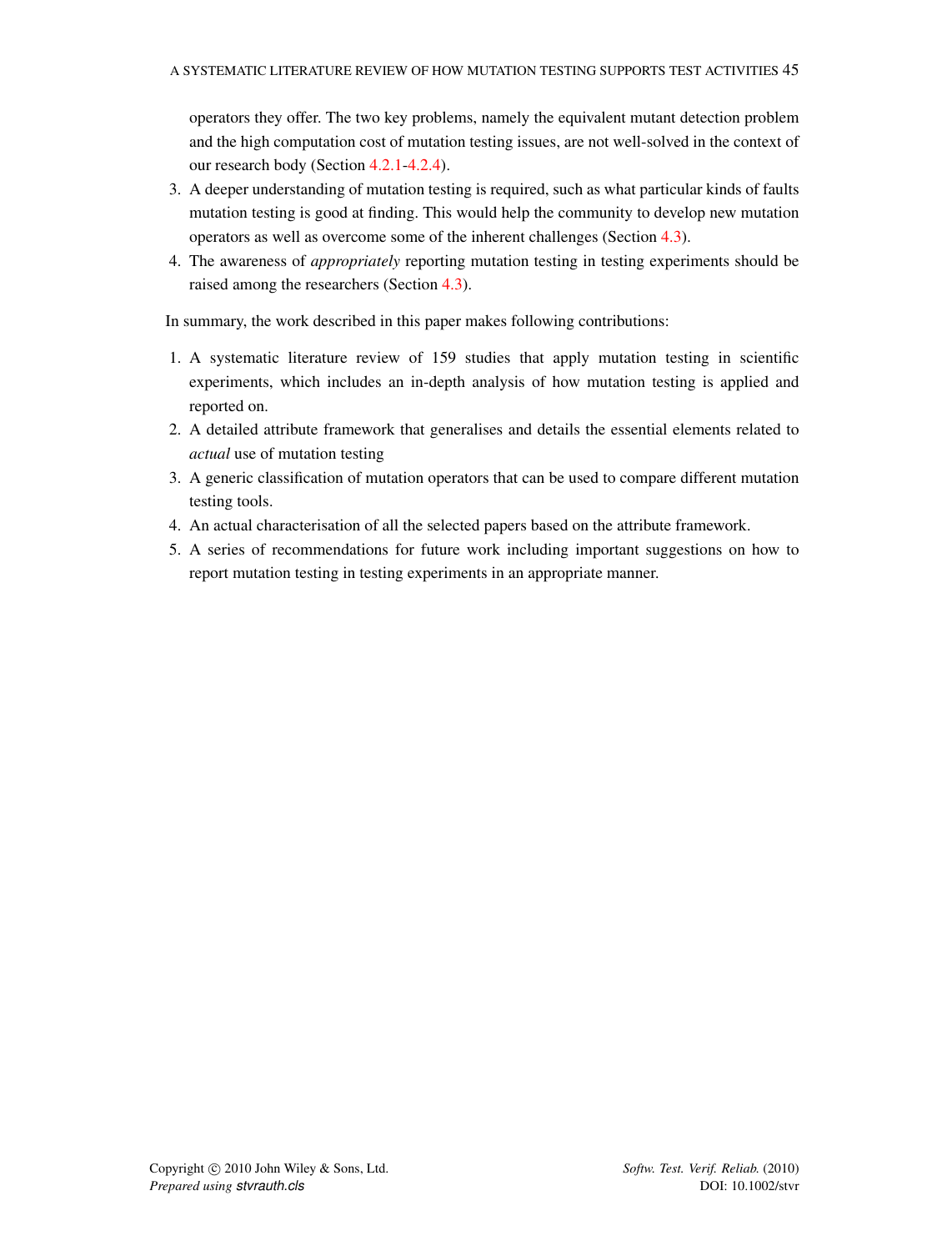### 46 Q. ZHU ET AL.

#### **REFERENCES**

- <span id="page-45-0"></span>1. Jia Y, Harman M. An analysis and survey of the development of mutation testing. *Software Engineering, IEEE Transactions on* 2011; 37(5):649–678.
- <span id="page-45-1"></span>2. Offutt J. A mutation carol: Past, present and future. *Information and Software Technology* 2011; 53(10):1098– 1107.
- <span id="page-45-2"></span>3. Lipton R. Fault diagnosis of computer programs. *Student Report, Carnegie Mellon University* 1971; .
- <span id="page-45-3"></span>4. DeMillo RA, Lipton RJ, Sayward FG. Hints on test data selection: Help for the practicing programmer. *Computer* 1978; (4):34–41.
- <span id="page-45-4"></span>5. Hamlet RG. Testing programs with the aid of a compiler. *Software Engineering, IEEE Transactions on* 1977; (4):279–290.
- <span id="page-45-5"></span>6. Kitchenham B. Guidelines for performing systematic literature reviews in software engineering. *Technical Report EBSE-2007-01*, 2007.
- <span id="page-45-6"></span>7. Offutt A. The coupling effect: fact or fiction. *ACM SIGSOFT Software Engineering Notes*, vol. 14, ACM, 1989; 131–140.
- <span id="page-45-7"></span>8. Offutt AJ. Investigations of the software testing coupling effect. *ACM Transactions on Software Engineering and Methodology (TOSEM)* 1992; 1(1):5–20.
- <span id="page-45-8"></span>9. Wah K. Fault coupling in finite bijective functions. *Software Testing, Verification and Reliability* 1995; 5(1):3–47.
- 10. Wah K. A theoretical study of fault coupling. *Software testing, verification and reliability* 2000; 10(1):3–45.
- <span id="page-45-9"></span>11. Wah KHT. An analysis of the coupling effect i: single test data. *Science of Computer Programming* 2003; 48(2):119–161.
- <span id="page-45-10"></span>12. Kapoor K. Formal analysis of coupling hypothesis for logical faults. *Innovations in Systems and Software Engineering* 2006; 2(2):80–87.
- <span id="page-45-11"></span>13. Budd TA, Angluin D. Two notions of correctness and their relation to testing. *Acta Informatica* 1982; 18(1):31–45.
- <span id="page-45-12"></span>14. Madeyski L, Orzeszyna W, Torkar R, Józala M. Overcoming the equivalent mutant problem: A systematic literature review and a comparative experiment of second order mutation. *Software Engineering, IEEE Transactions on* 2014; 40(1):23–42.
- <span id="page-45-13"></span>15. Ammann P, Offutt J. *Introduction to software testing*. Cambridge University Press, 2008.
- <span id="page-45-14"></span>16. Budd T, Sayward F. Users guide to the pilot mutation system. *Yale University, New Haven, Connecticut, Technique Report* 1977; 114.
- <span id="page-45-15"></span>17. King KN, Offutt AJ. A fortran language system for mutation-based software testing. *Software: Practice and Experience* 1991; 21(7):685–718.
- <span id="page-45-16"></span>18. Delamaro ME, Maldonado JC, Mathur A. Proteum-a tool for the assessment of test adequacy for c programs users guide. *PCS*, vol. 96, 1996; 79–95.
- <span id="page-45-17"></span>19. Ma YS, Offutt J, Kwon YR. Mujava: a mutation system for java. *Proceedings of the 28th international conference on Software engineering*, ACM, 2006; 827–830.
- <span id="page-45-18"></span>20. Tuya J, Suárez-Cabal MJ, De La Riva C. Mutating database queries. *Information and Software Technology* 2007; 49(4):398–417.
- <span id="page-45-19"></span>21. Mathur AP, Wong WE. An empirical comparison of data flow and mutation-based test adequacy criteria. *Software Testing, Verification and Reliability* 1994; 4(1):9–31.
- <span id="page-45-20"></span>22. Frankl PG, Weiss SN, Hu C. All-uses vs mutation testing: an experimental comparison of effectiveness. *Journal of Systems and Software* 1997; 38(3):235–253.
- <span id="page-45-21"></span>23. Li N, Praphamontripong U, Offutt J. An experimental comparison of four unit test criteria: Mutation, edge-pair, all-uses and prime path coverage. *Software Testing, Verification and Validation Workshops, 2009. ICSTW'09. International Conference on*, IEEE, 2009; 220–229.
- <span id="page-45-22"></span>24. Andrews JH, Briand LC, Labiche Y. Is mutation an appropriate tool for testing experiments?[software testing]. *Software Engineering, 2005. ICSE 2005. Proceedings. 27th International Conference on*, IEEE, 2005; 402–411.
- <span id="page-45-23"></span>25. Offutt AJ, Untch RH. Mutation 2000: Uniting the orthogonal. *Mutation testing for the new century*. Springer, 2001; 34–44.
- <span id="page-45-24"></span>26. Acree Jr AT. On mutation. *Technical Report*, DTIC Document 1980.
- <span id="page-45-25"></span>27. Wong WE, Mathur AP. Reducing the cost of mutation testing: An empirical study. *Journal of Systems and Software* 1995; 31(3):185–196.
- <span id="page-45-26"></span>28. Hussain S. Mutation clustering. *Ms. Th., King's College London, Strand, London* 2008; .
- <span id="page-45-27"></span>29. Ji C, Chen Z, Xu B, Zhao Z. A novel method of mutation clustering based on domain analysis. *SEKE*, vol. 9, 2009; 422–425.
- <span id="page-45-28"></span>30. Offutt AJ, Lee A, Rothermel G, Untch RH, Zapf C. An experimental determination of sufficient mutant operators. *ACM Transactions on Software Engineering and Methodology (TOSEM)* 1996; 5(2):99–118.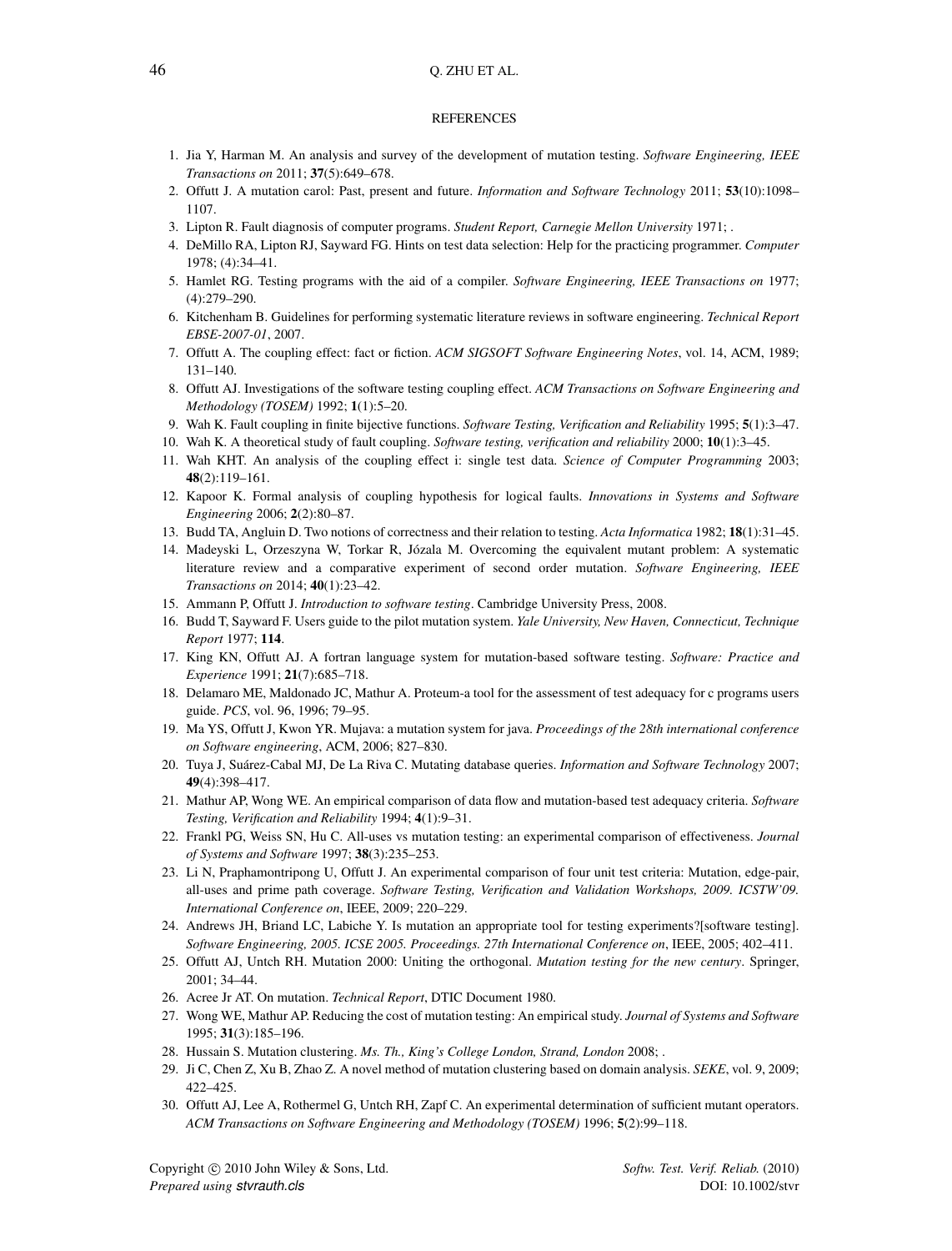- <span id="page-46-10"></span>31. Mresa ES, Bottaci L. Efficiency of mutation operators and selective mutation strategies: An empirical study. *Software Testing Verification and Reliability* 1999; 9(4):205–232.
- <span id="page-46-0"></span>32. Siami Namin A, Andrews JH, Murdoch DJ. Sufficient mutation operators for measuring test effectiveness. *Proceedings of the 30th international conference on Software engineering*, ACM, 2008; 351–360.
- <span id="page-46-1"></span>33. Howden WE. Weak mutation testing and completeness of test sets. *IEEE Transactions on Software Engineering* 1982; (4):371–379.
- 34. Offutt AJ, Lee SD. An empirical evaluation of weak mutation. *IEEE Transactions on Software Engineering* 1994; 20(5):337–344.
- <span id="page-46-2"></span>35. DeMillo R, Offutt AJ. Constraint-based automatic test data generation. *Software Engineering, IEEE Transactions on* 1991; 17(9):900–910.
- <span id="page-46-3"></span>36. Untch RH. Mutation-based software testing using program schemata. *Proceedings of the 30th annual Southeast regional conference*, ACM, 1992; 285–291.
- <span id="page-46-4"></span>37. Untch R, Offutt AJ, Harrold MJ. Mutation testing using mutant schemata. *Proc. International Symposium on Software Testing and Analysis (ISSTA)*, 1993; 139–148.
- <span id="page-46-5"></span>38. Baldwin D, Sayward F. Heuristics for determining equivalence of program mutations. *Technical Report*, DTIC Document 1979.
- <span id="page-46-6"></span>39. Hierons R, Harman M, Danicic S. Using program slicing to assist in the detection of equivalent mutants. *Software Testing, Verification and Reliability* 1999; 9(4):233–262.
- <span id="page-46-7"></span>40. Martin E, Xie T. A fault model and mutation testing of access control policies. *Proceedings of the 16th international conference on World Wide Web*, ACM, 2007; 667–676.
- <span id="page-46-8"></span>41. Ellims M, Ince D, Petre M. The csaw c mutation tool: Initial results. *Testing: Academic and Industrial Conference Practice and Research Techniques-MUTATION, 2007. TAICPART-MUTATION 2007*, IEEE, 2007; 185–192.
- <span id="page-46-9"></span>42. du Bousquet L, Delaunay M. Towards mutation analysis for lustre programs. *Electronic Notes in Theoretical Computer Science* 2008; 203(4):35–48.
- <span id="page-46-11"></span>43. Harman M, Hierons R, Danicic S. The relationship between program dependence and mutation analysis. *Mutation testing for the new century*. Springer, 2001; 5–13.
- <span id="page-46-12"></span>44. Adamopoulos K, Harman M, Hierons RM. How to overcome the equivalent mutant problem and achieve tailored selective mutation using co-evolution. *Genetic and evolutionary computation conference*, Springer, 2004; 1338– 1349.
- <span id="page-46-13"></span>45. Vincenzi AMR, Nakagawa EY, Maldonado JC, Delamaro ME, Romero RAF. Bayesian-learning based guidelines to determine equivalent mutants. *International Journal of Software Engineering and Knowledge Engineering* 2002; 12(06):675–689.
- <span id="page-46-14"></span>46. Schuler D, Dallmeier V, Zeller A. Efficient mutation testing by checking invariant violations. *Proceedings of the eighteenth international symposium on Software testing and analysis*, ACM, 2009; 69–80.
- <span id="page-46-15"></span>47. Schuler D, Zeller A. (un-) covering equivalent mutants. *2010 Third International Conference on Software Testing, Verification and Validation*, IEEE, 2010; 45–54.
- <span id="page-46-16"></span>48. Budd TA, Lipton RJ, DeMillo RA, Sayward FG. *Mutation analysis*. Yale University, Department of Computer Science, 1979.
- <span id="page-46-17"></span>49. Agrawal H, DeMillo R, Hathaway R, Hsu W, Hsu W, Krauser E, Martin RJ, Mathur A, Spafford E. Design of mutant operators for the c programming language. *Technical Report*, Technical Report SERC-TR-41-P, Software Engineering Research Center, Department of Computer Science, Purdue University, Indiana 1989.
- <span id="page-46-18"></span>50. DeMillo RA. Test adequacy and program mutation. *Software Engineering, 1989. 11th International Conference on*, 1989; 355–356, doi:10.1109/ICSE.1989.714449.
- <span id="page-46-19"></span>51. Ntafos SC. On testing with required elements. *Proceedings of COMPSAC*, vol. 81, 1981; 132–139.
- <span id="page-46-21"></span>52. Ntafos SC. An evaluation of required element testing strategies. *Proceedings of the 7th international conference on Software engineering*, IEEE Press, 1984; 250–256.
- 53. Ntafos SC. On required element testing. *Software Engineering, IEEE Transactions on* 1984; (6):795–803.
- <span id="page-46-20"></span>54. Duran JW, Ntafos SC. An evaluation of random testing. *Software Engineering, IEEE Transactions on* 1984; (4):438–444.
- <span id="page-46-22"></span>55. Zhang L, Xie T, Zhang L, Tillmann N, De Halleux J, Mei H. Test generation via dynamic symbolic execution for mutation testing. *Software Maintenance (ICSM), 2010 IEEE International Conference on*, IEEE, 2010; 1–10.
- <span id="page-46-23"></span>56. Papadakis M, Malevris N. Automatically performing weak mutation with the aid of symbolic execution, concolic testing and search-based testing. *Software Quality Journal* 2011; 19(4):691–723.
- <span id="page-46-24"></span>57. Namin AS, Andrews JH. The influence of size and coverage on test suite effectiveness. *Proceedings of the eighteenth international symposium on Software testing and analysis*, ACM, 2009; 57–68.
- <span id="page-46-25"></span>58. Inozemtseva L, Holmes R. Coverage is not strongly correlated with test suite effectiveness. *Proceedings of the 36th International Conference on Software Engineering*, ACM, 2014; 435–445.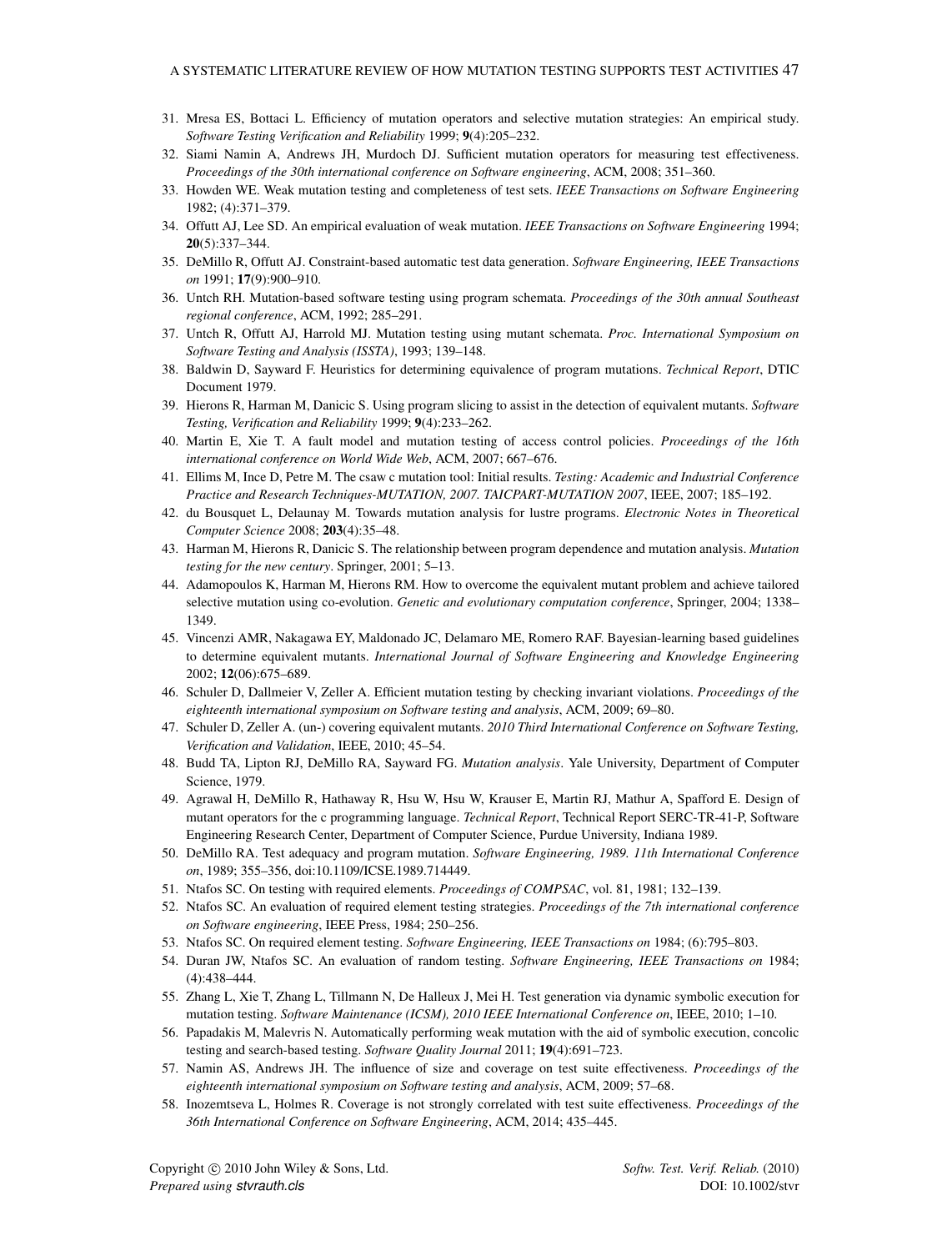- <span id="page-47-0"></span>59. Zhang Y, Mesbah A. Assertions are strongly correlated with test suite effectiveness. *Proceedings of the 2015 10th Joint Meeting on Foundations of Software Engineering, ESEC/FSE*, 2015; 214–224.
- <span id="page-47-1"></span>60. Whalen M, Gay G, You D, Heimdahl MP, Staats M. Observable modified condition/decision coverage. *Proceedings of the 2013 International Conference on Software Engineering*, IEEE Press, 2013; 102–111.
- <span id="page-47-2"></span>61. Rothermel G, Untch RH, Chu C, Harrold MJ. Prioritizing test cases for regression testing. *Software Engineering, IEEE Transactions on* 2001; 27(10):929–948.
- <span id="page-47-3"></span>62. Elbaum S, Malishevsky AG, Rothermel G. Test case prioritization: A family of empirical studies. *Software Engineering, IEEE Transactions on* 2002; 28(2):159–182.
- <span id="page-47-4"></span>63. Do H, Rothermel G. A controlled experiment assessing test case prioritization techniques via mutation faults. *Software Maintenance, 2005. ICSM'05. Proceedings of the 21st IEEE International Conference on*, IEEE, 2005; 411–420.
- <span id="page-47-5"></span>64. Do H, Rothermel G. On the use of mutation faults in empirical assessments of test case prioritization techniques. *Software Engineering, IEEE Transactions on* 2006; 32(9):733–752.
- <span id="page-47-6"></span>65. Offutt AJ, Pan J, Voas JM. Procedures for reducing the size of coverage-based test sets. *Proceedings of the Twelfth International Conference on Testing Computer Software*, Citeseer, 1995.
- <span id="page-47-7"></span>66. Zhang L, Marinov D, Zhang L, Khurshid S. An empirical study of junit test-suite reduction. *Software Reliability Engineering (ISSRE), 2011 IEEE 22nd International Symposium on*, IEEE, 2011; 170–179.
- <span id="page-47-8"></span>67. Wang X, Cheung SC, Chan WK, Zhang Z. Taming coincidental correctness: Coverage refinement with context patterns to improve fault localization. *Proceedings of the 31st International Conference on Software Engineering*, IEEE Computer Society, 2009; 45–55.
- <span id="page-47-10"></span>68. Papadakis M, Le Traon Y. Using mutants to locate "unknown" faults. *Software Testing, Verification and Validation (ICST), 2012 IEEE Fifth International Conference on*, IEEE, 2012; 691–700.
- <span id="page-47-11"></span>69. Papadakis M, Le Traon Y. Metallaxis-fl: mutation-based fault localization. *Software Testing, Verification and Reliability* 2015; 25(5-7):605–628.
- <span id="page-47-12"></span>70. Kysh L. Difference between a systematic review and a literature review. [https://dx.doi.org/10.6084/](https://dx.doi.org/10.6084/m9.figshare.766364.v1) [m9.figshare.766364.v1](https://dx.doi.org/10.6084/m9.figshare.766364.v1) 2013. [Online; accessed 4-August-2016].
- <span id="page-47-13"></span>71. Brereton P, Kitchenham BA, Budgen D, Turner M, Khalil M. Lessons from applying the systematic literature review process within the software engineering domain. *Journal of systems and software* 2007; 80(4):571–583.
- <span id="page-47-9"></span>72. Cornelissen B, Zaidman A, Van Deursen A, Moonen L, Koschke R. A systematic survey of program comprehension through dynamic analysis. *IEEE Transactions on Software Engineering* 2009; 35(5):684–702.
- <span id="page-47-14"></span>73. Wohlin C. Guidelines for snowballing in systematic literature studies and a replication in software engineering. *Proceedings of the 18th International Conference on Evaluation and Assessment in Software Engineering*, ACM, 2014; 38.
- <span id="page-47-15"></span>74. Graham D, Van Veenendaal E, Evans I. *Foundations of software testing: ISTQB certification*. Cengage Learning EMEA, 2008.
- <span id="page-47-16"></span>75. van Deursen A. Software Testing in 2048. [https://speakerdeck.com/avandeursen/](https://speakerdeck.com/avandeursen/software-testing-in-2048) [software-testing-in-2048](https://speakerdeck.com/avandeursen/software-testing-in-2048) 1 2016. [Online; accessed 13-Sep-2016].
- <span id="page-47-17"></span>76. Papadakis M, Malevris N. Automatic mutation test case generation via dynamic symbolic execution. *Software reliability engineering (ISSRE), 2010 IEEE 21st international symposium on*, IEEE, 2010; 121–130.
- <span id="page-47-18"></span>77. Available mutation operations (PIT). <http://pitest.org/quickstart/mutators/>. [Online; accessed 10-August-2016].
- <span id="page-47-19"></span>78. Ma YS, Offutt J. Description of class mutation mutation operators for java. *Electronics and Telecommunications Research Institute, Korea* 2005; .
- <span id="page-47-20"></span>79. Mirshokraie S, Mesbah A, Pattabiraman K. Efficient javascript mutation testing. *Software Testing, Verification and Validation (ICST), 2013 IEEE Sixth International Conference on*, IEEE, 2013; 74–83.
- <span id="page-47-21"></span>80. Außerlechner S, Fruhmann S, Wieser W, Hofer B, Spörk R, Mühlbacher C, Wotawa F. The right choice matters! smt solving substantially improves model-based debugging of spreadsheets. *2013 13th International Conference on Quality Software*, IEEE, 2013; 139–148.
- <span id="page-47-22"></span>81. Delamare R, Baudry B, Ghosh S, Gupta S, Le Traon Y. An approach for testing pointcut descriptors in aspectj. *Software Testing, Verification and Reliability* 2011; 21(3):215–239.
- <span id="page-47-23"></span>82. Xu D, Ding J. Prioritizing state-based aspect tests. *2010 Third International Conference on Software Testing, Verification and Validation*, IEEE, 2010; 265–274.
- <span id="page-47-24"></span>83. Hong S, Staats M, Ahn J, Kim M, Rothermel G. The impact of concurrent coverage metrics on testing effectiveness. *Software Testing, Verification and Validation (ICST), 2013 IEEE Sixth International Conference on*, IEEE, 2013; 232–241.
- <span id="page-47-25"></span>84. Hong S, Staats M, Ahn J, Kim M, Rothermel G. Are concurrency coverage metrics effective for testing: a comprehensive empirical investigation. *Software Testing, Verification and Reliability* 2015; 25(4):334–370.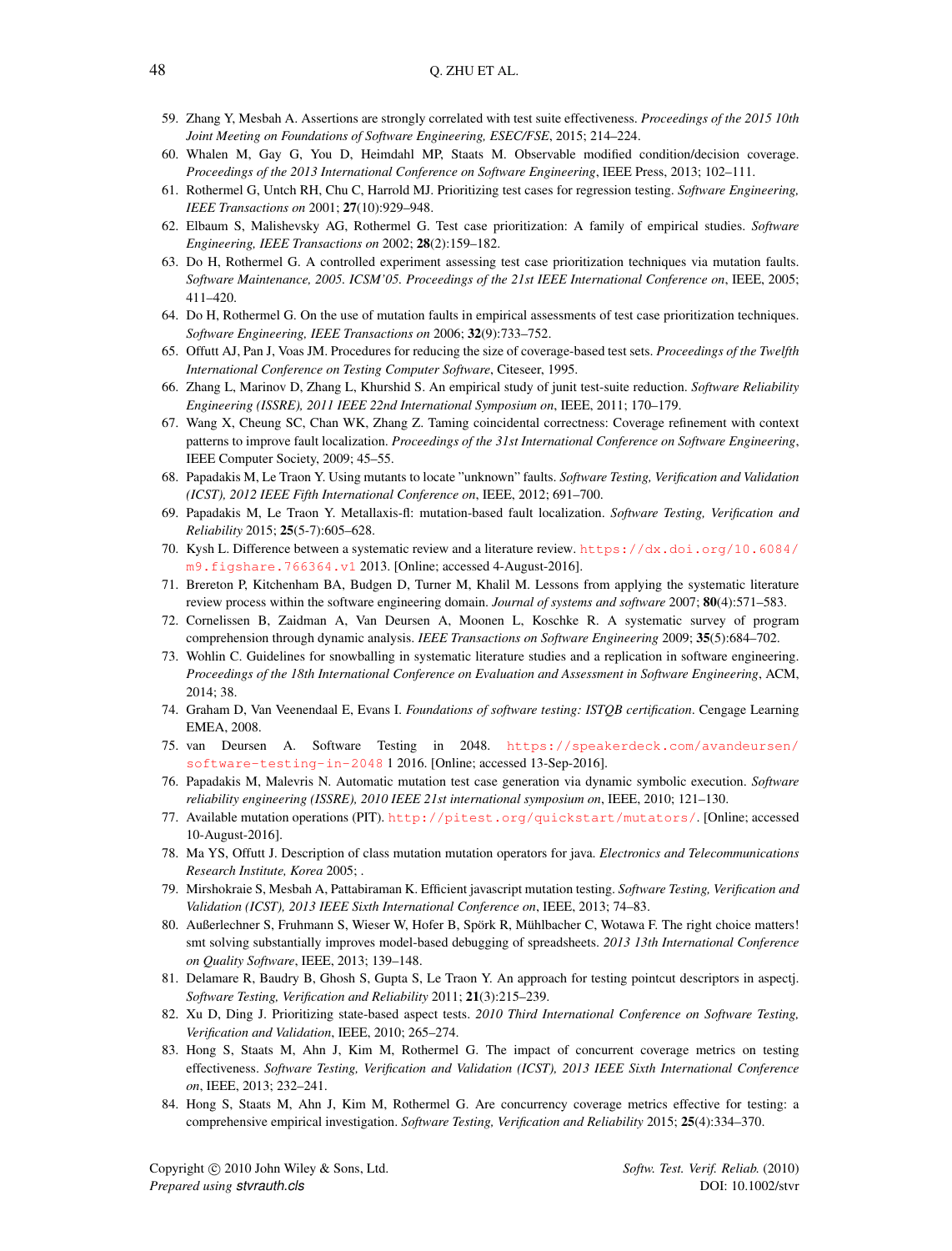- <span id="page-48-0"></span>85. Hou SS, Zhang L, Xie T, Mei H, Sun JS. Applying interface-contract mutation in regression testing of componentbased software. *Software Maintenance, 2007. ICSM 2007. IEEE International Conference on*, IEEE, 2007; 174– 183.
- <span id="page-48-1"></span>86. Yoon H, Choi B. Effective test case selection for component customization and its application to enterprise javabeans. *Software Testing, Verification and Reliability* 2004; 14(1):45–70.
- <span id="page-48-2"></span>87. Schuler D, Zeller A. Javalanche: efficient mutation testing for java. *Proceedings of the the 7th joint meeting of the European software engineering conference and the ACM SIGSOFT symposium on The foundations of software engineering*, ACM, 2009; 297–298.
- <span id="page-48-3"></span>88. Do H, Elbaum S, Rothermel G. Supporting controlled experimentation with testing techniques: An infrastructure and its potential impact. *Empirical Software Engineering* 2005; 10(4):405–435.
- <span id="page-48-4"></span>89. Fraser G, Arcuri A. Sound empirical evidence in software testing. *Proceedings of the 34th International Conference on Software Engineering*, IEEE Press, 2012; 178–188.
- <span id="page-48-5"></span>90. Zhu Q, Annibale P, Zaidman A. A systematic literature review of how mutation testing supports test activities. *PeerJ Preprints* 2016; doi:10.7287/peerj.preprints.2483v1. URL [https://doi.org/10.7287/peerj.](https://doi.org/10.7287/peerj.preprints.2483v1) [preprints.2483v1](https://doi.org/10.7287/peerj.preprints.2483v1).
- <span id="page-48-6"></span>91. Rothermel G, Untch RH, Chu C, Harrold MJ. Test case prioritization: An empirical study. *Software Maintenance, 1999.(ICSM'99) Proceedings. IEEE International Conference on*, IEEE, 1999; 179–188.
- <span id="page-48-7"></span>92. Czemerinski H, Braberman V, Uchitel S. Behaviour abstraction adequacy criteria for api call protocol testing. *Software Testing, Verification and Reliability* 2015; .
- <span id="page-48-8"></span>93. Baudry B, Le Hanh V, Jézéquel JM, Le Traon Y. Building trust into oo components using a genetic analogy. *Software Reliability Engineering, 2000. ISSRE 2000. Proceedings. 11th International Symposium on*, IEEE, 2000; 4–14.
- 94. Baudry B, Fleurey F, Jézéquel JM, Le Traon Y. Genes and bacteria for automatic test cases optimization in the. net environment. *Software Reliability Engineering, 2002. ISSRE 2003. Proceedings. 13th International Symposium on*, IEEE, 2002; 195–206.
- <span id="page-48-9"></span>95. Baudry B, Fleurey F, Jézéquel JM, Le Traon Y. From genetic to bacteriological algorithms for mutation-based testing. *Software Testing, Verification and Reliability* 2005; 15(2):73–96.
- <span id="page-48-10"></span>96. von Mayrhauser A, Scheetz M, Dahlman E, Howe AE. Planner based error recovery testing. *Software Reliability Engineering, 2000. ISSRE 2000. Proceedings. 11th International Symposium on*, IEEE, 2000; 186–195.
- <span id="page-48-11"></span>97. Smith BH, Williams L. On guiding the augmentation of an automated test suite via mutation analysis. *Empirical Software Engineering* 2009; 14(3):341–369.
- <span id="page-48-12"></span>98. Qu X, Cohen MB, Rothermel G. Configuration-aware regression testing: an empirical study of sampling and prioritization. *Proceedings of the 2008 international symposium on Software testing and analysis*, ACM, 2008; 75–86.
- <span id="page-48-13"></span>99. Kwon JH, Ko IY, Rothermel G, Staats M. Test case prioritization based on information retrieval concepts. *Software Engineering Conference (APSEC), 2014 21st Asia-Pacific*, vol. 1, IEEE, 2014; 19–26.
- <span id="page-48-14"></span>100. Qi Y, Mao X, Lei Y. Efficient automated program repair through fault-recorded testing prioritization. *2013 IEEE International Conference on Software Maintenance*, IEEE, 2013; 180–189.
- <span id="page-48-15"></span>101. Murtaza SS, Madhavji N, Gittens M, Li Z. Diagnosing new faults using mutants and prior faults (nier track). *Software Engineering (ICSE), 2011 33rd International Conference on*, IEEE, 2011; 960–963.
- <span id="page-48-16"></span>102. Moon S, Kim Y, Kim M, Yoo S. Ask the mutants: Mutating faulty programs for fault localization. *2014 IEEE Seventh International Conference on Software Testing, Verification and Validation*, IEEE, 2014; 153–162.
- <span id="page-48-17"></span>103. Fraser G, Zeller A. Mutation-driven generation of unit tests and oracles. *Software Engineering, IEEE Transactions on* 2012; 38(2):278–292.
- <span id="page-48-18"></span>104. Staats M, Gay G, Heimdahl MP. Automated oracle creation support, or: how i learned to stop worrying about fault propagation and love mutation testing. *Proceedings of the 34th International Conference on Software Engineering*, IEEE Press, 2012; 870–880.
- <span id="page-48-19"></span>105. Gay G, Staats M, Whalen M, Heimdahl MP. Automated oracle data selection support. *IEEE Transactions on Software Engineering* 2015; 41(11):1119–1137.
- <span id="page-48-20"></span>106. Shi A, Gyori A, Gligoric M, Zaytsev A, Marinov D. Balancing trade-offs in test-suite reduction. *Proceedings of the 22nd ACM SIGSOFT International Symposium on Foundations of Software Engineering*, ACM, 2014; 246–256.
- <span id="page-48-21"></span>107. Chen W, Untch RH, Rothermel G, Elbaum S, Von Ronne J. Can fault-exposure-potential estimates improve the fault detection abilities of test suites? *Software Testing, Verification and Reliability* 2002; 12(4):197–218.
- <span id="page-48-22"></span>108. Smith BH, Williams L. Should software testers use mutation analysis to augment a test set? *Journal of Systems and Software* 2009; 82(11):1819–1832.
- <span id="page-48-23"></span>109. Lou Y, Hao D, Zhang L. Mutation-based test-case prioritization in software evolution. *Software Reliability Engineering (ISSRE), 2015 IEEE 26th International Symposium on*, IEEE, 2015; 46–57.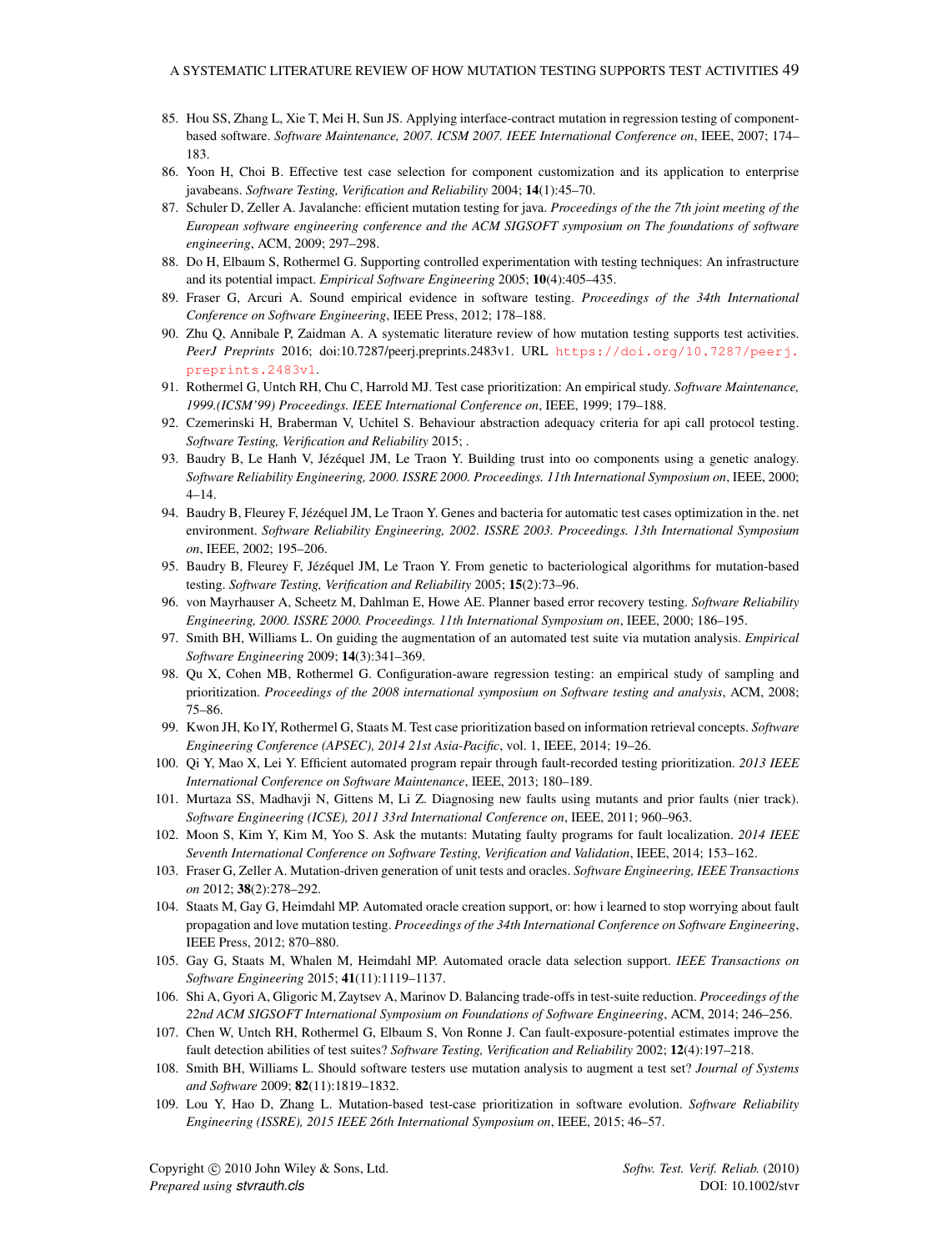- <span id="page-49-0"></span>110. Hao D, Zhang L, Wu X, Mei H, Rothermel G. On-demand test suite reduction. *Proceedings of the 34th International Conference on Software Engineering*, IEEE Press, 2012; 738–748.
- <span id="page-49-1"></span>111. Hao D, Zhang L, Zhang L, Rothermel G, Mei H. A unified test case prioritization approach. *ACM Transactions on Software Engineering and Methodology (TOSEM)* 2014; 24(2):10.
- <span id="page-49-2"></span>112. Li P, Huynh T, Reformat M, Miller J. A practical approach to testing gui systems. *Empirical Software Engineering* 2007; 12(4):331–357.
- <span id="page-49-3"></span>113. Rutherford MJ, Carzaniga A, Wolf AL. Evaluating test suites and adequacy criteria using simulation-based models of distributed systems. *Software Engineering, IEEE Transactions on* 2008; 34(4):452–470.
- <span id="page-49-4"></span>114. Denaro G, Margara A, Pezze M, Vivanti M. Dynamic data flow testing of object oriented systems. *Proceedings of the 37th International Conference on Software Engineering-Volume 1*, IEEE Press, 2015; 947–958.
- <span id="page-49-5"></span>115. Delamaro ME, Maidonado J, Mathur AP. Interface mutation: An approach for integration testing. *IEEE Transactions on Software Engineering* 2001; 27(3):228–247.
- <span id="page-49-6"></span>116. Mateo PR, Usaola MP, Offutt J. Mutation at the multi-class and system levels. *Science of Computer Programming* 2013; 78(4):364–387.
- <span id="page-49-7"></span>117. Hennessy M, Power JF. Analysing the effectiveness of rule-coverage as a reduction criterion for test suites of grammar-based software. *Empirical Software Engineering* 2008; 13(4):343–368.
- 118. Chae HS, Woo G, Kim TY, Bae JH, Kim WY. An automated approach to reducing test suites for testing retargeted c compilers for embedded systems. *Journal of Systems and Software* 2011; 84(12):2053–2064.
- <span id="page-49-8"></span>119. Belli F, Beyazıt M. Exploiting model morphology for event-based testing. *IEEE Transactions on Software Engineering* 2015; 41(2):113–134.
- <span id="page-49-9"></span>120. Hofer B, Wotawa F. Why does my spreadsheet compute wrong values? *Software Reliability Engineering (ISSRE), 2014 IEEE 25th International Symposium on*, IEEE, 2014; 112–121.
- <span id="page-49-10"></span>121. Hofer B, Perez A, Abreu R, Wotawa F. On the empirical evaluation of similarity coefficients for spreadsheets fault localization. *Automated Software Engineering* 2015; 22(1):47–74.
- <span id="page-49-11"></span>122. Tuya J, Suarez-Cabal MJ, De La Riva C. Full predicate coverage for testing sql database queries. ´ *Software Testing, Verification and Reliability* 2010; 20(3):237–288.
- 123. Kapfhammer GM, McMinn P, Wright CJ. Search-based testing of relational schema integrity constraints across multiple database management systems. *2013 IEEE Sixth International Conference on Software Testing, Verification and Validation*, IEEE, 2013; 31–40.
- <span id="page-49-12"></span>124. Mcminn P, Wright CJ, Kapfhammer GM. The effectiveness of test coverage criteria for relational database schema integrity constraints. *ACM Transactions on Software Engineering and Methodology (TOSEM)* 2015; 25(1):8.
- <span id="page-49-13"></span>125. Papadakis M, Henard C, Le Traon Y. Sampling program inputs with mutation analysis: Going beyond combinatorial interaction testing. *Software Testing, Verification and Validation (ICST), 2014 IEEE Seventh International Conference on*, IEEE, 2014; 1–10.
- <span id="page-49-14"></span>126. Ma YS, Offutt J, Kwon YR. Mujava: an automated class mutation system. *Software Testing, Verification and Reliability* 2005; 15(2):97–133.
- <span id="page-49-15"></span>127. Mutation testing systems for Java compared. [http://pitest.org/java\\_mutation\\_testing\\_](http://pitest.org/java_mutation_testing_systems/) [systems/](http://pitest.org/java_mutation_testing_systems/). [Online; accessed 25-August-2016].
- <span id="page-49-16"></span>128. Namin AS, Kakarla S. The use of mutation in testing experiments and its sensitivity to external threats. *Proceedings of the 2011 International Symposium on Software Testing and Analysis*, ACM, 2011; 342–352.
- <span id="page-49-17"></span>129. Just R, Schweiggert F, Kapfhammer GM. Major: An efficient and extensible tool for mutation analysis in a java compiler. *Proceedings of the 2011 26th IEEE/ACM International Conference on Automated Software Engineering*, IEEE Computer Society, 2011; 612–615.
- <span id="page-49-18"></span>130. Irvine SA, Pavlinic T, Trigg L, Cleary JG, Inglis S, Utting M. Jumble java byte code to measure the effectiveness of unit tests. *Testing: Academic and industrial conference practice and research techniques-MUTATION, 2007. TAICPART-MUTATION 2007*, IEEE, 2007; 169–175.
- <span id="page-49-19"></span>131. Motycka W. Installation Instructions. <http://sofya.unl.edu/doc/manual/installation.html> 7 2013. [Online; accessed 25-August-2016].
- <span id="page-49-20"></span>132. Jia Y, Harman M. Milu: A customizable, runtime-optimized higher order mutation testing tool for the full c language. *Practice and Research Techniques, 2008. TAIC PART'08. Testing: Academic & Industrial Conference*, IEEE, 2008; 94–98.
- <span id="page-49-21"></span>133. Dan H, Hierons RM. Smt-c: A semantic mutation testing tools for c. *2012 IEEE Fifth International Conference on Software Testing, Verification and Validation*, IEEE, 2012; 654–663.
- <span id="page-49-22"></span>134. Delamare R, Baudry B, Le Traon Y. Ajmutator: a tool for the mutation analysis of aspectj pointcut descriptors. *Software Testing, Verification and Validation Workshops, 2009. ICSTW'09. International Conference on*, IEEE, 2009; 200–204.